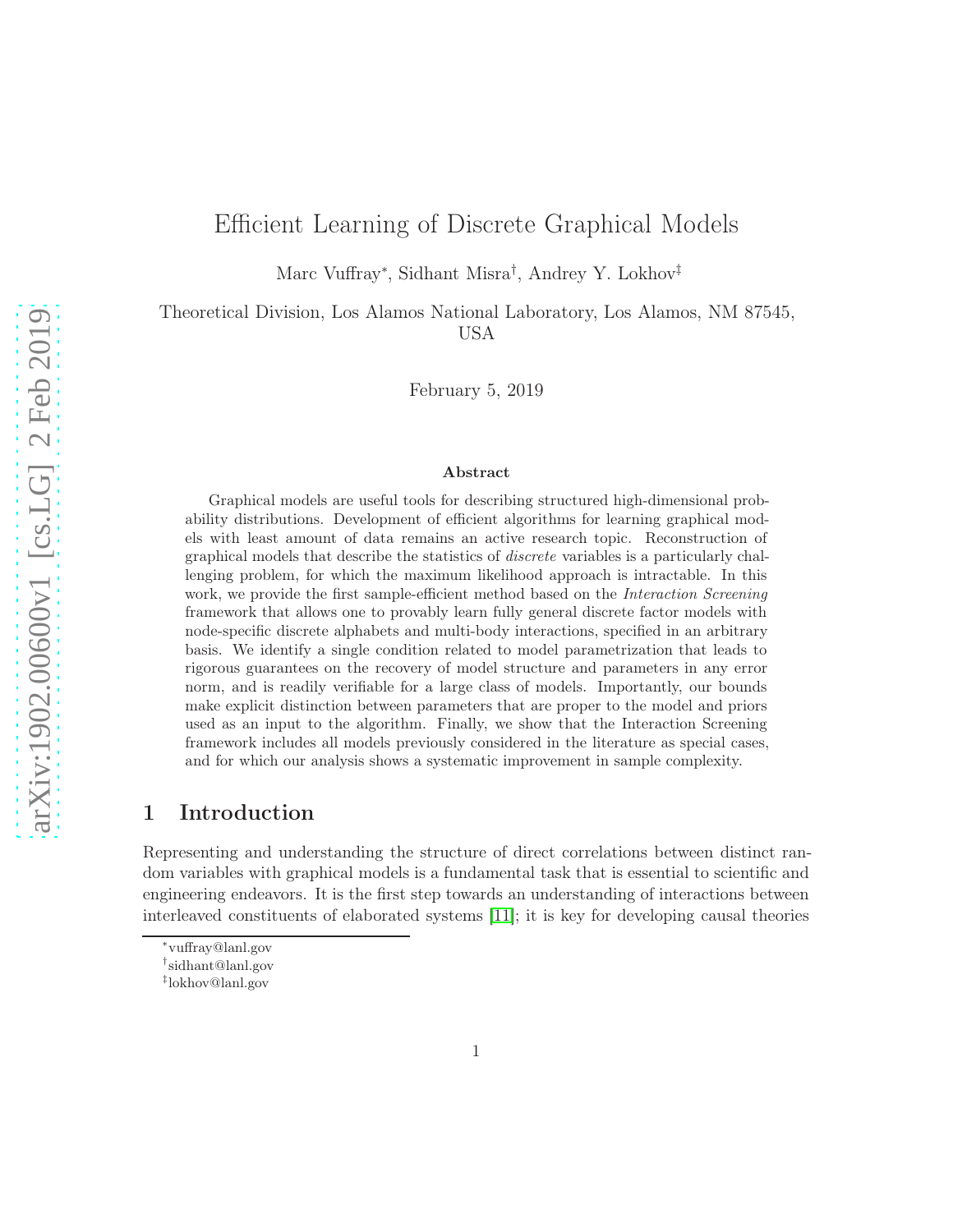[\[6\]](#page-30-0); and it is at the core of automated decision making [\[8\]](#page-31-1), cybersecurity [\[5\]](#page-30-1) and artificial intelligence [\[20\]](#page-32-0).

The problem of reconstruction of graphical models from samples traces back to the seminal work of Chow and Liu [\[7\]](#page-30-2) for tree-structured graphical models, and as of today is still at the center of attention of the learning community. For factor models defined over general hypergraphs, the learning problem is particularly challenging in graphical models over discrete variables, for which the maximum likelihood estimator is in general computationally intractable. One of the earlier tractable algorithms that has been suggested to provably reconstruct the structure of a subset of pairwise binary graphical models is based on inferring the sparsity pattern of the so-called regularized pseudo-likelihood estimator, equivalent to regularized logistic regression in the binary case [\[16\]](#page-31-2). However, additional assumptions required for this algorithm to succeed severely limit the set of models that can be learned [\[15\]](#page-31-3). After it was proven that reconstruction of arbitrary discrete graphical models with bounded degree can be done in polynomial time in the system size [\[4\]](#page-30-3), Bresler showed that it is possible to bring the computational complexity down to quasi-quadratic in the number of variables for Ising models (pairwise graphical models over binary variables); however, the resulting algorithm has non-optimal sample requirements that are double-exponential in other model parameters [\[3\]](#page-30-4). The first computationally efficient reconstruction algorithm for sparse pairwise binary graphical models with a near-optimal sample complexity with respect to the information theoretic lower bound [\[17\]](#page-31-4), called Rise, was designed and analyzed by Vuffray et al. [\[19\]](#page-32-1). The algorithm Rise suggested in this work is based on the minimization of a novel local convex loss function, called the Interaction Screening objective, supplemented with an  $\ell_1$  penalty to promote sparsity. Even though it has been later shown by Lokhov *et al.* [\[13\]](#page-31-5) that regularized pseudo-likelihood supplemented with a crucial post-processing step also leads to a structure estimator for pairwise binary models, strong numerical and theoretical evidences provided in that work demonstrated that Rise is superior in terms of worst-case sample complexity.

Algorithms for learning discrete graphical models beyond pairwise and binary alphabets have been proposed only recently by Hamilton *et al.* [\[9\]](#page-31-6), Suggala *et al.* [\[18\]](#page-32-2) and Klivans et al. [\[12\]](#page-31-7). The method in [\[9\]](#page-31-6) works for arbitrary models with bounded degrees, but being a generalization of Bresler's algorithm for Ising models [\[3\]](#page-30-4), it suffers from similar prohibitive sample requirements growing double-exponentially in the strength of model parameters. The learning algorithm in [\[18\]](#page-32-2) has a low sample complexity and has the advantage of dealing with graphical models possessing an arbitrary parametric form, the so-called non-parametric exprorcist family. However, being a generalization of the sparsitybased pseudo-likelihood estimator, it relies on restrictive assumptions similar to those used in [\[16\]](#page-31-2) and in the earlier generalization to general discrete graphical models [\[10\]](#page-31-8). The so-called Sparsitron algorithm in [\[12\]](#page-31-7) has the flavor of a stochastic first order method with multiplicative updates. It has a low computational complexity and is sample-efficient for structure recovery of two subclasses of discrete graphical models: multiwise graphical models over binary variables or pairwise models with general alphabets. A recent follow-up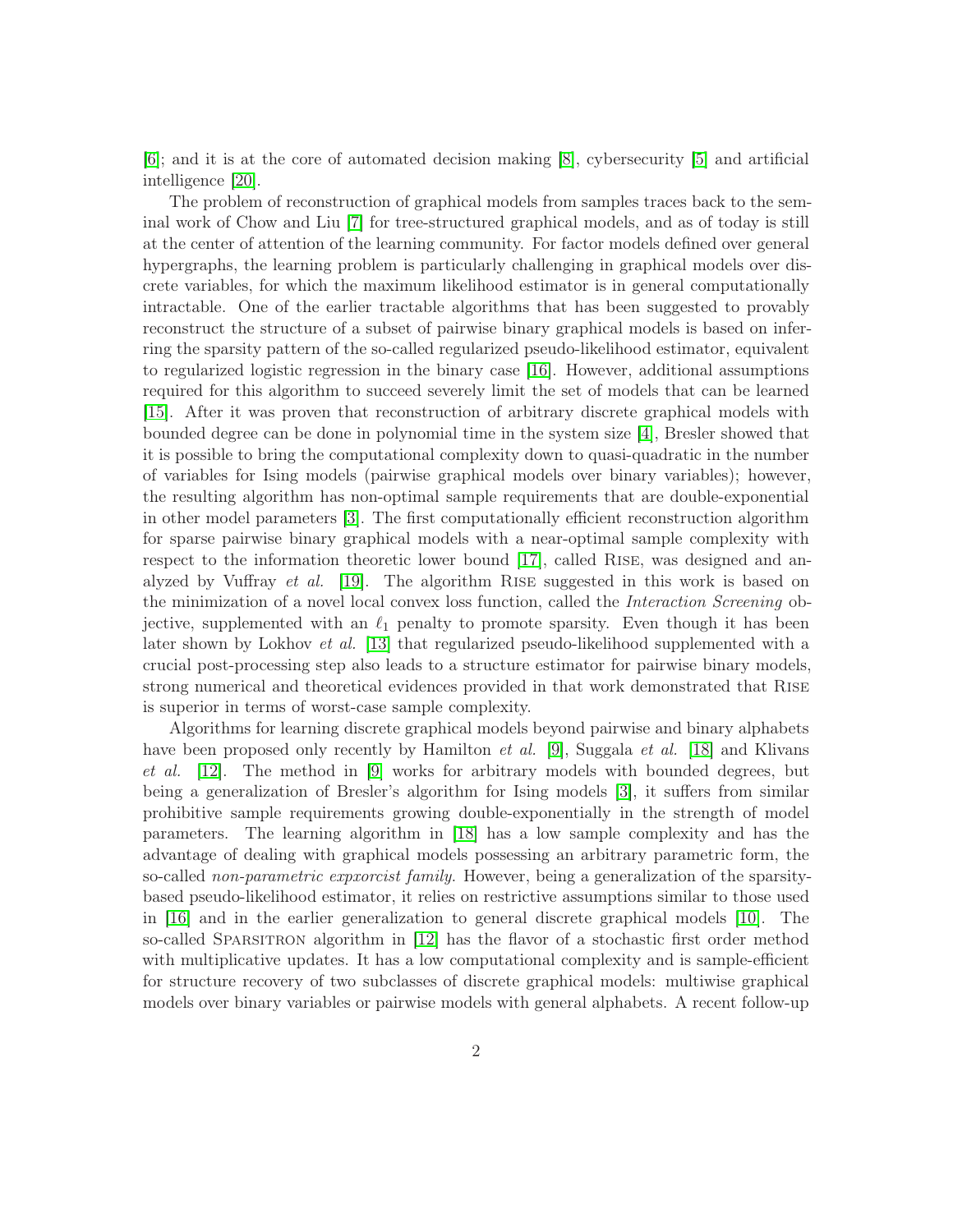work by Wu et al. [\[21\]](#page-32-3) considered an  $\ell_{2,1}$  contrained logistic regression, and showed that it provides a slight improvement of the sample complexity compared to [\[12\]](#page-31-7) in the case of pairwise models over non-binary variables.

In this work, we propose a general framework for learning general discrete factor models expressed in an arbitrary parametric form, based on a significant generalization of the Interaction Screening method of [\[19,](#page-32-1) [13\]](#page-31-5), previously introduced for pairwise binary models. Our primary insight lies in the identification of a single general condition related to model parameterization that is sufficient to obtain bounds on sample complexity. This provides a general framework for analyzing the sample complexity of parameter estimation for any given class of discrete graphical models, and we show that for many important examples, this condition can be readily verified. We use this to show that structure and parameter recovery results for all model classes previously considered in the literature in [\[19,](#page-32-1) [9,](#page-31-6) [12,](#page-31-7) [21\]](#page-32-3) can be obtained as special cases of our general framework. Noticably, this includes the challenging case of multi-body interactions defined over general discrete alphabets. Hence, our work constitutes the first result providing efficient learning algorithm, termed Grise, with theoretical guarantees that reconstructs any discrete graphical model with multi-body interactions and general node-specific alphabets, while keeping sample requirements low. In addition, our theoretical guarantees can be expressed in any error norm, and explicitly includes distinction between bounds on the parameters of the underlying model and the prior parameters used in the optimization; as a result running Grise with prior information that is not tight only has moderate effect on the sample complexity bounds. Finally, we also provide a fully parallelizable algorithmic formulation for the resulting Grise estimator, and show that it runs in efficient  $\tilde{O}(p^L)$  time for a model of size p with L-order interactions, including the best-known  $O(p^2)$  scaling for pairwise models.

### <span id="page-2-1"></span>2 Problem Formulation

### 2.1 Parameterized family of models

We consider positive joint probability distributions over p variables  $\sigma_i \in A_i$  for  $i = 1, \ldots, p$ . The set of variable indices i is referred to as vertices  $\mathcal{V} = 1, \ldots, p$ . Node-dependent alphabets  $\mathcal{A}_i$  are assumed to be discrete and of size bounded by  $q > 0$ . Without loss of generality, the positive probability distribution over the p-dimensional vector  $\sigma$  can be expressed as

<span id="page-2-0"></span>
$$
\mu(\underline{\sigma}) = \frac{1}{Z} \exp\left(\sum_{k \in \mathcal{K}} \theta_k^* f_k(\underline{\sigma}_k)\right),\tag{1}
$$

where  $\{f_k, k \in \mathcal{K}\}\$ is a set of *basis functions* acting upon subsets of variables  $\underline{\sigma}_k \subseteq \underline{\sigma}$ that specify a family of distributions and  $\theta_k^*$  are parameters that specify a model within this family. The quantity Z denotes the partition function and serves as a normalization constant that enforces that the  $\mu$  in [\(1\)](#page-2-0) is a probability distribution. For  $i \in \{1, \ldots, p\}$ , let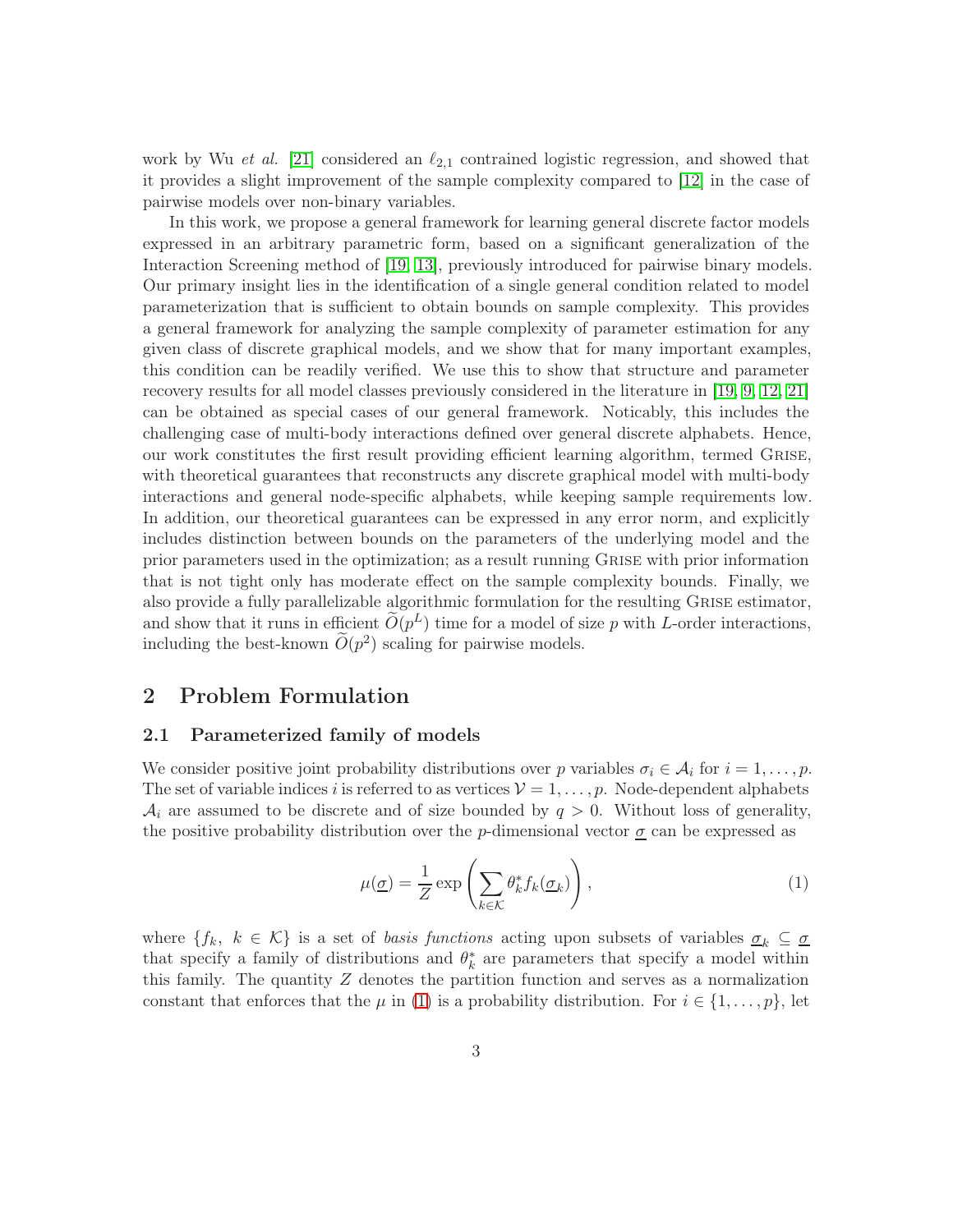$\mathcal{K}_i \subseteq \mathcal{K}$  denote the set of factors corresponding to basis functions acting upon subsets  $\sigma_k$ that contain the variable  $\sigma_i$  and  $|\mathcal{K}_i| = \mathbf{K}_i$ .

Given any set of basis functions, we can locally center them by first defining for a given  $i \in [p]$ , the local centering functions

$$
\phi_{ik}(\underline{\sigma}_{k\backslash i}) := \frac{1}{|\mathcal{A}_i|} \sum_{\sigma_i \in \mathcal{A}_i} f_k(\underline{\sigma}_k),\tag{2}
$$

where  $\underline{\sigma}_{k\setminus i}$  denotes the vector  $\underline{\sigma}_k$  without  $\sigma_i$ , and define the *locally centered basis functions*,

$$
g_{ik}(\underline{\sigma}_k) = f_k(\underline{\sigma}_k) - \phi_{ik}(\underline{\sigma}_{k\backslash i}).\tag{3}
$$

As their name suggests, the locally centered basis functions sum to zero  $\sum_{\sigma_i \in A_i} g_{ik}(\underline{\sigma}_k) = 0$ . To ensure the scales of the parameters are well defined, we assume that  $\hat{\theta}_k^*$  are chosen or rescaled such that all locally centered basis functions are normalized in the following sense:

<span id="page-3-4"></span><span id="page-3-0"></span>
$$
\max_{\underline{\sigma}_k} |g_{ik}(\underline{\sigma}_k)| \le 1,\tag{4}
$$

for all vertices  $i \in V$  and basis factor  $k \in \mathcal{K}_i$ . This normalization can always been achieved by choosing bounded basis functions  $|f_k(\underline{\sigma}_k)| \leq 1/2$ . An important special case is when the basis functions are already centered, i.e.  $g_{ik}(\underline{\sigma}_k) = f_k(\underline{\sigma}_k)$ . In this case the basis functions are directly normalized  $\max_{\mathcal{Q}_k} |f_k(\mathcal{Q}_k)| = 1$ . Note that one of the reasons to define the normalization in [\(4\)](#page-3-0) in terms of the centered functions  $g_k$  instead of  $f_k$  is to avoid spurious cases where the functions  $f_k$  have inflated magnitudes due to addition of constants  $f_k \leftarrow f_k + C$ .

#### <span id="page-3-2"></span>2.2 Model selection problem

For each  $i \in [p]$ , let  $D_i \subseteq \mathcal{K}_i$  denote the set of *target factors* that we aim at reconstructing accurately and let  $C_i = \mathcal{K}_i \setminus D_i$  be the set of *residual factors* for which we do not need learning guarantees. The target and residual parameters are defined similarly as  $\underline{\theta}_{D_i}^* =$  $\{\theta_k^* \mid k \in D_i\}$  and  $\underline{\theta}_{C_i}^* = \{\theta_k^* \mid k \in C_i\}$  respectively. Given independent samples from a model in the family in Section [2.1,](#page-2-1) the goal of the model selection problem is to reconstruct the target parameters of the model.

<span id="page-3-3"></span>**Definition 1** (Model Selection Problem). Given n i.i.d. samples  $\underline{\sigma}^{(1)}, \ldots, \underline{\sigma}^{(n)}$  drawn from some distribution  $\mu(\underline{\sigma})$  in Eq. [\(1\)](#page-2-0) defined by  $\underline{\theta}^*$ , and prior information on  $\underline{\theta}^*$  given in form of an upper bound on the  $\ell_1$ -norm of the local sub-components

$$
\|\underline{\theta}_i^*\|_1 \le \widehat{\gamma},\tag{5}
$$

and a local constraint set  $\mathcal{Y}_i$  for each  $i \in [p]$  such that

<span id="page-3-5"></span><span id="page-3-1"></span>
$$
\underline{\theta}_i^* \in \mathcal{Y}_i,\tag{6}
$$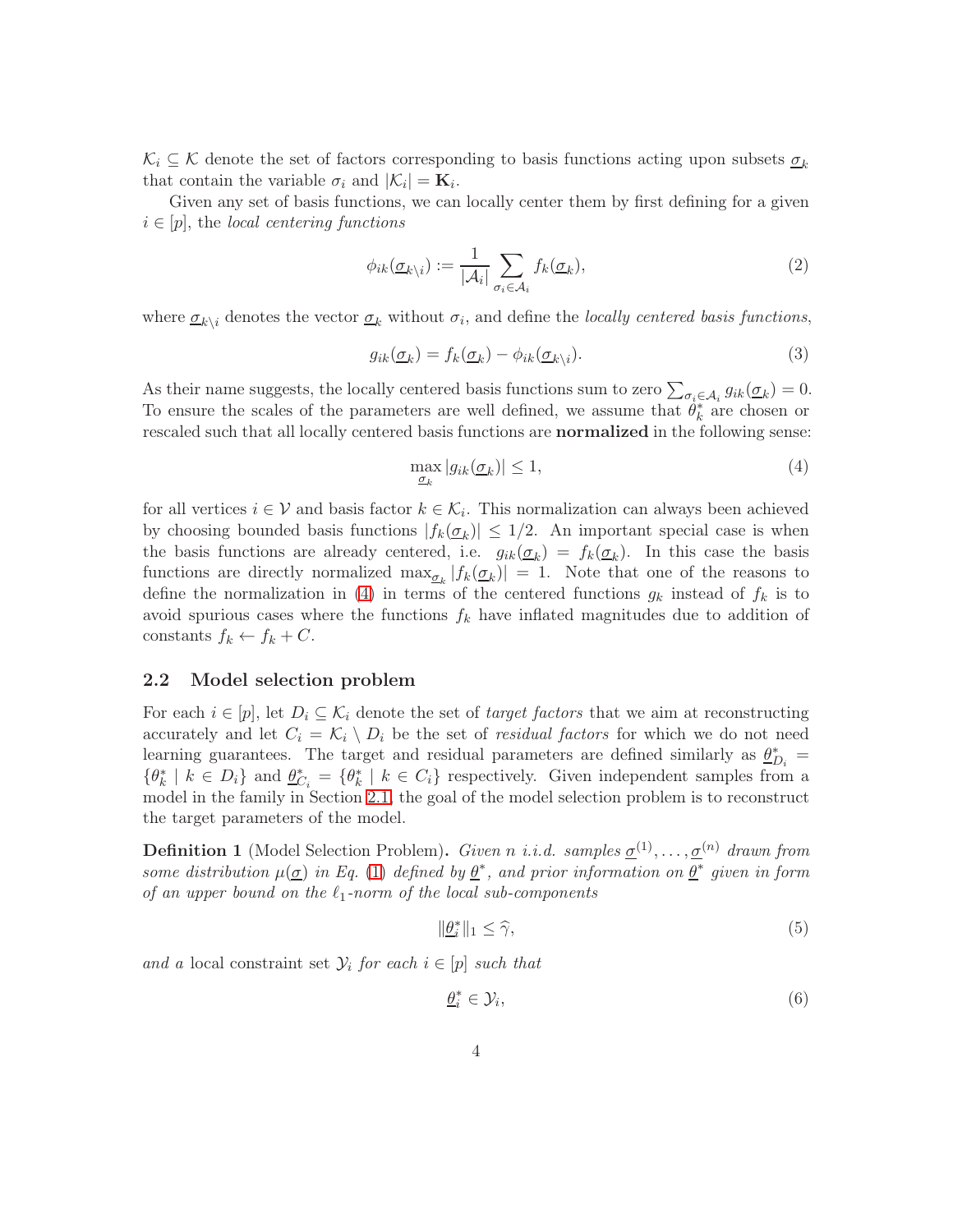compute estimates  $\widehat{\theta}$  of  $\underline{\theta}^*$  such that the estimates of the target parameters satisfy

<span id="page-4-0"></span>
$$
\|\widehat{\underline{\theta}}_{D_i} - \underline{\theta}_{D_i}^*\| \le \frac{\alpha}{2}, \quad \forall i \in [p],\tag{7}
$$

where  $\|\cdot\|$  denotes some norm of interest with respect to which the error is measured.

The bound on the  $\ell_1$ -norm in [\(5\)](#page-3-1) is a natural generalization of the sparse case where  $\underline{\theta}^*$ only has a small number of non-zero components; in the context of parameter estimation in graphical models, the setting of parameters bounded in the  $\ell_1$ -norm have been previously considered in [\[12\]](#page-31-7). The constraint sets  $\mathcal{Y}_i$  are used to encode any other side information that may be known about model parameters. Below, we show how constraints encoded in  $\mathcal{Y}_i$  can be conveniently used to lift degeneracy due to specific model parametrizations.

#### 2.3 Sufficient conditions for well-posedness

In this section, we describe some conditions on the model in [\(1\)](#page-2-0) that makes the model selection problem defined in Section [2.2](#page-3-2) well-posed. We first state the conditions formally.

<span id="page-4-1"></span>Condition 1. The model from which the samples are drawn in the model selection problem in Definition [1](#page-3-3) satisfies the following:

 $(C1)$  Constrained linear independence of target basis functions: There exists a constant  $\rho > 0$  such that for every vertex i and any vector in the difference constraint set  $x \in \mathcal{X}_i$  defined as

$$
\mathcal{X}_i = \{ \underline{x} = \underline{y}_1 - \underline{y}_2 \mid \underline{y}_1, \underline{y}_2 \in \mathcal{Y}_i \},\tag{8}
$$

the following holds:

$$
\mathbb{E}\left[\left(\sum_{k\in K_i} x_k g_{ik}(\underline{\sigma}_k)\right)^2\right] \ge \rho \|\underline{x}_{D_i}\|^2,\tag{9}
$$

where  $\underline{x}_{D_i}$  denotes the components  $k \in D_i$  of x, and  $\|\cdot\|$  denotes the norm used in Definition [1.](#page-3-3)

(C2) Finite maximum interaction strength: The quantity  $\gamma$  defined as

$$
\gamma = \max_{i \in \mathcal{V}} |\max_{\underline{\sigma}} \sum_{k \in \mathcal{K}_i} \theta_k^* g_k(\underline{\sigma}_k)| \tag{10}
$$

is finite.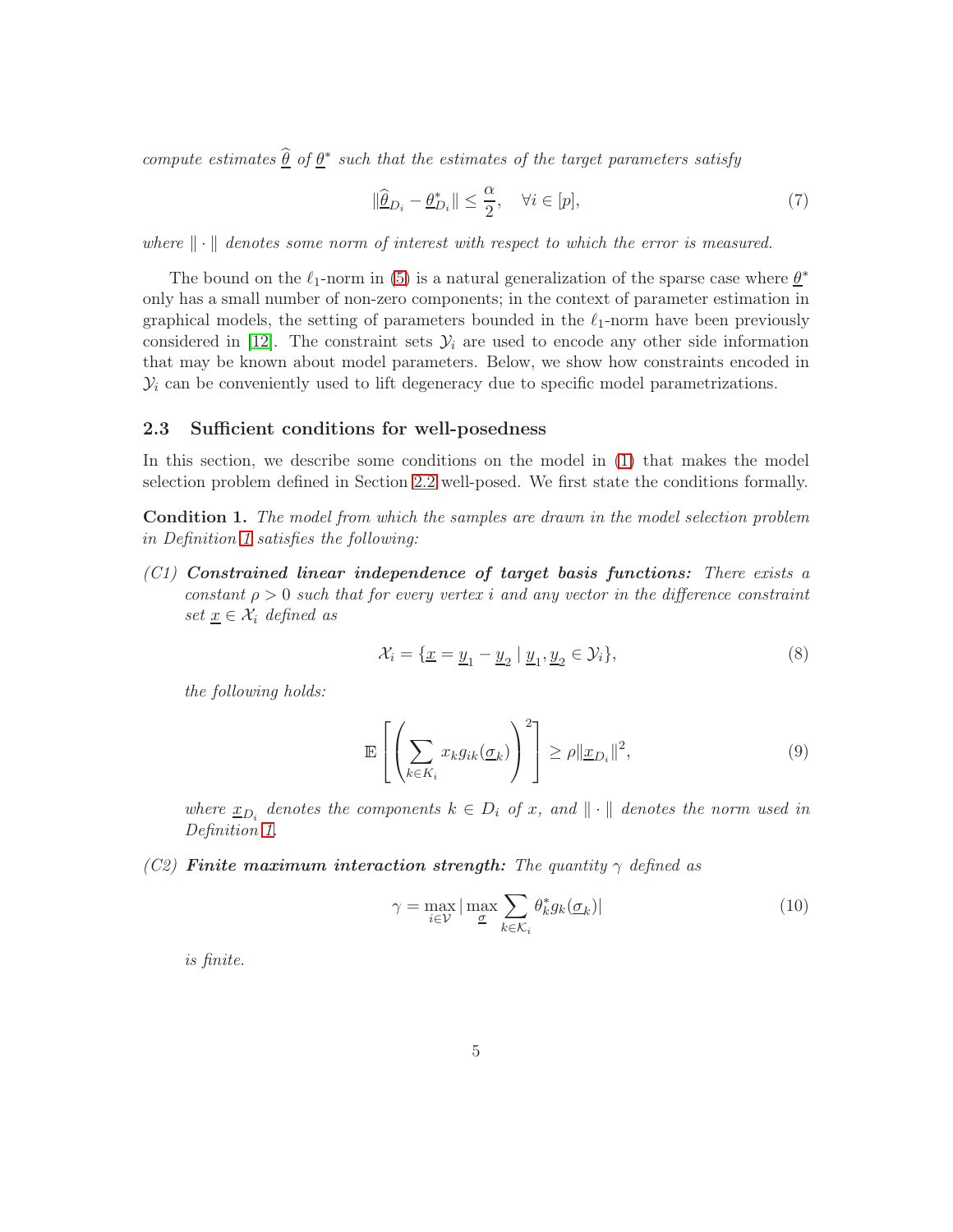To understand why  $(Cl)$  is required, consider a model that violates this condition and suppose that there exist a vertex i and a vector  $x_i$  for which  $\mathbb{E}\left[\left(\sum_{k\in K_i} x_k g_{ik}(\underline{\sigma}_k)\right)^2\right] = 0.$ Since the probability distribution in Eq. [\(1\)](#page-2-0) is positive, it implies that for all configurations  $\underline{\sigma}$  we have the functional equality  $\sum_{k \in D_i} x_k g_{ik}(\underline{\sigma}_k) + \sum_{k \in C_i} x_k g_{ik}(\underline{\sigma}_k) = 0$ . This enables us to locally reparameterize the distribution:

<span id="page-5-0"></span>
$$
\exp\left(\sum_{k\in K_i} \theta_k^* f_k(\underline{\sigma}_k)\right) = \exp\left(\sum_{k\in D_i} (\theta_k^* - x_k) f_k(\underline{\sigma}_k) + \sum_{k\in C_i} (\theta_k^* + x_k) f_{ik}(\underline{\sigma}_k) + c(x, \underline{\sigma}_k)_i\right),\tag{11}
$$

where  $c(x, \underline{\sigma}_{k\setminus i})$  is a sum of locally centered functions that does not involve the variable  $\sigma_i$ . We see from equation Eq. [\(11\)](#page-5-0) that by changing the parameterization of the residual factors, one can arbitrarily change the parameterization of the target factors. As a result, unique determination of the parameters  $\underline{\theta}_{D_i}^*$  solely from samples and knowledge of  $\hat{\gamma}$  and  $\mathcal{Y}_i$ , as required by the model selection problem (Definition [1\)](#page-3-3), is impossible. We also note that in  $(Cl)$  the lower bound on the RHS only consists of terms in the taget set  $D_i$ . This is a weaker assumption than requiring that  $\mathbb{E}\left[\left(\sum_{k\in K_i} x_k g_{ik}(\underline{\sigma}_k)\right)^2\right] \geq \rho \|\underline{x}_i\|^2$ . However, as we will see in Theorem [1](#page-6-0) below, any parameters in the target factors sets  $D_i$  for which condition (C1) is verified for given  $\mathcal{X}_i$ , can be recovered to the precision specified in [\(7\)](#page-4-0).

The bound on the interaction strength in  $(C2)$  is required to ensure that the model can be recovered with finitely many samples. For many special cases, such as the Ising model, the minimum number of samples required to estimate the parameters must grow exponentially with the maximum interaction strength [\[17\]](#page-31-4).

## 3 Generalized Interaction Screening

#### 3.1 Generalized Regularized Interaction Screening Estimator

We propose a generalization of the estimator Rise, first introduced in [\[19\]](#page-32-1) for pairwise binary graphical models, in order to reconstruct general discrete graphical models defined in [\(1\)](#page-2-0). The *generalized interaction screening objective* (GISO) is defined for each vertex u separately and is given by

$$
S_n(\underline{\theta}_u) = \frac{1}{n} \sum_{t=1}^n \exp\left(-\sum_{k \in \mathcal{K}_u} \theta_k g_{uk}(\underline{\sigma}_k^{(t)})\right),\tag{12}
$$

where  $\underline{\sigma}^{(1)}, \dots, \underline{\sigma}^{(n)}$  are *n* i.i.d samples drawn from  $\mu(\underline{\sigma})$  in Eq. [\(1\)](#page-2-0),  $\underline{\theta}_u := (\underline{\theta}_k)_{k \in \mathcal{K}_u}$  is the vector of parameters associated with the factors in  $\mathcal{K}_u$  and the locally centered basis functions  $g_{uk}$  are defined as in Eq. [\(3\)](#page-3-4). The GISO retains the main feature of the interaction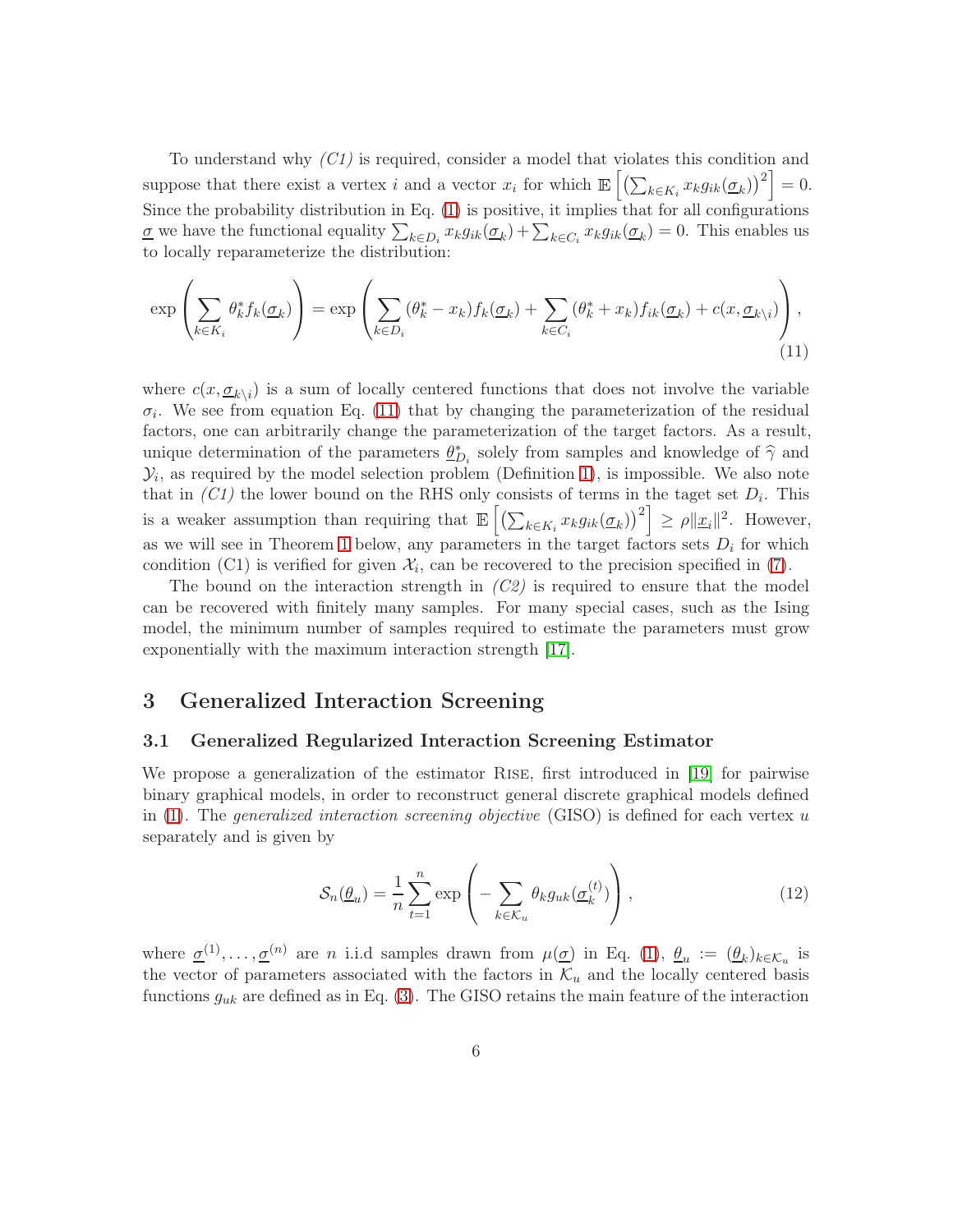screening objective (ISO) in [\[19\]](#page-32-1): it is proportional to the inverse of the factor in  $\mu(\underline{\sigma})$ , except for the additional centering term  $\phi_{uk}$ . The GISO is a convex function of  $\underline{\theta}_u$  and retains the "screening" property of the original ISO. The GISO is used to define the generalized regularized interaction screening estimator (Grise) for the parameters given by

<span id="page-6-1"></span>
$$
\widehat{\underline{\theta}}_u = \underset{\underline{\theta}_u \in \mathcal{Y}_u : ||\underline{\theta}_u||_1 \leq \widehat{\gamma}}{\operatorname{argmin}} \mathcal{S}_n(\underline{\theta}_u),\tag{13}
$$

where  $\hat{\gamma}$  and  $\mathcal{Y}_u$  are the prior information avaialable on  $\underline{\theta}_u^*$  as defined in [\(5\)](#page-3-1) and [\(6\)](#page-3-5).

#### 3.2 Error Bound on Parameter Estimation with Grise

We now state our main result regarding the theoretical guarantees on the parameters reconstructed by GRISE. We call  $\hat{\theta}_u$  an  $\epsilon$ -optimal solution of [\(13\)](#page-6-1) if

$$
\mathcal{S}_n(\widehat{\underline{\theta}}_u) \le \min_{\underline{\theta}_u \in \mathcal{Y}_u : \|\underline{\theta}_u\|_1 \le \widehat{\gamma}} \mathcal{S}_n(\underline{\theta}_u) + \epsilon.
$$
\n(14)

<span id="page-6-0"></span>**Theorem 1** (Error Bound on GRISE estimates). Let  $\underline{\sigma}^{(1)}, \ldots, \underline{\sigma}^{(n)}$  be *i.i.d.* samples drawn according to  $\mu(\underline{\sigma})$  in [\(1\)](#page-2-0). Assume that the model satisfies Condition [1](#page-4-1) for some norm  $\|\cdot\|$ and some constraint set  $\mathcal{Y}_u$ , and let  $\alpha > 0$  be the prescribed accuracy level. If the number of samples satisfies

$$
n \ge 2^{18} \frac{\hat{\gamma}^2 (1+\hat{\gamma})^2 e^{4\gamma}}{\alpha^4 \rho^2} \log(\frac{4p\mathbf{K}^2}{\delta}),\tag{15}
$$

then, with probability at least  $1 - \delta$ , any estimate that is an  $\epsilon$ -minimizer of GRISE, with  $\epsilon \leq (\rho \alpha^2 e^{-\gamma})/(20(1+2\hat{\gamma}))$ , satisfies

$$
\|\widehat{\underline{\theta}}_{D_u} - \underline{\theta}_{D_u}^*\| \le \frac{\alpha}{2}, \quad \forall u \in \mathcal{V}.\tag{16}
$$

### 3.3 Computational Complexity of Grise for parametrically complete Constraint Sets

For a certain class of constraint sets  $\mathcal{Y}_u$ , which we term parametrically complete, the problem can be solved in two steps: first, finding a solution to an uncostrained problem, and then projecting onto this set. Note, however, that in general the problem of finding  $\epsilon$ optimal solutions to constrained GRISE can still be difficult since the constraint set  $\mathcal{Y}_u$  can be arbitrarily complicated.

<span id="page-6-3"></span>**Definition 2.** The constraint set  $\mathcal{Y}_u$  is called a parametrically complete set if for all  $\underline{\theta}_u \in$  $\mathbb{R}^{|\mathbf{K}_u|}$ , there exists  $\widehat{\theta}_u \in \mathcal{Y}_u$  such that for all  $\underline{\sigma}_u$ , we have

<span id="page-6-2"></span>
$$
\sum_{k \in \mathcal{K}_u} \underline{\theta}_k g_{uk}(\underline{\sigma}_k) = \sum_{k \in \mathcal{K}_u} \widehat{\underline{\theta}}_k g_{uk}(\underline{\sigma}_k). \tag{17}
$$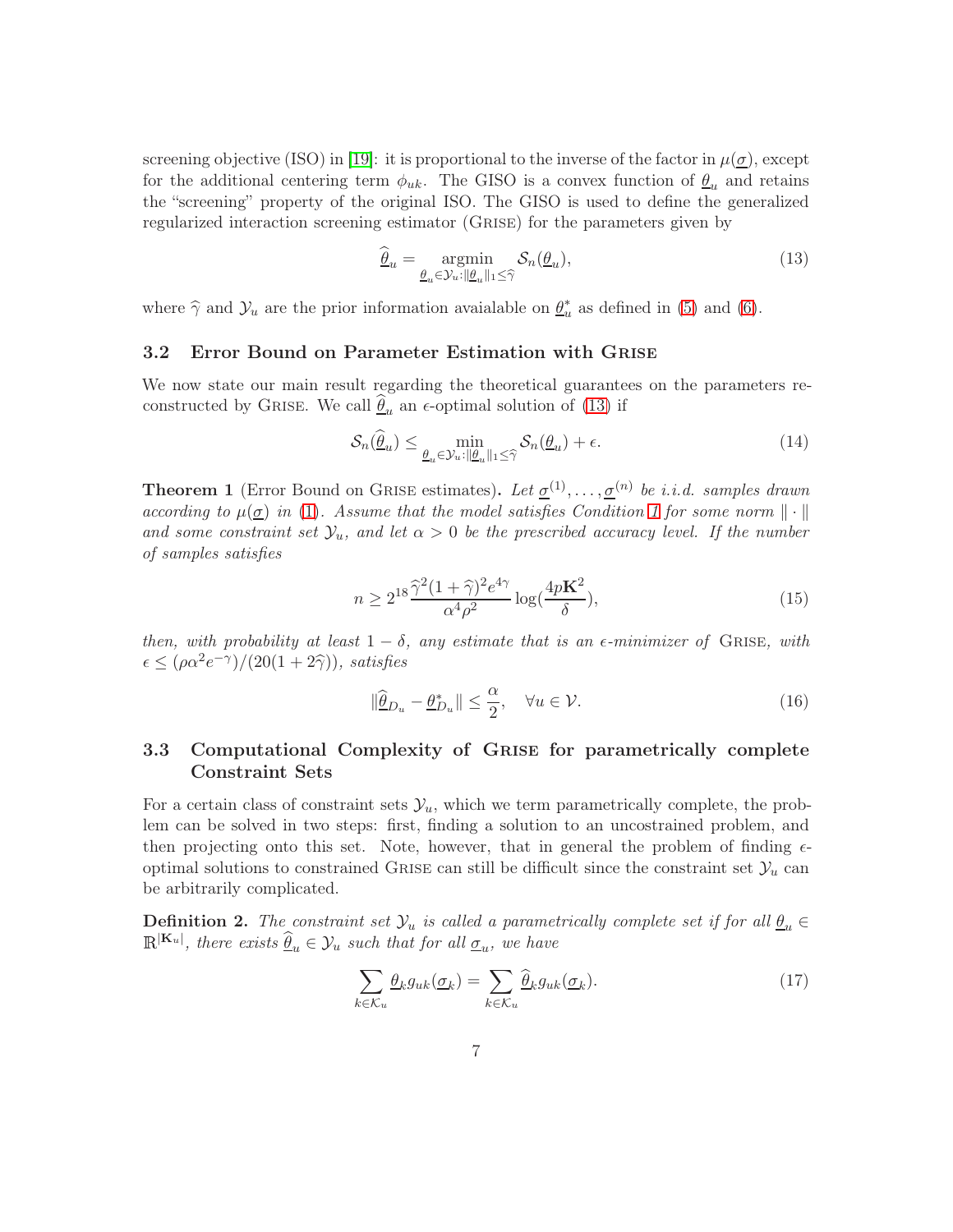Any  $\hat{\theta}_k \in \mathcal{Y}_u$  satisfying [\(17\)](#page-6-2) is called an equi-cost projection of  $\underline{\theta}_u$  onto  $\mathcal{Y}_u$  and is denoted by

<span id="page-7-0"></span>
$$
\widehat{\underline{\theta}}_u \in \mathcal{P}_{\mathcal{Y}_u}(\underline{\theta}_u). \tag{18}
$$

When the constraint set  $\mathcal{Y}_u$  is parametrically complete, an  $\epsilon$ -optimal solution to [\(13\)](#page-6-1) can be found by first solving unconstrained version and then performing an equi-cost projection onto  $\mathcal{Y}_u$ . We define an  $\epsilon$ -optimal solution to the unconstrained GRISE problem as

$$
\mathcal{S}_n(\hat{\underline{\theta}}_u^{unc}) \le \underset{\underline{\theta}_u: ||\underline{\theta}_u||_1 \le \widehat{\gamma}}{\operatorname{argmin}} \mathcal{S}_n(\underline{\theta}_u) + \epsilon. \tag{19}
$$

<span id="page-7-1"></span>Lemma 1. Let  $\widehat{\underline{\theta}}_u^{unc}$  $\sum_{u=0}^{unc}$  be an  $\epsilon$ -optimal solution of the unconstrained GRISE problem in Eq. [\(19\)](#page-7-0). Then an equi-cost projection of  $\hat{\theta}_u^{unc}$  $\frac{u}{u}$  is an  $\epsilon$ -optimal solution of the constrained GRISE *problem*,

$$
\mathcal{S}_n(\mathcal{P}_{\mathcal{Y}_u}(\hat{\underline{\theta}}_u^{\text{unc}})) \le \underset{\underline{\theta}_u \in \mathcal{Y}_u : ||\underline{\theta}_u||_1 \le \widehat{\gamma}}{\operatorname{argmin}} \mathcal{S}_n(\underline{\theta}_u) + \epsilon.
$$
\n(20)

Lemma [1](#page-7-1) implies that the computational complexity of Grise for parametrically complete case is the sum of the computational complexity of the unconstrained Grise and the projection step. The iterative Algorithm [1](#page-8-0) takes as input a number of steps  $T$  and output an  $\epsilon$ -optimal solution of GRISE without constraints in Eq. [\(19\)](#page-7-0). This algorithm is an application of the Entropic Descent Algorithm introduced by Beck and Teboulle [\[1\]](#page-30-5) to reformulation of Eq. [\(13\)](#page-6-1) as a minimization over the probability simplex. Note that there exist other efficient iterative methods for minimizing the GISO, such as the mirror gradient descent from Ben-Tal et al. in [\[2\]](#page-30-6).

The following proposition provides guarantees on the computational complexity of unconstrained Grise.

<span id="page-7-2"></span>**Proposition 1** (Computational complexity for unconstrained GRISE). Let  $\epsilon > 0$  be the *optimality gap and*  $T \geq \frac{8\hat{\gamma}^2 \exp(2\gamma)}{\epsilon}$  $\frac{\exp(2\gamma)}{\epsilon} \ln(2\mathbf{K}_u + 1)$  be the maximum number of iterations. Then Algorithm [1](#page-8-0) is guaranteed to produce an  $\epsilon$ -optimal solution of GRISE without constraints with a number of operation less than

$$
C\frac{\hat{\gamma}^2 e^{2\gamma}}{\epsilon^2} n\mathbf{K}_u \ln(1 + \mathbf{K}_u),\tag{21}
$$

where  $C$  is a universal constant that is independent of all parameters of the problem.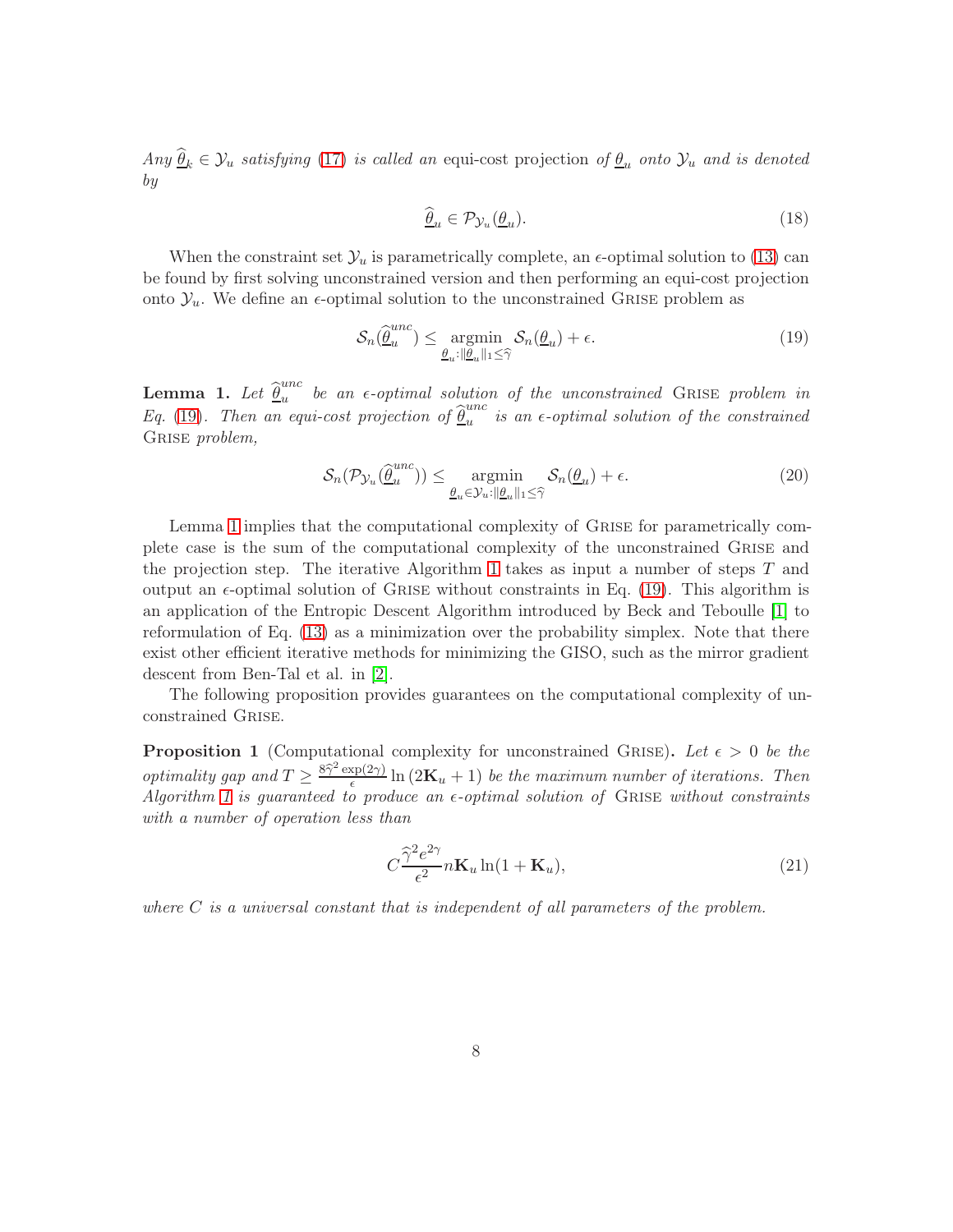Algorithm 1: Entropic Descent for unconstrained Grise

// Step 1: Initialization 1  $x_{k,+}^1 \leftarrow e/(2\mathbf{K}_u + 1), x_{k,-}^1 \leftarrow e/(2\mathbf{K}_u + 1), \forall k \in \mathcal{K}_u;$  $2 \, y^1 \leftarrow e/(2\mathbf{K}_u+1), \, \eta^1 \leftarrow \frac{\exp(-\gamma)}{2\widehat{\gamma}}\sqrt{\ln{(2\mathbf{K}_u+1)}};$ // Step 2: Entropic Descent Steps 3 for  $t = 2, \ldots, T$  do // Gradient Update: 4  $v_k = \widehat{\gamma} \frac{\partial}{\partial \theta}$  $\frac{\partial}{\partial \theta_k} \mathcal{S}(\widehat{\gamma}(\underline{x}^t_+-\underline{x}^t_-));$ 5  $w_k^+ = x_{k,+}^t \exp(-\eta^t v_k), w_k^- = x_{k,-}^t \exp(\eta^t v_k);$ // Projection Step: 6  $z = y^t + \sum_{k \in \mathcal{K}_u} (w_k^+ + w_k^-)$  $\frac{-}{k}$ ); 7  $x_{k,+}^{t+1} \leftarrow \frac{w_k^+}{z}, x_{k,-}^{t+1} \leftarrow \frac{w_k^-}{z};$  $\begin{array}{c|c} \mathbf{8} & y^{t+1} \leftarrow \frac{y^t}{z} \end{array}$  $\frac{y}{z}$ ;  $\frac{z}{\sqrt{2}}$  Step Size Update: 9  $\eta^{t+1} \leftarrow \eta^t \sqrt{\frac{t}{t+1}};$ 10 end // Step 3: 11  $s = \operatorname*{argmin}_{s=1,\dots,T} S(\hat{\gamma}(\underline{x}^s - \underline{y}^s));$ 12 return  $\widehat{\underline{\theta}}_u = \widehat{\gamma}(\underline{x}^s - \underline{y}^s);$ 

<span id="page-8-0"></span>We state the overall algorithm to compute GRISE estimates in the parametrically complete constraint case below.

|  |  |  | Algorithm 2: Computing GRISE estimates for parametrically complete constraints |  |
|--|--|--|--------------------------------------------------------------------------------|--|
|  |  |  |                                                                                |  |
|  |  |  |                                                                                |  |
|  |  |  |                                                                                |  |

// Step 1: Solve unconstrained Grise 1 Use Algorithm [1](#page-8-0) to obtain solutions  $\widehat{\underline{\theta}}_u^{\mathrm{unc}}$  $u$ <sup>unc</sup> to the unconstrained GRISE ; // Step 2: Perform projection step 2 Project  $\widehat{\underline{\theta}}_u^{\text{unc}}$  $\sum_{u=1}^{100}$  onto  $\mathcal{Y}_u$  to obtaine the final estimates;  $\mathbf{3} \ \widehat{\underline{\theta}}_u = \mathcal{P}_{\mathcal{Y}_u}(\widehat{\underline{\theta}}_u^{\mathrm{unc}})$  $\frac{u}{u}$ ); 4 return  $\underline{\theta}_u$ ;

<span id="page-8-1"></span>The following theorem regarding the computational complexity of Algorithm [2](#page-8-1) follows easily by combining Lemma [1](#page-7-1) and Proposition [1.](#page-7-2)

<span id="page-8-2"></span>Theorem 2 (Computational complexity for Grise with parametrically complete constraints). Let  $\mathcal{Y}_u$  be a parametrically complete set and let  $\epsilon > 0$  be given. Then Algorithm [2](#page-8-1) computes an  $\epsilon$ -optimal solution to GRISE can be computed with a number of operations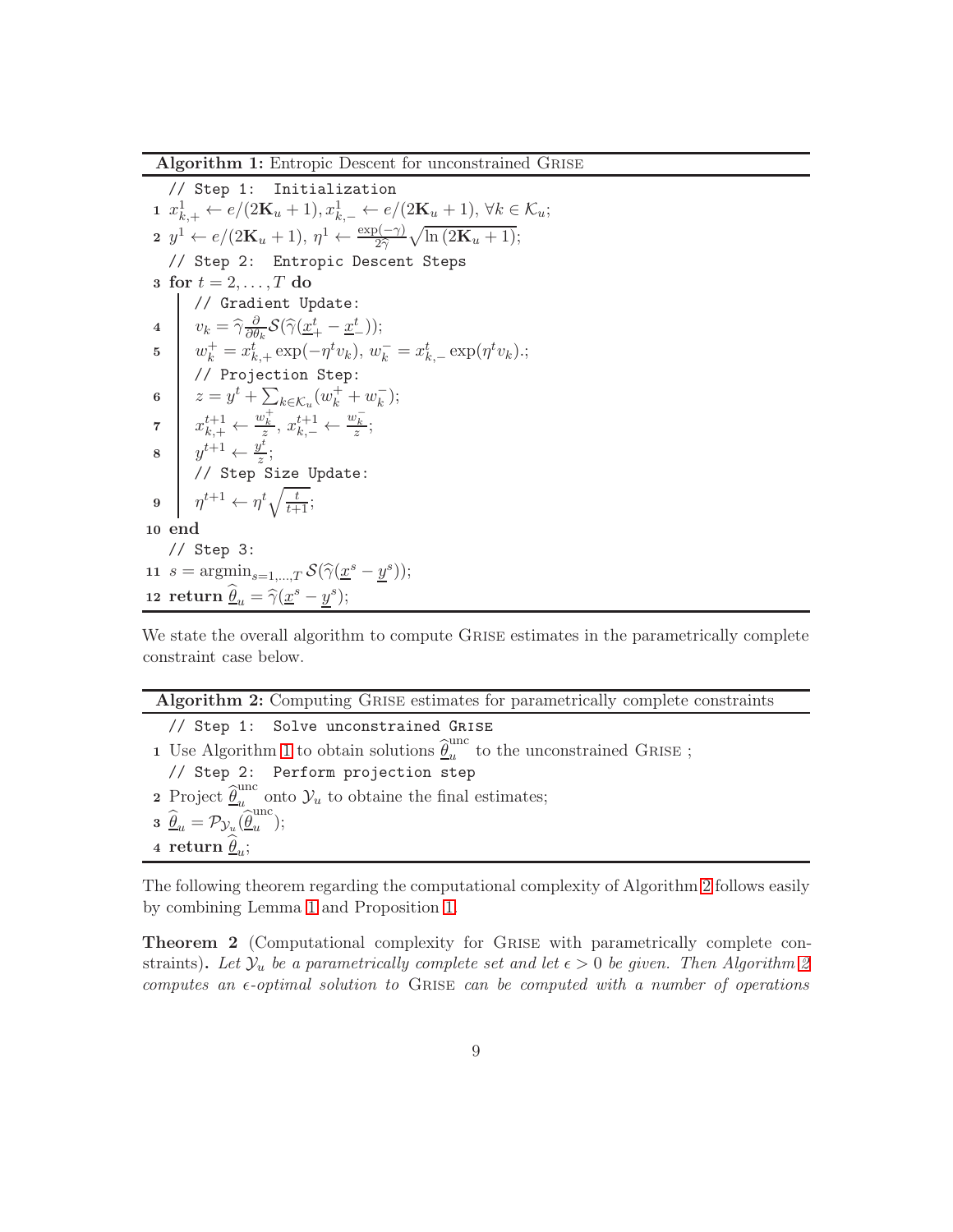bounded by

$$
C\frac{\widehat{\gamma}^2 e^{2\gamma}}{\epsilon^2} n\mathbf{K}_u \ln(1 + \mathbf{K}_u) + \mathcal{C}(\mathcal{P}_{\mathcal{Y}_u}(\widehat{\underline{\theta}}_u^{unc})),\tag{22}
$$

where  $\mathcal{C}(\mathcal{P}_{\mathcal{Y}_u}(\hat{\underline{\theta}}_u^{unc}))$  $\binom{u}{u}$ ) denotes the computational complexity of the projection step.

As we will see in the next section, it is often possible to explicitly construct parametrically complete sets for which the associated computational complexity of the projection step  $\mathcal{C}(\mathcal{P}_{\mathcal{Y}_u}(\hat{\underline{\theta}}_u^{\text{unc}}))$  $\binom{m}{u}$ ) is insignificant compared to the computational complexity of unconstrained GRISE provided in Proposition [1.](#page-7-2)

### <span id="page-9-0"></span>4 Special Cases

As an application of Theorem [1,](#page-6-0) we show that with some well-suited basis functions we can recover the structure of arbitrary graphical models over arbitrary alphabets. We also demonstrate that our framework is able to recover parameter values and the structure of some well-known special cases, thus generalizing the existing results in the literature. For convenience, the results presented in this section are summarized in the following table:

| Model    | Interaction Alphabet |                  | Recovery            | Sample                                                       | Algorithmic          |
|----------|----------------------|------------------|---------------------|--------------------------------------------------------------|----------------------|
| name     | order                | size             | type                | complexity                                                   | complexity           |
| Ising    | $\mathfrak{D}$       | $\mathfrak{D}$   | structure           | $O(\alpha^{-4}e^{8\gamma}\log p)$                            | $\widetilde{O}(p^2)$ |
| Ising    | $\overline{2}$       | $\overline{2}$   | $\ell_2$ -parameter | $O\left(\chi^2 \alpha^{-4} e^{8\gamma} \log p\right)$        | $\widetilde{O}(p^2)$ |
| Binary   | L                    | $\mathfrak{D}$   | structure           | $O\left(\alpha^{-4}4^{L}e^{4\gamma(L+1)}L\log p\right)$      | $\widetilde{O}(p^L)$ |
| Pairwise | $\mathfrak{D}$       | $\boldsymbol{q}$ | structure           | $O(\alpha^{-4}q^4e^{12\gamma}\log(pq))$                      | $\widetilde{O}(p^2)$ |
| Pairwise | $\mathfrak{D}$       | q                | $\ell_2$ -parameter | $O\left(\chi^2 \alpha^{-4} q^4 e^{12\gamma} \log(pq)\right)$ | $\widetilde{O}(p^2)$ |
| General  |                      | q                | structure           | $ O(\alpha^{-4}(4q)^{2L}e^{4\gamma(L+1)}L\log(pq)) $         | $\widetilde{O}(p^L)$ |

In the table above,  $\alpha$  is related to the precision to which parameters are recovered in a certain norm, and  $\chi$  is the chromatic number of the graph, see below for precise definitions. At this point, it is instructive to compare our sample complexity requirements to existing results. A direct application of bounds of [\[12\]](#page-31-7) and [\[21\]](#page-32-3) to the case of pairwise multi-alphabet models that we consider below yields  $O(\exp(14\gamma))$  dependence, whereas GRISE has a complexity that scales as  $O(\exp(12\gamma))$ . In the case of binary L-wise models, while [\[12\]](#page-31-7) shows the  $O(\exp(O(\gamma L)))$  scaling, GRISE enjoys a sample complexity  $O(\exp(4\gamma (L+1)+2L))$ . The algorithm of [\[9\]](#page-31-6) recovers a subclass of general graphical models with bounded degree, but has a sub-optimal double-exponential scaling in  $\gamma$ , while the Interaction Screening method leads to recovery of arbitrary discrete graphical models with a single-exponential dependence in  $\gamma$  and needs no bound on the degree. In terms of the computational complexity,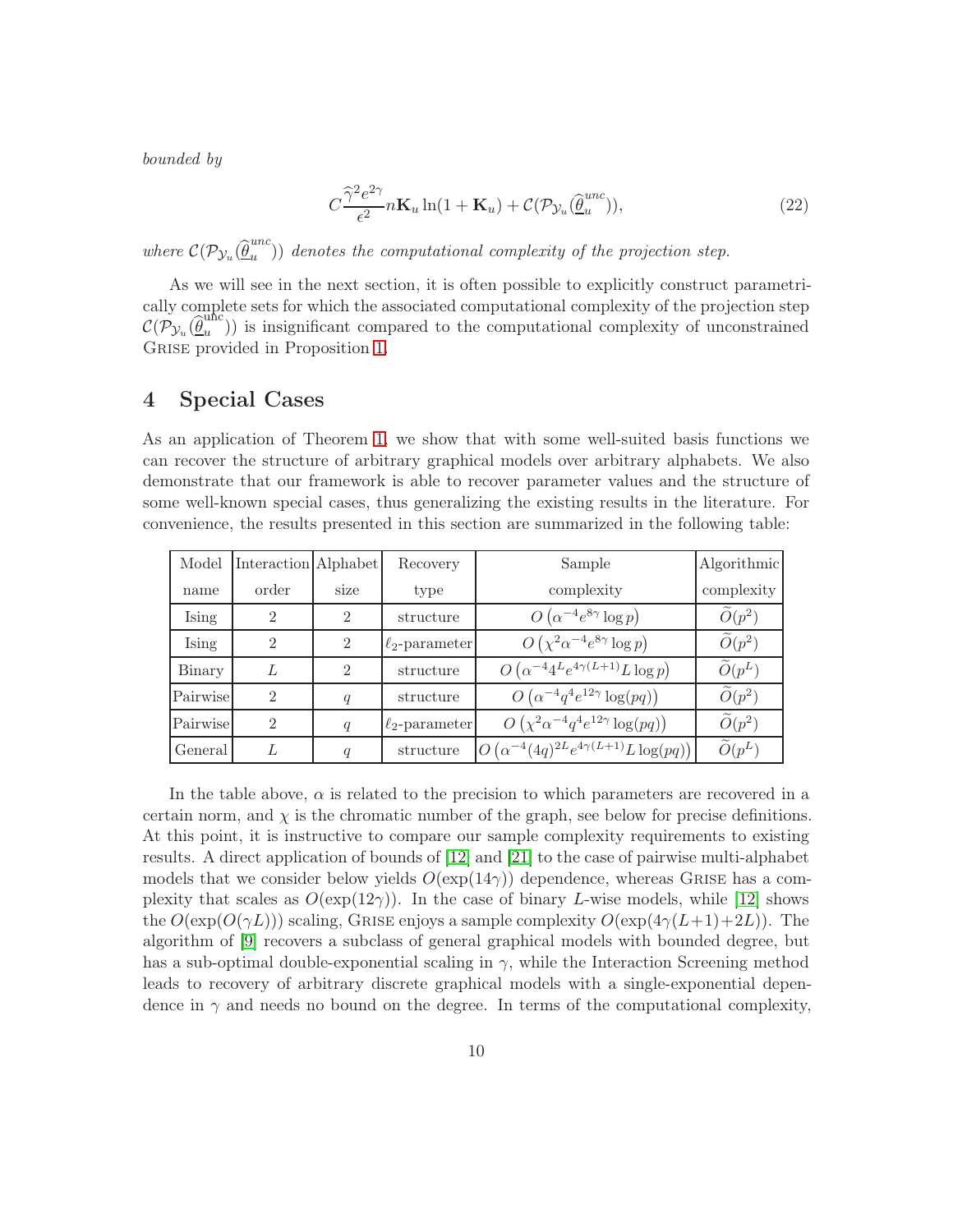GRISE achieves the efficient scaling  $\tilde{O}(p^L)$  for models with the maximum interaction order L, which matches the best-known  $\tilde{O}(p^2)$  scaling for pairwise models [\[12,](#page-31-7) [21\]](#page-32-3).

#### 4.1 Ising Models

For Ising models with maximal node degree d the alphabet is given by  $A_i = \{-1, 1\}$ , and the basis functions are given by  $f_k(\sigma_k) \equiv f_{ij}(\sigma_i, \sigma_j) = \sigma_i \sigma_j$  for  $(i, j) \in \mathcal{V} \times \mathcal{V}$  and  $f_k(\sigma_k) \equiv f_i(\sigma_i) = \sigma_i$  for  $i \in \mathcal{V}$ . Observe that the basis functions f are already centered, i.e.,  $g \equiv f$ . Define the graph of an Ising model as being the set of edges corresponding to non-zero couplings,

<span id="page-10-0"></span>
$$
\mathcal{G}(\underline{\theta}^*) = \left\{ (i,j) \in \mathcal{V} \times \mathcal{V} \mid \theta_{ij}^* \neq 0 \right\}.
$$
 (23)

The distribution specified by the ising model is given by

$$
\mu_{\text{ising}}(\underline{\sigma}) = \frac{1}{Z} \exp\left(\sum_{i \in \mathcal{V}} \theta_i^* \sigma_i + \sum_{(i,j) \in \mathcal{G}} \theta_{ij}^* \sigma_i \sigma_j\right). \tag{24}
$$

For each node  $u \in V$ , we define the *target set* (see Section [2.2\)](#page-3-2) as the set of potential edges associated with  $u$  given by

$$
D_u = \{(u, j) \in \mathcal{V} \times \mathcal{V} \mid j \neq u\}, \quad \forall u \in \mathcal{V}.
$$
 (25)

The first corollary focuses on graph reconstruction of Ising models.

<span id="page-10-1"></span>Corollary 1 (Graph reconstruction for Ising models). Let  $\underline{\sigma}^{(1)}, \ldots, \underline{\sigma}^{(n)}$  be i.i.d. samples drawn according to  $\mu(\underline{\sigma})$  in [\(24\)](#page-10-0) and let  $\alpha = \min_{ij \in \mathcal{G}} |\theta^*_{ij}|$  denote the mimnimum edge strength. If the number of samples

$$
n \ge \frac{2^{18}\hat{\gamma}^2 (1+\hat{\gamma})^2 e^{8\gamma}}{\alpha^4} \log\left(\frac{4p^3}{\delta}\right). \tag{26}
$$

then, with probability at least  $1 - \delta$ , for all vertices  $u \in V$  the coupling are estimated with the error

$$
\|\widehat{\underline{\theta}}_{D_u} - \underline{\theta}_{D_u}^*\|_{\infty} \le \frac{\alpha}{2}.\tag{27}
$$

The computational complexity of obtaining these estimates is  $\mathcal{O}(p^2)$  for fixed  $\alpha$ ,  $\gamma$ ,  $\hat{\gamma}$  and  $\delta$ . Moreover, thresholding the esitmated couplings at  $\alpha/2$  recovers the structure i.e.  $\mathcal{G}(\text{thr.}(\theta)) =$  $\mathcal{G}(\underline{\theta}^*)$ .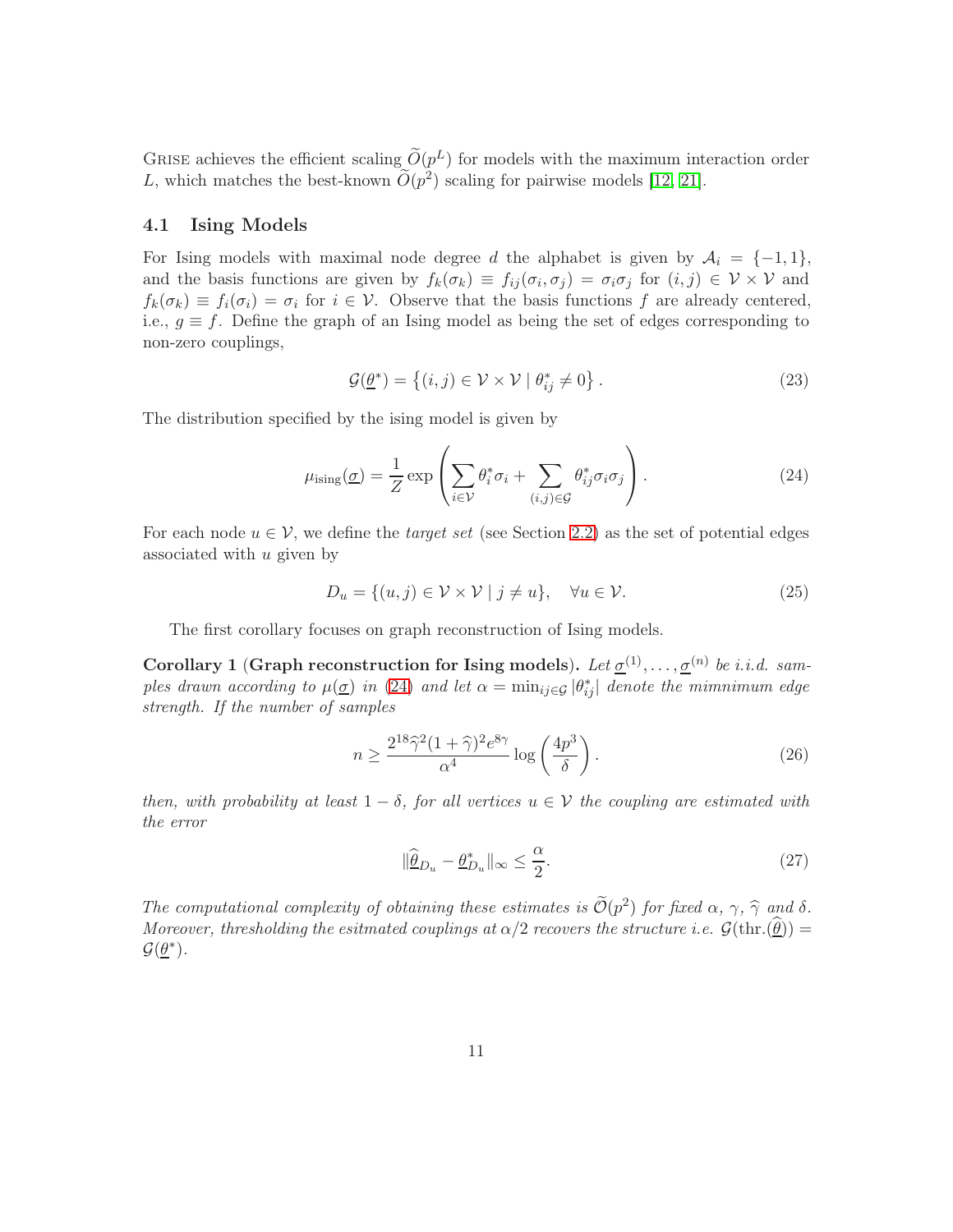The thresholding operator in the above theorem is defined as

.

$$
\text{thr.}(\widehat{\underline{\theta}})_{ij} = \begin{cases} \widehat{\underline{\theta}}_{ij}, & \text{if } \widehat{\underline{\theta}}_{ij} > \frac{\alpha}{2}, \\ 0, & \text{otherwise.} \end{cases}
$$
\n(28)

Let  $\chi$  be the chromatic number of  $\mathcal{G}(\theta^*)$  i.e. the smallest number of colors for obtaining a proper vertex coloring of the graph. The second corollary focuses on  $\ell_2$ -parameter estimation of Ising models with chromatic number  $\chi$ .

 $\overline{a}$ 

<span id="page-11-0"></span>Corollary 2 ( $\ell_2$ -parameter estimation for Ising Models). Let  $\underline{\sigma}^{(1)}, \ldots, \underline{\sigma}^{(n)}$  be i.i.d. samples drawn according to  $\mu(\underline{\sigma})$  in [\(24\)](#page-10-0). If

$$
n \ge 2^{18} \frac{\hat{\gamma}^2 (1+\hat{\gamma})^2 \chi^2 e^{8\gamma}}{\alpha^4} \log\left(\frac{4p^3}{\delta}\right). \tag{29}
$$

then, with probability at least  $1 - \delta$ , for all vertices  $u \in V$  the coupling are estimated with the error

<span id="page-11-1"></span>
$$
\|\widehat{\underline{\theta}}_{D_u} - \underline{\theta}_{D_u}^*\|_2 \le \frac{\alpha}{2}.\tag{30}
$$

The computational complexity of obtaining these estimates is  $\mathcal{O}(p^2)$  for fixed  $\alpha$ ,  $\gamma$ ,  $\widehat{\gamma}$  and  $\delta$ .

As graphs with bounded degree d have a chromatic number at most  $d+1 \geq \chi$ , Corollary [2](#page-11-0) recovers the  $\ell_2$ -guarantees for sparse graphs recovery of Vuffray et al. in [\[19\]](#page-32-1) albeit with slightly worse dependence with respect to  $\gamma$  and  $\alpha$ . However, this is an artifact of the general analysis presented in this paper. For models over binary variables one can improve the  $e^{8\gamma}$  dependence to  $e^{6\gamma}$  using Berstein's inequality in Proposition [2](#page-19-0) instead of Hoeffding's inequality. Moreover, we hypothesize that for Ising models, a tight analysis of the tradeoff between the error on the estimated couplings and on the estimated magnetic fields in Proposition [3](#page-19-1) can reduce the  $\alpha^{-4}$  dependence to  $\alpha^{-2}$ .

For graphs with unbounded vertex degree but low chromatic number, such as star graphs or bipartite graphs, Corollary [2](#page-11-0) shows that the parameters of the corresponding Ising model can be fully recovered with a bounded  $\ell_2$ -error using a number of samples that is only logarithmic in the model size p.

#### 4.2 L-wise Binary Models on the Monomial Basis

In this section, we consider general models on binary alphabet  $A_i = \{-1, 1\}$ . Let the factors be all nonempty subsets of  $\{1, \ldots, p\}$  elements of size at most L,

$$
\mathcal{K} = \{ k \subseteq [p] \mid |k| \le L \}. \tag{31}
$$

The set  $K$  contains all potential hyperedges of size at most  $L$ . The parameterization uses the monomial basis given by  $f_k(\underline{\sigma}_k) = \prod_{j \in k} \sigma_j$  with  $k \in \mathcal{K}$ . As for the Ising model, the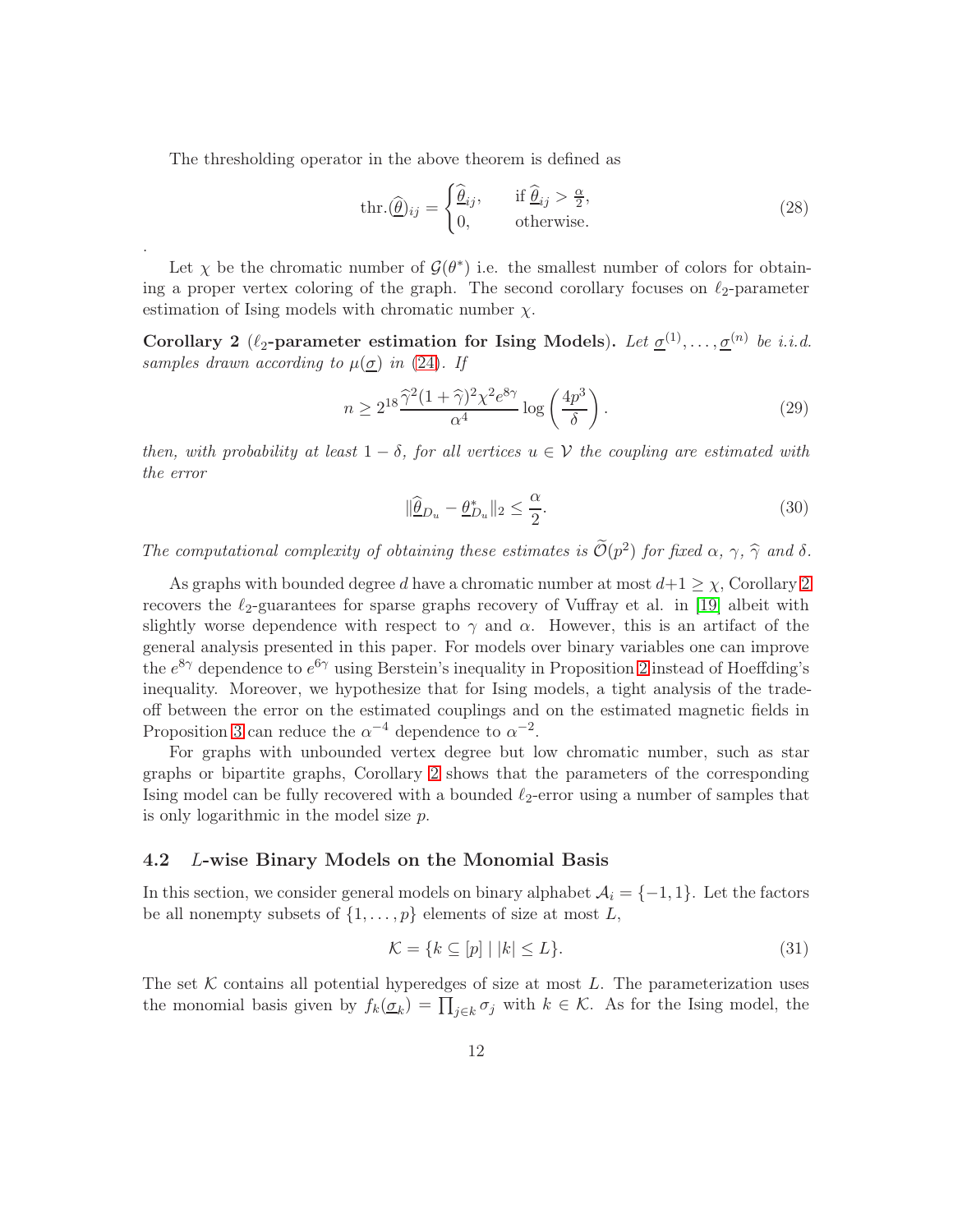monomial basis functions are already centered  $f_k \equiv g_k$ . The probability distribution for this model is expressed as

$$
\mu_{\text{binary}}(\underline{\sigma}) = \frac{1}{Z} \exp\left(\sum_{k \in \mathcal{K}} \theta_k^* \prod_{j \in k} \sigma_j\right). \tag{32}
$$

The factor graph associated with the binary graphical model is given by hyperedges or monomials associated with non-zero coefficients in Eq. [\(32\)](#page-12-0),

<span id="page-12-0"></span>
$$
\mathcal{G}(\underline{\theta}^*) = \{ k \in \mathcal{K} \mid \theta_k^* \neq 0 \}. \tag{33}
$$

For a given binary model as in [\(32\)](#page-12-0), we call the subset  $\mathbb{S}(\underline{\theta}^*) \subseteq \mathcal{G}(\underline{\theta}^*)$  of maximal hyperedges the structure of the model,

$$
\mathbb{S}(\underline{\theta}^*) = \mathcal{M}_{h.e.}(\mathcal{G}(\underline{\theta}^*)),\tag{34}
$$

where we define the maximal hyperedges of  $\mathcal{E} \subseteq \mathcal{K}$  as

$$
\mathcal{M}_{h.e.}(\mathcal{E}) = \{ k \in \mathcal{E} \mid \nexists k' \in \mathcal{E} \text{ such that } k \subset k' \}. \tag{35}
$$

Suppose that the minimal coupling is given by  $\alpha = \min_{k \in \mathbb{S}(\underline{\theta}^*)} |\theta_k^*|$ . Then Algorithm [3](#page-12-1) reconstructs the structure <sup>S</sup> given independent samples from the distribution in [\(32\)](#page-12-0), implementing an iterative use of Grise.

Algorithm 3: Structure Recovery of L-wise Binary Models

1 for  $u \in V$  do // Step 1: Initialization: 2  $\left| \mathcal{K}_u^1 \leftarrow \{k \in \mathcal{K} \mid k \ni u\};\right.$ // Step 2: Iteratively reconstruct maximal cliques around  $u$ 3 | for  $t = 1, ..., L - 1$  do 4 Set target and residual factors:  $D_u^t \leftarrow \mathcal{M}_{h.e.}(\mathcal{K}_u^t), C_u^t \leftarrow \mathcal{K}_u^t \setminus D_u^{t+1};$ 5 Estimate  $\hat{\underline{\theta}}_u^t$  using GRISE on the model defined by  $\mathcal{K}_u^t, D_u^t, C_u^t$ ; 6 Set  $\mathcal{N}^t \leftarrow \{k \in D_u^t \mid |\widehat{\theta}_k| < \alpha/2\}$  (the set of maximal cliques that are not detected); 7 Set  $\mathcal{K}_u^{t+1} \leftarrow \mathcal{K}_u^t \setminus \mathcal{N}^t;$ 8 end 9 end // Step 3: 10  $\mathbf{return} \ \widehat{\mathbb{S}} = \bigcup_{u \in \mathcal{V}} \mathcal{M}_{\rm h.e.}(\mathcal{K}_u^L);$ 

<span id="page-12-1"></span>The following corollary of Theorem [1](#page-6-0) provides guarantees on Algorithm [3.](#page-12-1)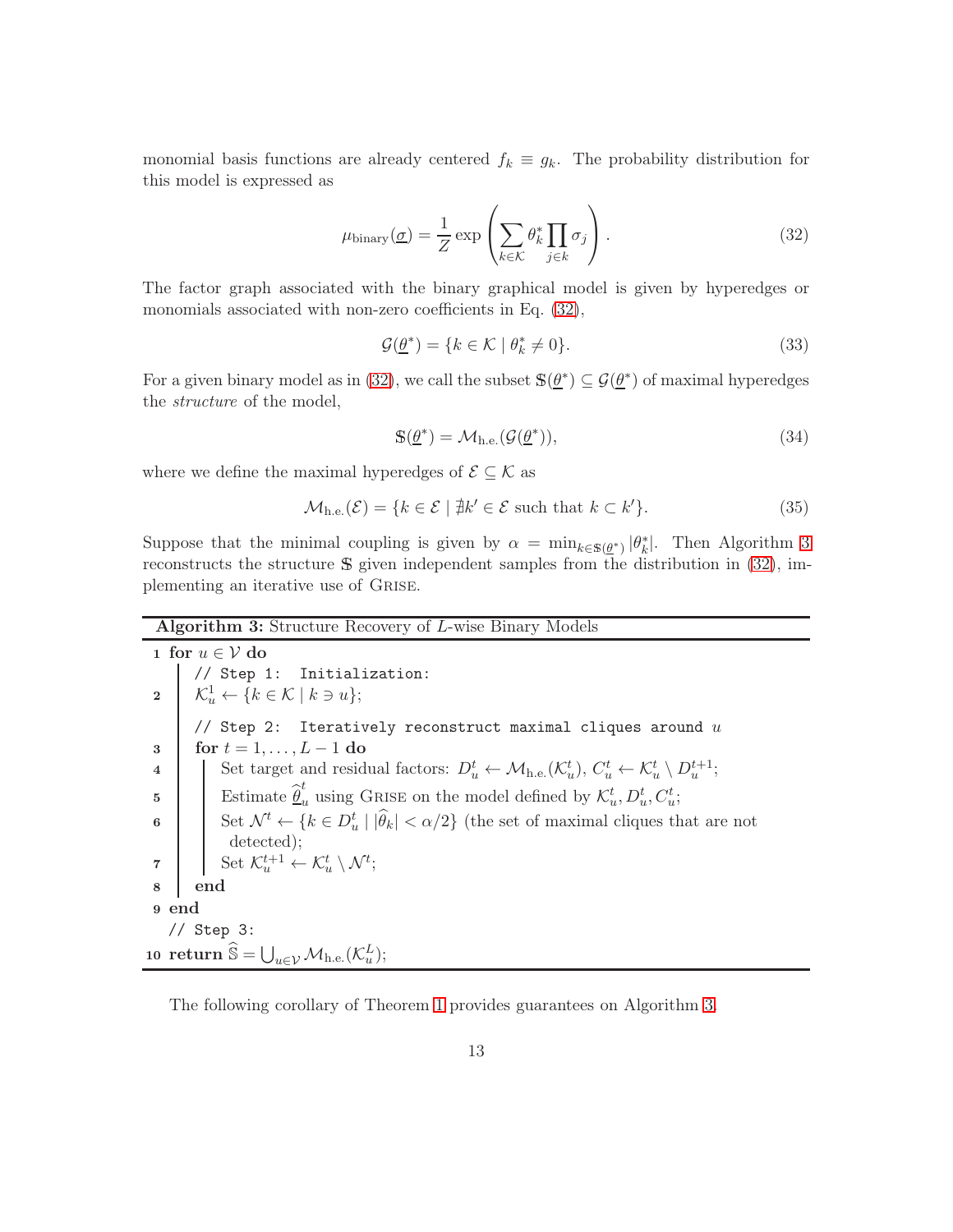<span id="page-13-2"></span>Corollary 3 (Structure recovery for binary graphical models). Let  $\underline{\sigma}^{(1)}, \ldots, \underline{\sigma}^{(n)}$  be i.i.d. samples drawn according to  $\mu(\sigma)$  in [\(32\)](#page-12-0). If

$$
n \ge 2^{18} 4^L \frac{\hat{\gamma}^2 (1 + \hat{\gamma})^2 e^{4\gamma (L+1)}}{\alpha^4} \log \left( \frac{4(L-1) p^{2L-1}}{\delta} \right). \tag{36}
$$

then the structure of the binary graphical model is perfectly recovered using Algorithm [3,](#page-12-1) i.e.  $\widehat{\mathbb{S}} = \mathbb{S}(\underline{\theta}^*)$ , with probability  $1 - \delta$ . Moreover the total computational complexity scales as  $\widetilde{\mathcal{O}}(p^L)$ , for fixed L,  $\alpha$ ,  $\gamma$ ,  $\widehat{\gamma}$  and  $\delta$ .

#### 4.3 Pairwise Models with Arbitrary Alphabets

In this section, we consider pairwise models with arbitrary alphabet  $A_i$  of size  $q_i$ , parametrized with indicator-type functions. The building block of the set of basis functions is the centered univariate indicator function defined as

<span id="page-13-3"></span><span id="page-13-1"></span><span id="page-13-0"></span>
$$
\Phi_{s_i}(\sigma_i) = \begin{cases} 1 - \frac{1}{q_i}, & \text{if } \sigma_i = s_i, \\ -\frac{1}{q_i}, & \text{otherwise,} \end{cases}
$$
\n(37)

where  $s_i \in \mathcal{A}_i$  is a prescribed letter of the alphabet. The set of factors K are pair of vertices with alphabet values  $(i, j, s_i, s_j) \in \mathcal{V}^2 \times \mathcal{A}_i \times \mathcal{A}_j$  and single vertex with alphabet value  $(i, s_i) \in \mathcal{V} \times \mathcal{A}_i$ . We slightly abuse notation by shortening the tuples  $(i, j, s_i, s_j) \equiv (s_i, s_j)$  and  $(i, s_i) \equiv (s_i)$  whenever there is no ambiguity with respect to the edge or vertex associated with the factor. Basis functions associated with edges are  $f_{s_i,s_j}(\sigma_i,\sigma_j) = \Phi_{s_i}(\sigma_i)\Phi_{s_j}(\sigma_j)$ for  $(s_i, s_j) \in \mathcal{K}$  and  $f_{s_i}(\sigma_i) = \Phi_{s_i}(\sigma_i)$  for  $s_i \in \mathcal{K}$ . Note that basis functions over edges are centered for both variables, i.e.  $\sum_{\sigma_i \in A_i} f_{s_i,s_j}(\sigma_i, \sigma_j) = \sum_{\sigma_j \in A_j} f_{s_i,s_j}(\sigma_i, \sigma_j) = 0$ . Similarly basis functions associated with vertices are also centered. The probability distribution for this model is expressed as

$$
\mu_{\text{pairwise}}(\underline{\sigma}) = \frac{1}{Z} \exp \left( \sum_{(i,j) \in \mathcal{V}^2} \sum_{(s_i, s_j) \in \mathcal{A}_i \times \mathcal{A}_j} \theta_{s_i, s_j}^* \Phi_{s_i}(\sigma_i) \Phi_{s_j}(\sigma_j) + \sum_{i \in \mathcal{V}} \sum_{s_i \in \mathcal{A}_i} \theta_{s_i}^* \Phi_{s_i}(\sigma_i) \right).
$$
\n(38)

We seek to reconstruct the structure of pairwise models which means that for every pair  $(i, j) \in \mathcal{V}^2$  we want to be able to assess if there exists at least one non-zero parameter  $\theta^*_{s_i, s_j}$ or to certify that these parameters are zero for all values of  $s_i, s_j$ . Therefore we define the set of target factors as  $D_u = \{(s_u, s_i)\}_{i \in \mathcal{V}\setminus u}$  and the set of residual factors as  $D_u = \{s_u\}.$ We need to require additional constraints on the target parameters as the parametrization used in Eq. [\(38\)](#page-13-0) is over-complete. The reason is that the  $q_i$  univariate indicator functions associated with a variable  $\sigma_i$  sum to zero  $\sum_{s_i \in A_i} \Phi_{s_i}(\sigma_i) = 0$  independently of  $\sigma_i$ . This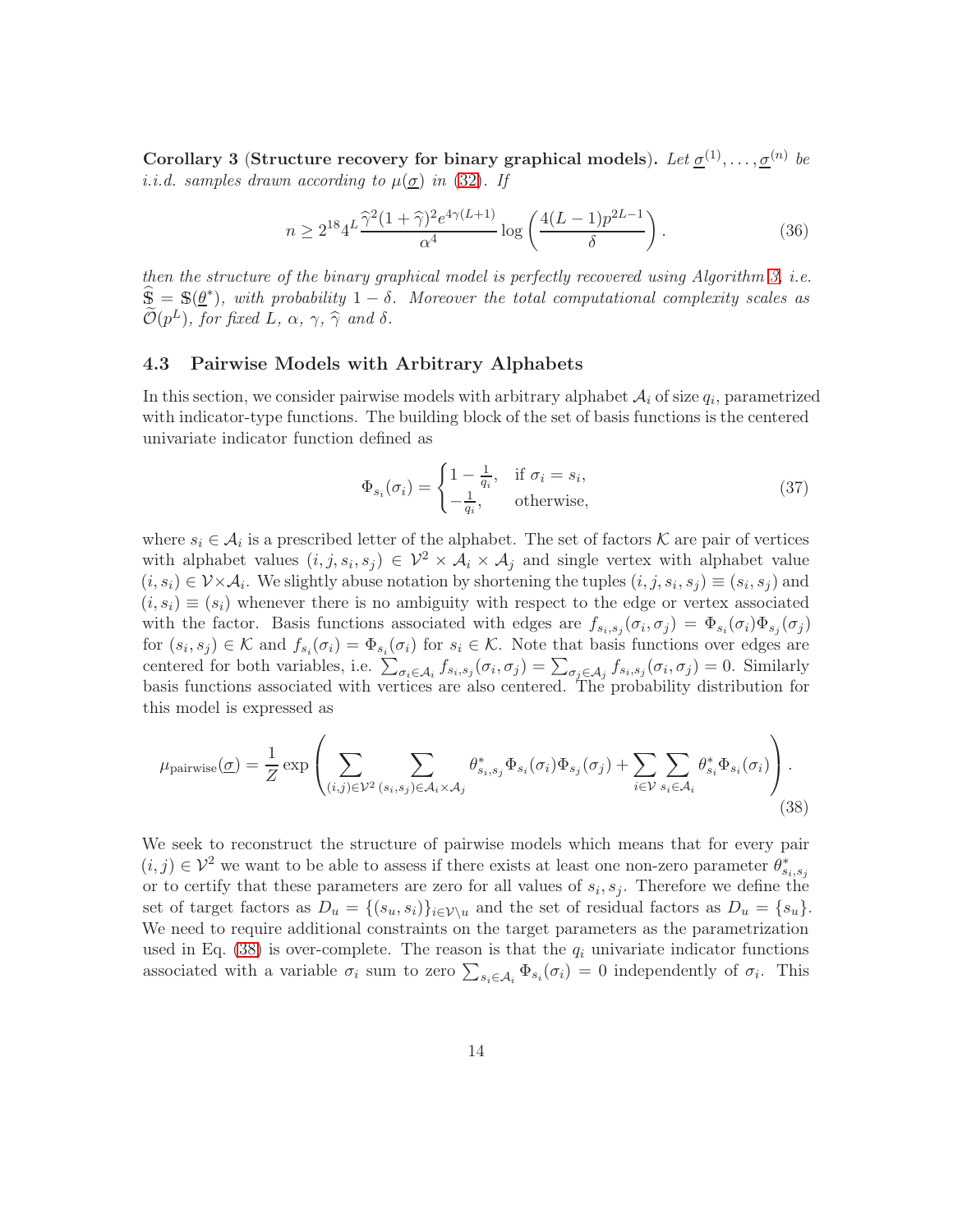degeneracy is lifted by constraining parameters in Eq. [\(38\)](#page-13-0) in the following way,

$$
\mathcal{Y}_{u} = \bigcap_{i \in \mathcal{V} \backslash u} \left\{ \underline{\theta}_{u} \in \mathbb{R}^{K_{u}} \, \middle| \, \sum_{s_{u} \in \mathcal{A}_{u}} \theta_{s_{u}, s_{i}} = \sum_{s_{i} \in \mathcal{A}_{i}} \theta_{s_{u}, s_{i}} = 0 \right\} \bigcap \left\{ \underline{\theta}_{u} \in \mathbb{R}^{K_{u}} \, \middle| \, \sum_{s_{u} \in \mathcal{A}_{u}} \theta_{s_{u}} = 0 \right\}.
$$
\n(39)

The set  $\mathcal{Y}_u$  is also parametrically complete as it follows from Lemma [8](#page-28-0) (see Section [7.4\)](#page-27-0) that the following projection on  $\mathcal{Y}_u$  is equi-cost in the sense of Definition [2,](#page-6-3)

$$
\widehat{\theta}_{s_u',s_i'} = \mathcal{P}_{\mathcal{Y}_u}(\widehat{\theta}_{s_u,s_i}^{\text{unc}}) := \sum_{(s_u,s_i) \in \mathcal{A}_u \times \mathcal{A}_i} \widehat{\theta}_{s_u,s_i}^{\text{unc}} \Phi_{s_u}(s_u') \Phi_{s_i}(s_i'),\tag{40}
$$

<span id="page-14-0"></span>
$$
\widehat{\theta}_{s_u'} = \mathcal{P}_{\mathcal{Y}_u}(\widehat{\theta}_{s_u}^{\text{unc}}) := \sum_{s_u \in \mathcal{A}_u} \widehat{\theta}_{s_u}^{\text{unc}} \Phi_{s_u}(s_u'). \tag{41}
$$

Thanks to Lemma [1](#page-7-1) this enables us to solve Grise with constraints from Eq. [\(39\)](#page-14-0) by first running the unconstrained version of Grise and then perform the projection.

Define the graph  $\mathcal{G}(\underline{\theta}^*)$  of the model by the edge set

$$
\mathcal{G}(\underline{\theta}^*) \equiv \{ (i,j) \in \mathcal{V} \times \mathcal{V} \mid \max_{s_i, s_j} |\theta^*_{s_i, s_j}| \neq 0 \}. \tag{42}
$$

This corresponds to create an edge between the two nodes  $i, j \in V$  whenever there exists a non-zero parameter associated with these the two variables  $\sigma_i, \sigma_j$ . For the structure recovery, define the weighted  $(\ell_2, \ell_\infty)$ -norm by

$$
\|\underline{\theta}_{D_u}\|_{w(2,\infty)} = \max_{i \in \mathcal{V} \backslash u} \frac{q}{\sqrt{q_i q_u}} \left( \sum_{(s_u, s_i) \in \mathcal{A}_u \times \mathcal{A}_i} \theta_{s_u, s_i}^2 \right)^{\frac{1}{2}},
$$
\n(43)

where  $q = \max_i q_i$  is the maximum alphabet size in the model. Note that this weighted  $(\ell_2, \ell_\infty)$ -norm is always greater than the corresponding unweighted  $(\ell_2, \ell_\infty)$ -norm and is significantly different than its unweighted counterpart for models with widely varying alphabets accross vertices. The following corollary provides reconstruction guarantees for the structure recovery of pairwise models.

<span id="page-14-1"></span>Corollary 4 (Structure recovery for pairwise models with arbitrary alphabets). Let  $\underline{\sigma}^{(1)}, \ldots, \underline{\sigma}^{(n)}$  be i.i.d. samples drawn according to  $\mu(\underline{\sigma})$  in [\(38\)](#page-13-0). If

$$
n \ge 2^{18} \frac{q^4 \widehat{\gamma}^2 (1+\widehat{\gamma})^2 e^{12\gamma}}{\alpha^4} \log \left(\frac{4p^3 q^4}{\delta}\right). \tag{44}
$$

then, with probability at least  $1 - \delta$ , for all vertices  $u \in V$ , GRISE with constraints  $\mathcal{Y}_u$  from Eq. [\(39\)](#page-14-0) estimates the coupling with error

$$
\|\widehat{\underline{\theta}}_{Du} - \underline{\theta}_{Du}^*\|_{w(2,\infty)} \le \frac{\alpha}{2}.\tag{45}
$$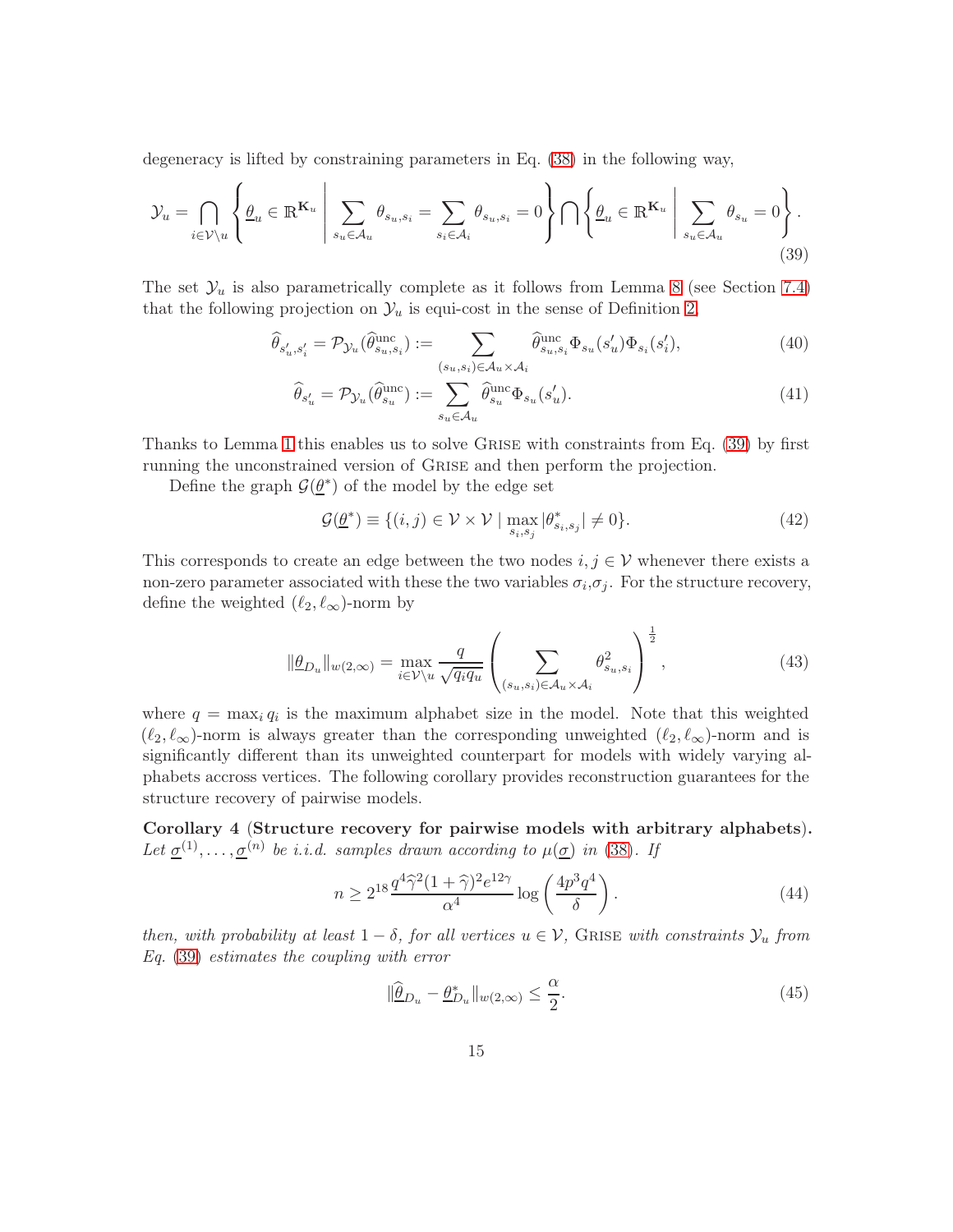For fixed  $\alpha$ ,  $\gamma$ ,  $\hat{\gamma}$  and  $\delta$  the total computational complexity necessary for obtaining these estimates is  $\mathcal{O}(p^2q^{10})$ . Moreover, thresholding the couplings at  $\alpha/2$  recovers the structure *i.e.*  $\mathcal{G}(\text{thr.}(\underline{\hat{\theta}})) = \mathcal{G}(\underline{\theta}^*).$ 

The next result provides reconstruction guarantees using the following weighted  $(\ell_2, \ell_2)$ norm,

$$
\|\underline{\theta}_{D_u}\|_{w(2,2)} = \left(\sum_{i \in \mathcal{V}\backslash u} \frac{q^2}{q_i q_u} \sum_{(s_u, s_i) \in \mathcal{A}_u \times \mathcal{A}_i} \theta_{s_u, s_i}^2\right)^{\frac{1}{2}}.
$$
 (46)

For graphs  $\mathcal{G}(\theta^*)$  with  $\chi$  chromatic number we have the following corollary.

<span id="page-15-0"></span>Corollary 5  $(\ell_2$ -parameter estimation for pairwise models with arbitrary alphabets). Let  $\underline{\sigma}^{(1)}, \ldots, \underline{\sigma}^{(n)}$  be i.i.d. samples drawn according to  $\mu(\underline{\sigma})$  in [\(38\)](#page-13-0). If

$$
n \ge 2^{18} \frac{q^4 \chi^2 \hat{\gamma}^2 (1+\hat{\gamma})^2 e^{12\gamma}}{\alpha^4} \log \left(\frac{4p^3 q^4}{\delta}\right). \tag{47}
$$

then, with probability at least  $1 - \delta$ , GRISE with constraints  $\mathcal{Y}_u$  from Eq. [\(39\)](#page-14-0) estimates for all vertices  $u \in V$  the coupling with error

$$
\|\widehat{\underline{\theta}}_{D_u} - \underline{\theta}_{D_u}^*\|_{w(2,2)} \le \frac{\alpha}{2}.\tag{48}
$$

For fixed  $\alpha$ ,  $\gamma$ ,  $\hat{\gamma}$  and  $\delta$  the total computational complexity necessary for obtaining these estimates is  $\tilde{\mathcal{O}}(p^2q^{10})$ .

#### 4.4 L-wise Models with Arbitrary Alphabets

In this subsection, we consider L-wise graphical models over variables taking values in arbitrary alphabet  $A_i$  of size  $q_i$ . We parameterize our models using the centered univariate indicator functions  $\Phi_{s_i}(\sigma_i)$  defined by Eq. [\(37\)](#page-13-1). We introduce the set  $\mathcal E$  of potential hyperedges as subsets of  $\{1, \ldots, p\}$  of size at most L,

$$
\mathcal{E} = \{ k \subseteq [p] \mid |k| \le L \}. \tag{49}
$$

The set  $\mathcal E$  underlies the structure of the graphical model. The set of factors  $\mathcal K$  that describes the factorization of the graphical models are pairs  $(k, \underline{s}_k)$ , where k is a potential hyperdege of size L and  $\underline{s}_k$  is a configuration of variables in k with values in  $A_k = \bigotimes_{i \in k} A_i$ ,

$$
\mathcal{K} = \{ (k, \underline{s}_k) \mid k \in \mathcal{E}, \underline{s}_k \in \mathcal{A}_k \}. \tag{50}
$$

In what follows, we slightly abuse the notation of indices of factors and parameters by shortening  $(k, \underline{s}_k) \equiv \underline{s}_k$ . With these notations, the centered basis functions are written as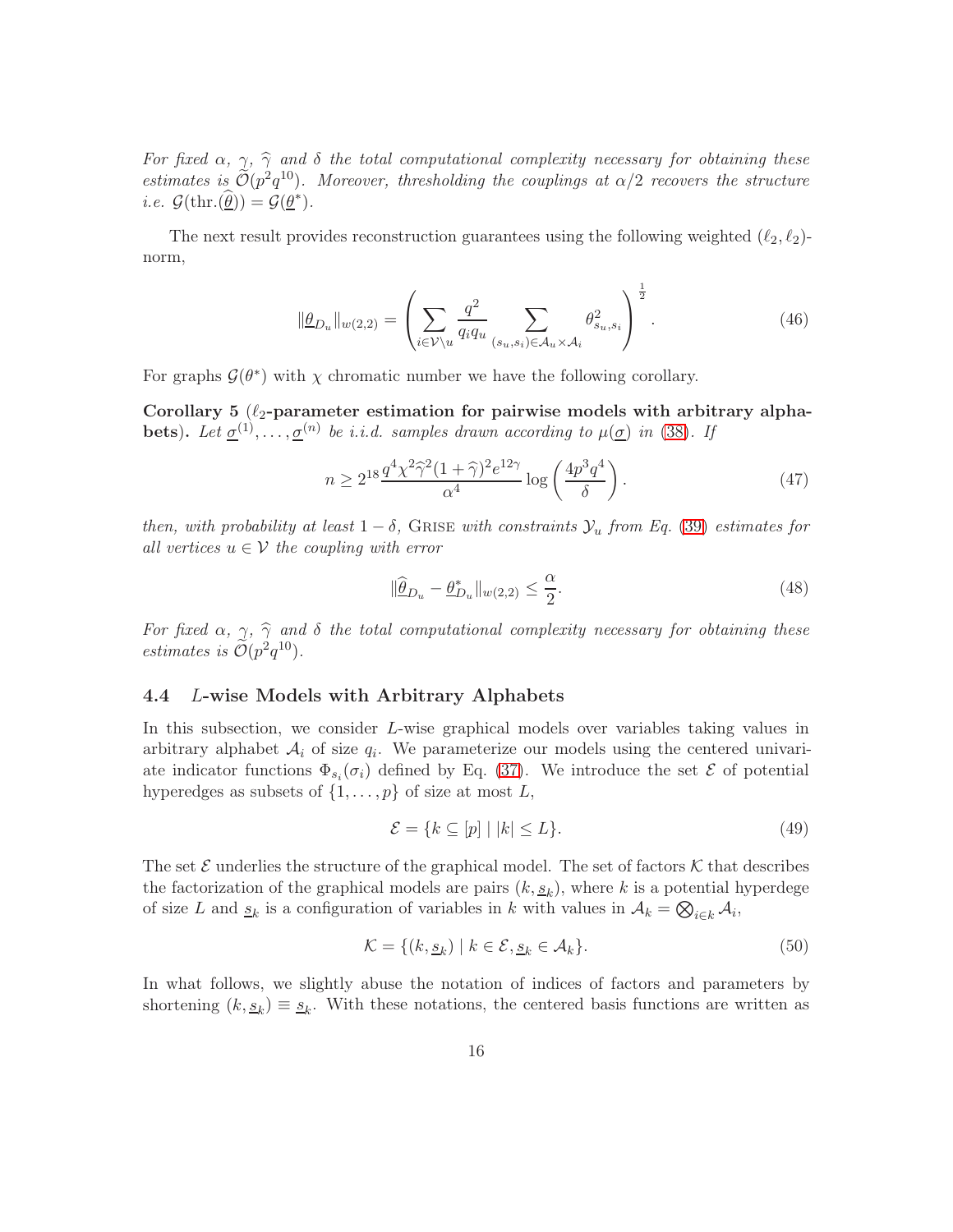$g_{\underline{s}_k}(\underline{\sigma}_k) = \prod_{i \in k} \Phi_{s_i}(\sigma_i)$  and the probability distribution of an L-wise graphical model with arbitrary alphabet is defined as follows,

<span id="page-16-0"></span>
$$
\mu_{\text{general}}(\underline{\sigma}) = \frac{1}{Z} \exp \left( \sum_{k \in \mathcal{E}} \sum_{s_k \in \mathcal{A}_k} \theta_{s_k}^* \prod_{i \in k} \Phi_{s_i}(\sigma_i) \right). \tag{51}
$$

The model is degenerate since the centered univariate indicator functions are linearly dependent  $\sum_{s_i \in A_i} \Phi_{s_i}(\sigma_i) = 0$ . We lift the degeneracy by imposing the following linear constraints at each vertex  $u \in V$  on the factor parameters,

$$
\mathcal{Y}_u = \bigcap_{k \in \mathcal{E}_u} \left\{ \underline{\theta}_u \in \mathbb{R}^{K_u} \middle| \forall i \in k, \sum_{s_i \in \mathcal{A}_i} \theta_{\underline{s}_k} = 0 \right\},\tag{52}
$$

where  $\mathcal{E}_u = \{k \in \mathcal{E} \mid u \in k\}$ . The factor graph associated with the an L-wise graphical model is given by hyperedges with non-zero coefficients in Eq. [\(51\)](#page-16-0),

$$
\mathcal{G}(\underline{\theta}^*) = \{ k \in \mathcal{E} \mid \exists \underline{s}_k \in \mathcal{A}_k \text{ s.t. } \theta^*_{\underline{s}_k} \neq 0 \}. \tag{53}
$$

We call structure of an L-wise graphical model the set of maximal hyperedges of its factor graph

<span id="page-16-2"></span><span id="page-16-1"></span>
$$
\mathbb{S}(\underline{\theta}^*) = \mathcal{M}_{h.e.}(\mathcal{G}(\underline{\theta}^*)),\tag{54}
$$

where we recall that the maximal hyperedge operation is define for any set of hyperedges  $\mathcal{E}' \subseteq \mathcal{E}$  by the following application,

$$
\mathcal{M}_{h.e.}(\mathcal{E}') = \{ k \in \mathcal{E}' \mid \nexists \tilde{k} \in \mathcal{E}' \text{ s.t. } k \subset \tilde{k} \}. \tag{55}
$$

The notion of structure as defined by Eq. [\(54\)](#page-16-1) is motivated by the fact that  $\mathbb{S}(\underline{\theta}^*)$  is equal to the maximal cliques of the Markov random field underlying the distribution in Eq. [\(51\)](#page-16-0). Let the magnitude of the biggest non-zero coupling associated with a structure factor be lower-bounded by

<span id="page-16-3"></span>
$$
\alpha = \min_{k \in \mathbb{S}(\underline{\theta}^*)} \max_{\underline{s}_k \in \mathcal{A}_k} |\theta_{\underline{s}_k}|. \tag{56}
$$

Then the structure of L-wise models with arbitrary alphabets can be recover perfectly with Algorithm [4](#page-17-0) that implements an iterative use of Grise with constraints from Eq. [\(52\)](#page-16-2). Thanks to Lemma [8](#page-28-0) (see Section [7.4\)](#page-27-0), the following projection on  $\mathcal{Y}_u$  is equi-cost in the sense of Definition [2,](#page-6-3)

$$
\widehat{\theta}_{\underline{s}'_k} = \mathcal{P}_{\mathcal{Y}_u}(\widehat{\theta}_{\underline{s}_k}^{\text{unc}}) := \sum_{s_k \in \mathcal{A}_k} \widehat{\theta}_{\underline{s}_k}^{\text{unc}} \prod_{i \in k} \Phi_{s_i}(s'_i). \tag{57}
$$

Therefore, we can first solve the unconstrained version of Grise and then perform the projection as guaranteed by Lemma [1.](#page-7-1)

The following corollary of Theorem [1](#page-6-0) provides guarantees on Algorithm [4.](#page-17-0)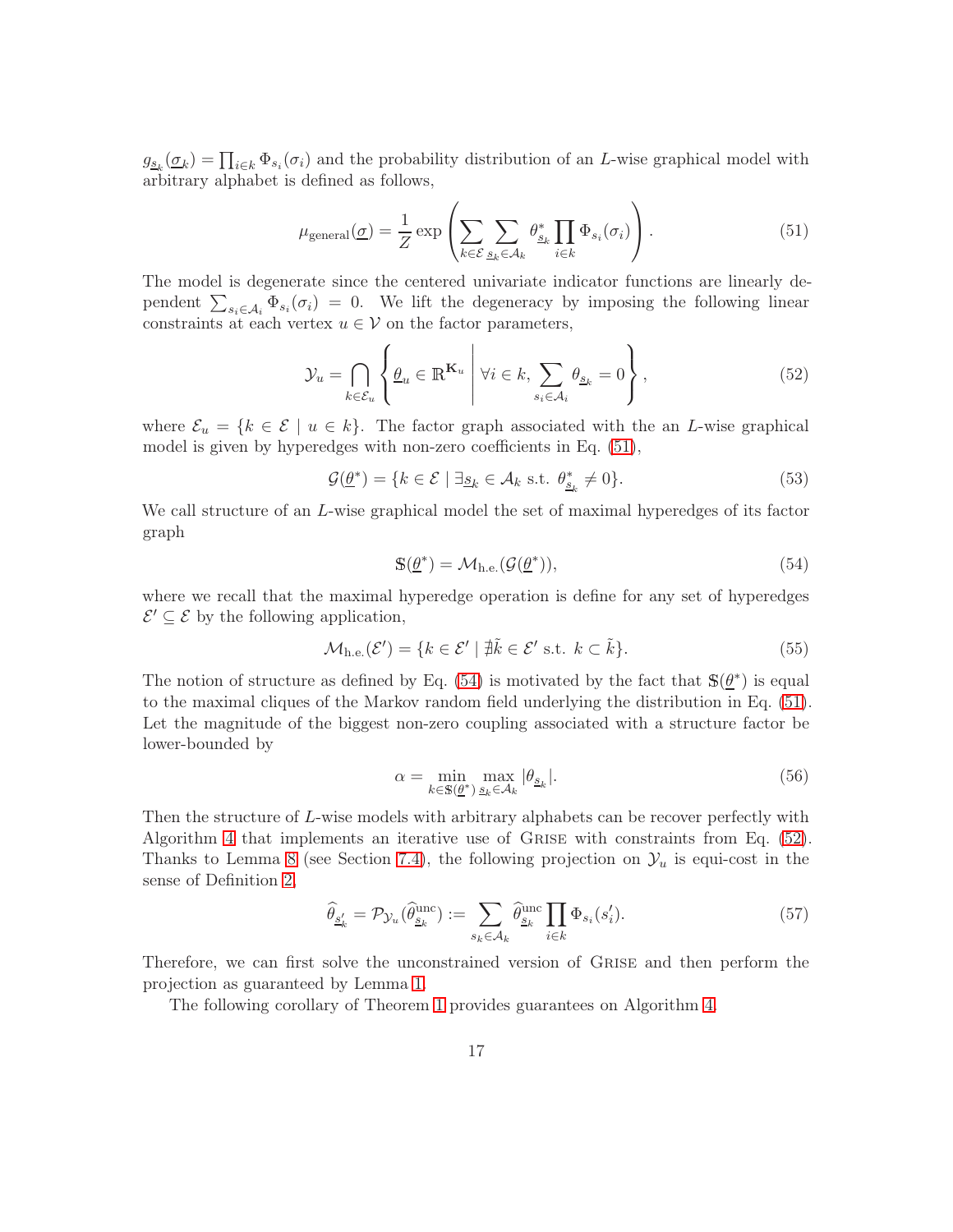Algorithm 4: Structure Recovery of L-wise Models with Arbitrary Alphabet

1 for  $u \in V$  do // Step 1: Initialization 2  $\mathcal{E}_u^1 \leftarrow \{k \in \mathcal{E} \mid u \in k\};$ // Step 2: Iteratively reconstruct structure around  $u$ 3 for  $t = 1, \ldots, L-1$  do<br>4 Set  $\mathcal{K}_{u}^{t} \leftarrow \{(k, s_k) \in$ 4 | Set  $\mathcal{K}_u^t \leftarrow \{(k, \underline{s}_k) \in \mathcal{K} \mid k \in \mathcal{E}_u^t\};$ 5 Set the target and residual sets:  $D_u^t \leftarrow \{(k, s_k) \in \mathcal{K}_u \mid k \in \mathcal{M}_{h.e.}(\mathcal{E}_u^t)\}\)$  and  $C_u^1 \leftarrow \mathcal{K}_u \setminus D_u^t;$ 6 **Estimate**  $\widehat{\theta}_i^t$  $u_u$  on the model defined by  $\mathcal{K}_u^t$ ,  $D_u^t$ ,  $C_u^t$  using GRISE with constraints [\(52\)](#page-16-2); 7 Set  $\mathcal{N}^t \leftarrow \{k \in \mathcal{M}_{h.e.}(\mathcal{E}_u^t) \mid \forall \underline{s}_k \in \mathcal{A}_k, |\hat{\theta}_{\underline{s}_k}| < \alpha/2\}$  (the set of maximal cliques that are not detected); 8 Set  $\mathcal{E}_u^{t+1} \leftarrow \mathcal{E}_u^t \setminus \mathcal{N}^t;$ 9 end 10 end // Step 3: 11 return  $\widehat{\mathbb{S}} = \bigcup_{u \in \mathcal{V}} \mathcal{M}_{\text{h.e.}}(\mathcal{E}_u^L);$ 

<span id="page-17-1"></span><span id="page-17-0"></span>Corollary 6 (Structure recovery for L-wise models with arbitrary alphabets). Let  $\underline{\sigma}^{(1)}, \ldots, \underline{\sigma}^{(n)}$  be i.i.d. samples drawn according to  $\mu(\underline{\sigma})$  in [\(51\)](#page-16-0). If

$$
n \ge 2^{18} (4q)^{2L} \frac{\hat{\gamma}^2 (1+\hat{\gamma})^2 e^{4\gamma(L+1)}}{\alpha^4} \log \left( \frac{4(L-1) p^{2L-1} q^{2L}}{\delta} \right). \tag{58}
$$

then the structure of the L-wise graphical model with arbitrary alphabet is perfectly recovered using Algorithm [4,](#page-17-0) i.e.  $\hat{\mathbb{S}} = \mathbb{S}(\underline{\theta}^*)$ , with probability  $1 - \delta$ . Moreover the algorithm runs in  $\widetilde{O}(p^Lq^{5L})$  operations for fixed L,  $\alpha$ ,  $\gamma$ ,  $\widehat{\gamma}$  and  $\delta$ .

### 5 Conclusions

A key result of our paper is the existence of a computationally efficient algorithm that is able to recover arbitrary discrete graphical models with multi-body interactions. This result is a particular case of the general framework that we have introduced, which considers arbitrary model parametrization and makes distinction between the bounds on the parameters of the underlying model and the prior parameters. The computational complexity  $\tilde{O}(p^L)$  that we achieve is believed to be efficient for this problem [\[12\]](#page-31-7). In terms of sample complexity, the information-theoretic bounds for recovery of general discrete graphical models are unknown. In the case of binary pairwise models, the sample complexity bounds resulting from our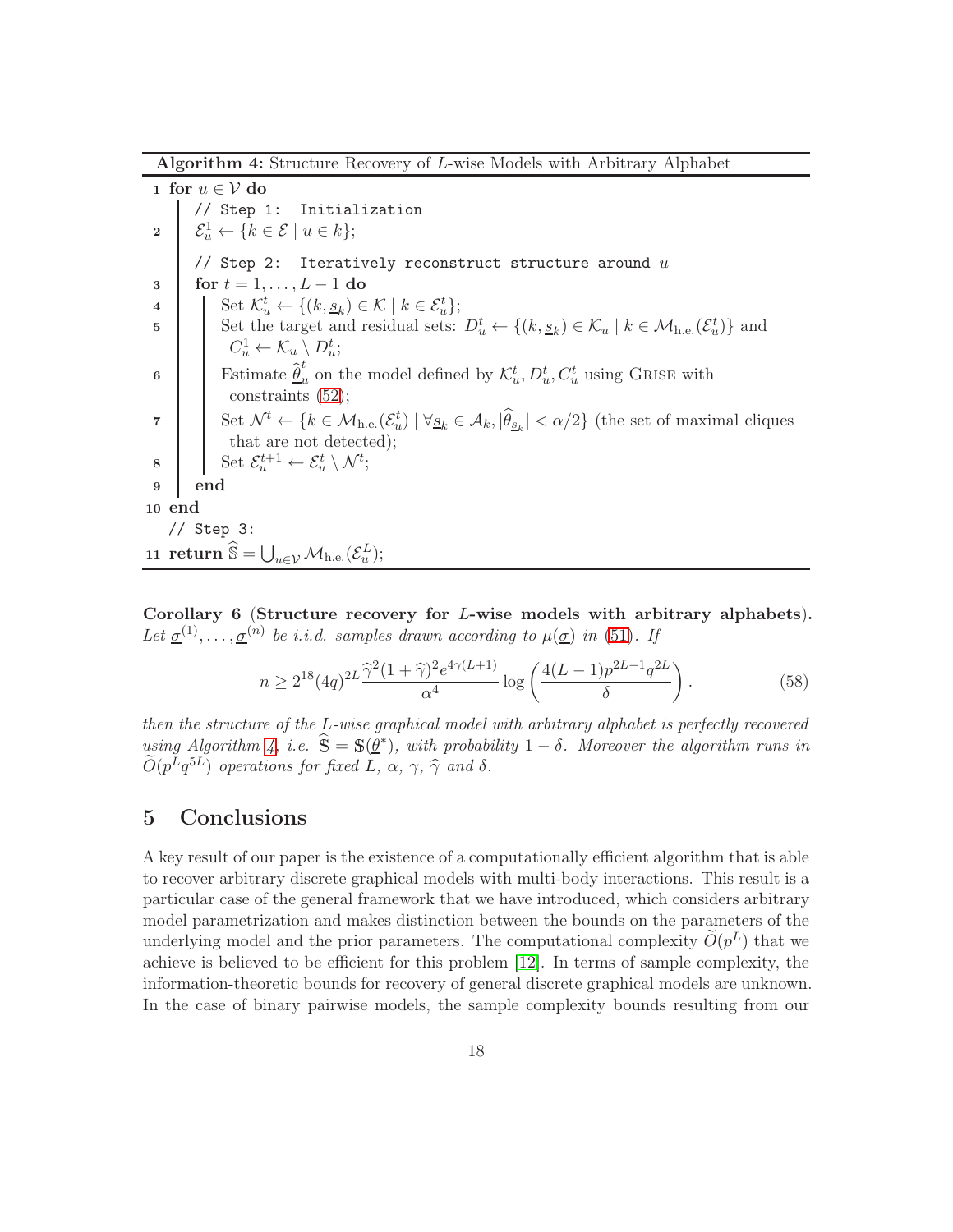general analysis are near-optimal with respect to known information-theoretic lower bounds [\[17\]](#page-31-4). It would be interesting to see if the  $1/\alpha^4$  factor in our sample complexity bounds can be improved to  $1/\alpha^2$  with a tighter analysis, as it has been shown for the particular case of Ising models [\[19,](#page-32-1) [13\]](#page-31-5).

Other open questions left for future exploration include the possibility to extend the introduced framework to the case of graphical models with continuous variables. It is particularly interesting to see whether the computationally efficient and nearly sample-optimal method introduced in the present work could be useful for designing efficient learning algorithms that can improve the state-of-the-art in the well-studied case of Gaussian graphical models, for which it has been recently shown that the information-theoretic lower bound on sample complexity is tight [\[14\]](#page-31-9).

## Acknowledgement

Research presented in this article was supported by the Laboratory Directed Research and Development program of Los Alamos National Laboratory under project numbers 20190059DR, 20180468ER, 20190195ER, 20190351ER.

## 6 Proofs of Theorems

Proof of Lemma [1.](#page-7-1) Since unconstrined GRISE is a relaxation of GRISE with the constraints  $\theta_u \in \mathcal{Y}_u$ , we must have

$$
\mathcal{S}_n(\widehat{\underline{\theta}}_u^{\text{unc}}) \le \min_{\underline{\theta}_u : ||\underline{\theta}_u||_1 \le \widehat{\gamma}} \mathcal{S}_n(\underline{\theta}_u) + \epsilon \le \min_{\underline{\theta}_u \in \mathcal{Y}_u : ||\underline{\theta}_u||_1 \le \widehat{\gamma}} \mathcal{S}_n(\underline{\theta}_u) + \epsilon.
$$
 (59)

Since,  $\mathcal{Y}_u$  is parametrically complete, by definition,

<span id="page-18-0"></span>
$$
\mathcal{S}_n\left(\mathcal{P}_{\mathcal{Y}_u}(\widehat{\underline{\theta}}_u^{\text{unc}})\right) = \mathcal{S}_n(\widehat{\underline{\theta}}_u^{\text{unc}}). \tag{60}
$$

The estimates  $\mathcal{P}_{\mathcal{Y}_u}(\widehat{\underline{\theta}}_u^{\mathrm{unc}})$  $\binom{unc}{u}$  are feasible for the constrained GRISE problem, and hence,  $\mathcal{S}_n$   $\Big(\Big)$  $\mathcal{P}_{\mathcal{Y}_u}(\widehat{\underline{\theta}}_u^{\mathrm{unc}})$  $\binom{unc}{u}$ ≥  $\min_{\underline{\theta}_u \in \mathcal{Y}_u : \|\underline{\theta}_u\|_1 \leq \widehat{\gamma}} \mathcal{S}_n(\underline{\theta}_u)$ , and the proof follows by combining with [\(60\)](#page-18-0)

Proof of Proposition [1:](#page-7-2) Computational complexity of unconstrained GRISE. We start by show-ing that the minimization of GRISE in Eq. [\(13\)](#page-6-1) in the unconstrained case where  $\mathcal{Y}_u = \mathbb{R}^{K_u}$ is equivalent to the following lifted minimization,

$$
\min_{\underline{\theta}_u, \underline{x}^+, \underline{x}^-, y} \quad \mathcal{S}_n(\underline{\theta}_u) \tag{61}
$$

$$
\text{s.t.} \quad \underline{\theta}_u = \widehat{\gamma}(\underline{x}^+ - \underline{x}^-) \tag{62}
$$

<span id="page-18-4"></span><span id="page-18-1"></span>
$$
y + \sum_{k} (x_k^+ + x_k^-) = 1\tag{63}
$$

<span id="page-18-3"></span><span id="page-18-2"></span>
$$
y \ge 0, x_k^+ \ge 0, x_k^- \ge 0, \forall k \in K_u.
$$
 (64)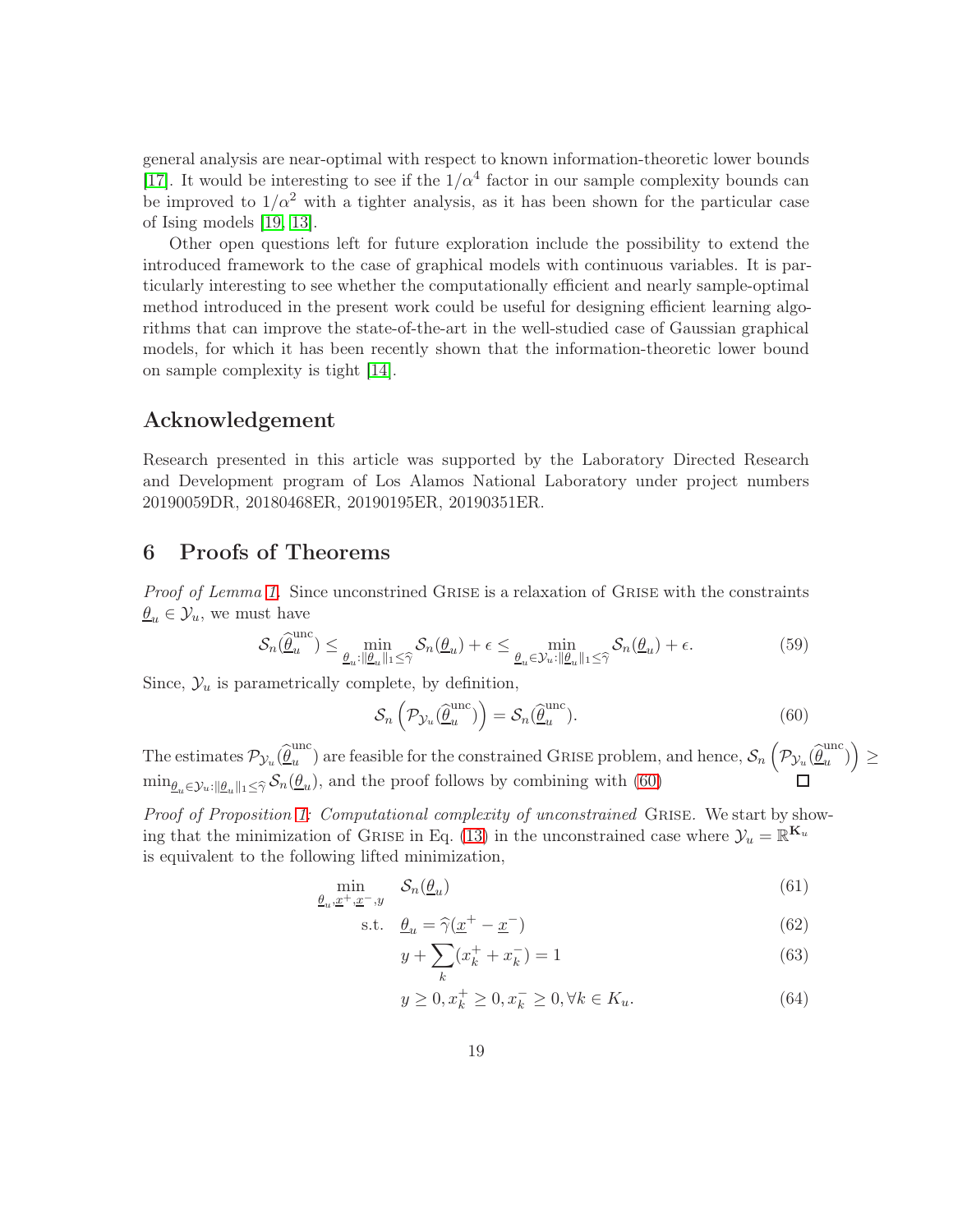We first show that for all  $\underline{\theta}_u \in \mathbb{R}^{K_u}$  such that  $\|\underline{\theta}_u\|_1 \leq \hat{\gamma}$ , there exists  $\underline{x}^+, \underline{x}^-, y$  satisfying constraints [\(62\)](#page-18-1), [\(63\)](#page-18-2), [\(64\)](#page-18-3). This is easily done by choosing  $x_k^+ = \max(\theta_k/\hat{\gamma}, 0)$ ,  $x_k^- =$  $\max(-\theta_k/\hat{\gamma}, 0)$  and  $y = 1 - ||\theta_u||_1/\hat{\gamma}$ . Second, we trivially see that for all  $\theta_u, x^+, x^-, y$ satisfying constraints [\(62\)](#page-18-1), [\(63\)](#page-18-2), [\(64\)](#page-18-3), it implies that  $\underline{\theta}_u$  also satisfies  $\|\underline{\theta}_u\|_1 \leq \hat{\gamma}$ . Therefore, any  $\underline{\theta}_u$  that is an  $\epsilon$ -minimizer of [\(61\)](#page-18-4) is also an  $\epsilon$ -minimizer of Eq. [\(13\)](#page-6-1) without constraints. The remainder of the proof is a straightforward application of the analysis of the Entropic Descent Algorithm in [\[1,](#page-30-5) Th. 5.1] to the above minimization where  $\theta_u$  has been replaced by  $x^+, x^-, y$  using Eq. [\(62\)](#page-18-1). 口

<span id="page-19-0"></span>**Proposition 2** (Gradient Concentration for GRISE). Let  $n > \frac{8e^{2\gamma}}{c^2}$  $\frac{e^{2\gamma}}{\epsilon_1^2} \log(\frac{2pK}{\delta_1})$ , then with probability at least  $1 - \delta_1$  the components of the gradient of the GISO are bounded from above as

$$
\|\nabla \mathcal{S}_n(\underline{\theta}_u^*)\|_{\infty} < \epsilon_1,\tag{65}
$$

for all  $k \in \mathcal{K}_u$  and for all  $u \in \mathcal{V}$ .

Define the residual of the first order Taylor expansion as

$$
\delta \mathcal{S}_n(\Delta, \underline{\theta}_u^*) = \mathcal{S}_n(\underline{\theta}_u^* + \Delta) - \mathcal{S}_n(\underline{\theta}_u^*) - \langle \nabla \mathcal{S}_n(\underline{\theta}_u^*), \Delta \rangle. \tag{66}
$$

<span id="page-19-1"></span>**Proposition 3** (Restricted Strong Convexity for GRISE). Let  $n > \frac{32}{\epsilon_2^2} \log \left( \frac{2pK^2}{\delta_2} \right)$  $\delta_2$  $\big)$  and as-sume that Condition [1](#page-4-1) holds for some norm  $\|\cdot\|$ . Then, with probability at least  $1 - \delta_2$  the error of the first order Taylor expansion of the GISO satisfies

$$
\delta \mathcal{S}_n(\Delta, \underline{\theta}_u^*) \ge \exp(-\gamma) \frac{\rho ||\Delta_{D_u}||^2 - \epsilon_2 ||\Delta||_1^2}{2(1 + ||\Delta||_1)}.\tag{67}
$$

for all  $\Delta \in \mathcal{X}_u \subseteq \mathbb{R}^{K_u}$  and for all  $u \in \mathcal{V}$ .

We first prove Theorem [1](#page-6-0) before proving the propositions.

Proof of Theorem [1:](#page-6-0) Error Bound on GRISE. Let  $n \geq \frac{2^{18}\hat{\gamma}^2(1+\hat{\gamma})^2e^{4\gamma}}{\alpha^4\rho^2}$  $\frac{(1+\widehat{\gamma})^2e^{4\gamma}}{\alpha^4\rho^2} \log(\frac{4pK^2}{\delta})$ . As the estimate  $\widehat{\underline{\theta}}_u$  is an  $\epsilon$ -optimal point of the GISO and  $\underline{\theta}_u^*$  lies in the constraint set from Eq. [\(6\)](#page-3-5), we find that for  $\Delta = \widehat{\theta}_u - \underline{\theta}_u^*$ 

$$
\epsilon \ge \mathcal{S}_n(\hat{\underline{\theta}}_u) - \mathcal{S}_n(\underline{\theta}_u^*) \tag{68}
$$

$$
= \langle \nabla \mathcal{S}_n(\underline{\theta}_u^*), \Delta \rangle + \delta \mathcal{S}_n(\Delta, \underline{\theta}_u^*)
$$
\n(69)

$$
\geq -\|\nabla \mathcal{S}_n(\underline{\theta}_u^*)\|_{\infty} \|\Delta\|_1 + \delta \mathcal{S}_n(\Delta, \underline{\theta}_u^*).
$$
\n(70)

Using the union bound on Proposition [2](#page-19-0) and Proposition [3](#page-19-1) with  $\delta_1 = \frac{\delta}{2}$  $\frac{\delta}{2}$  and  $\delta_2 = \frac{\delta}{2}$ 2 respectively, we can express the inequality as

$$
\epsilon \ge -\epsilon_1 \|\Delta\|_1 + e^{-\gamma} \frac{\rho \|\Delta_{D_u}\|^2 - \epsilon_2 \|\Delta\|_1^2}{2(1 + \|\Delta\|_1)}.
$$
\n(71)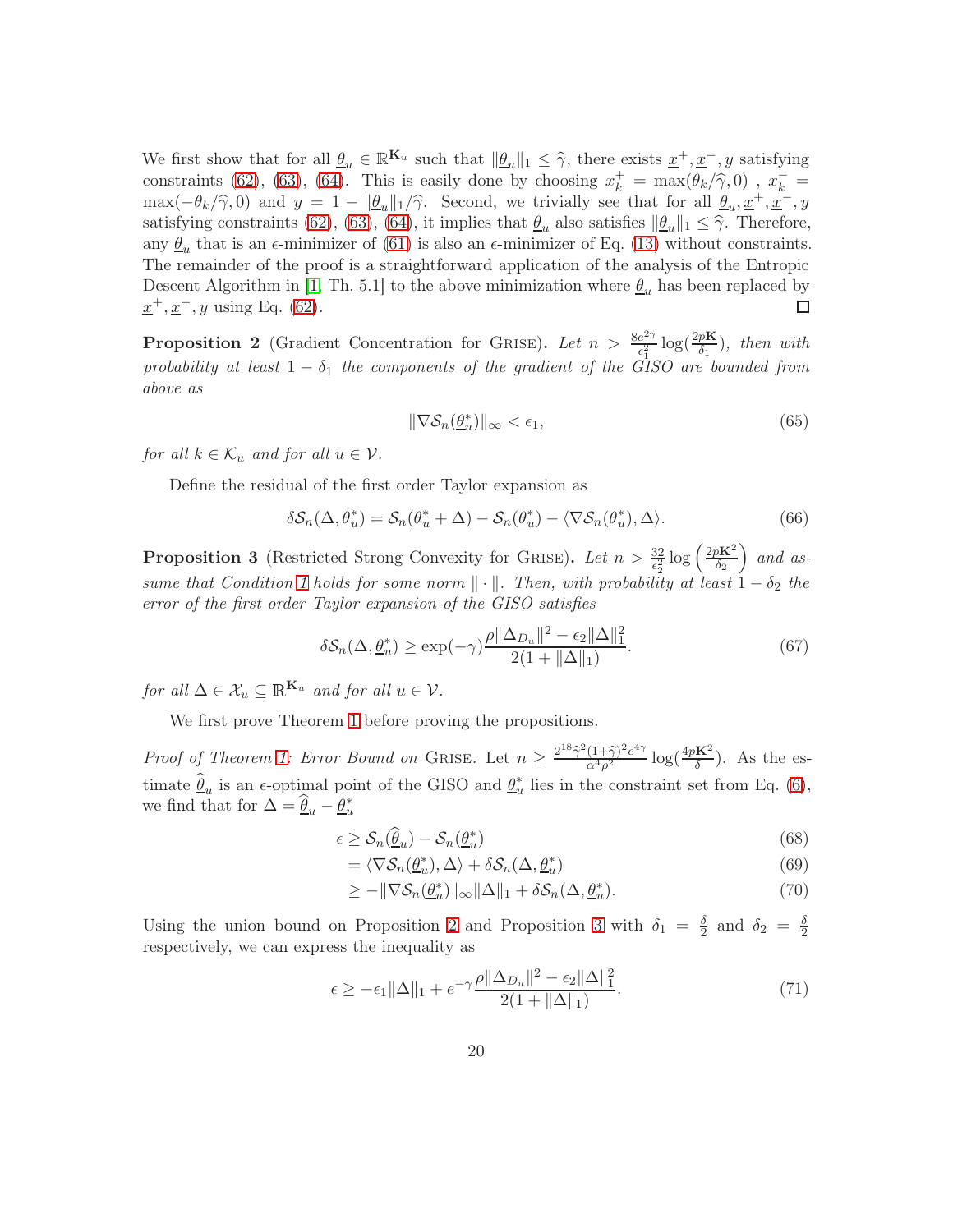Since by assumptions  $\|\underline{\theta}_u^*\|_1 \leq \gamma$  and  $\|\widehat{\theta}_u\|_1 \leq \widehat{\gamma}$  for  $\gamma \leq \widehat{\gamma}$  as the estimate is an  $\epsilon$ -optimal point of the  $\ell_1$ -constrained GISO, the error  $\|\Delta\|_1$  is bounded by  $2\hat{\gamma}$ . By choosing

$$
\epsilon \le \frac{\rho \alpha^2 e^{-\gamma}}{20(1+2\gamma)}, \epsilon_1 \le \frac{\rho \alpha^2 e^{-\gamma}}{40\hat{\gamma}(1+2\hat{\gamma})}, \epsilon_2 \le \frac{\rho \alpha^2}{80\hat{\gamma}^2},\tag{72}
$$

and after some algebra, we obtain that

$$
\|\Delta_{D_u}\| \le \frac{\alpha}{2}.\tag{73}
$$

 $\Box$ 

<span id="page-20-1"></span> $\Box$ 

### 6.1 Gradient concentration

The components of the gradient of the GISO is given by

$$
\frac{\partial}{\partial \theta_k} S_n(\underline{\theta}_u^*) = \frac{1}{n} \sum_{t=1}^n -g_{uk}(\underline{\sigma}_k^{(t)}) \exp\left(-\sum_{l \in \mathcal{K}_u} \theta_k^* g_{ul}(\underline{\sigma}_l^{(t)})\right). \tag{74}
$$

Each term in the summation above is distributed as the random variable

$$
X_{uk} = -g_{uk}(\underline{\sigma}_k) \exp\left(-\sum_{k \in \mathcal{K}_u} \theta_k^* g_{uk}(\underline{\sigma}_k)\right) \quad \forall k \in \mathcal{K}_u.
$$
 (75)

<span id="page-20-0"></span>**Lemma 2.** For any  $u \in V$  and  $k \in \mathcal{K}_u$ , we have

$$
\mathbb{E}[X_{uk}] = 0. \tag{76}
$$

Proof. Simple computation.

Proof of Proposition [2:](#page-19-0) Gradient Concentration of GRISE. The random variable  $X_{uk}$  is bounded as

$$
|X_{uk}| = |g_{uk}(\underline{\sigma}_k)| \exp\left(-\sum_{k \in \mathcal{K}_u} \theta_k^* \left(f_k(\sigma_u, \sigma_{k \setminus u}) - \phi_{uk}\right)\right) \le 2 \exp(\gamma). \tag{77}
$$

Using Lemma [2](#page-20-0) and the Hoeffding inequality, we get

$$
\mathbb{P}\left(\left|\frac{\partial}{\partial \theta_k} \mathcal{S}_n(\underline{\theta}_u^*)\right| > \epsilon_1\right) < 2 \exp\left(-\frac{n\epsilon_1^2}{8e^{2\gamma}}\right). \tag{78}
$$

The proof follows by using [\(78\)](#page-20-1) and the union bound over all  $u \in \mathcal{V}$  and all  $k \in \mathcal{K}_u$ .  $\Box$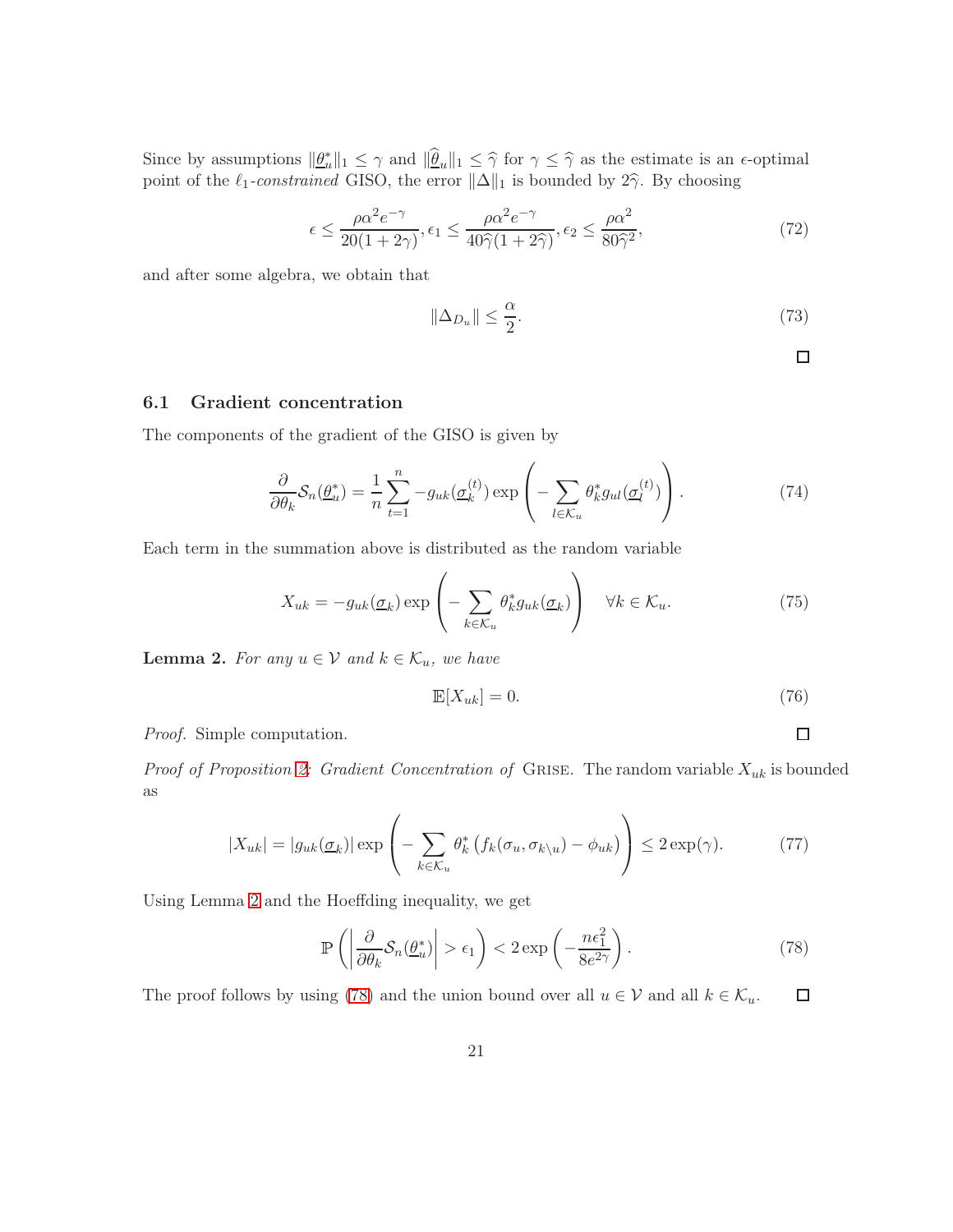#### 6.2 Restricted Strong Convexity

We make use of the following deterministic functional inequality derived in [\[19\]](#page-32-1).

<span id="page-21-0"></span>**Lemma 3.** The following inequality holds for all  $z \in \mathbb{R}$ .

$$
e^{-z} - 1 + z \ge \frac{z^2}{2 + |z|}.\tag{79}
$$

*Proof of Lemma [3.](#page-21-0)* Note that the inequality is true for  $z = 0$  and the first derivative of the difference is positive for  $z > 0$  and negative for  $z < 0$ .  $\Box$ 

Let  $H_{k_1k_2}$  denote the correlation between  $g_{k_1}$  and  $g_{k_2}$  defined as

$$
H_{k_1k_2} = \mathbb{E}\left[g_{uk_1}(\underline{\sigma}_{k_1})g_{uk_2}(\underline{\sigma}_{k_2})\right],\tag{80}
$$

and let  $H = [H_{k_1k_2}] \in \mathbb{R}^{|\mathcal{K}_u| \times |\mathcal{K}_u|}$  be the corresponding matrix. We define  $\hat{H}$  similarly based on the empirical estimates of the correlation  $\hat{H}_{k_1k_2} = \frac{1}{n} \sum_{t=1}^n g_{uk_1}(\underline{\sigma}_{k_1}^{(t)})$  $\binom{(t)}{k_1} g_{uk_2}(\underbrace{\sigma^{(t)}_{k_2}}$  $\binom{\binom{U}{2}}{k_2}$ . The following lemma bounds the deviation between the above two quantities.

<span id="page-21-1"></span>**Lemma 4.** With probability at least  $1 - 2pK^2 \exp(-\frac{1}{2}\sum_{i=1}^{n}$  $\frac{n\epsilon_2^2}{32}$ , we have  $|\hat{H}_{k_1k_2} - H_{k_1k_2}| < \epsilon_2,$  (81)

for all  $u \in V$  and  $k_1, k_2 \in \mathcal{K}_u$ .

*Proof of Lemma [4.](#page-21-1)* Fix  $u \in V$  and  $k_1, k_2 \in \mathcal{K}_u$ . Then random variable defined as  $Y_{k_1k_2} =$  $g_{uk_1}(\underline{\sigma}_{k_1})g_{uk_2}(\underline{\sigma}_{k_2})$  satisfies  $|Y_{k_1k_2}|\leq 4$ . Using the Hoeffding inequality we get

$$
\mathbb{P}\left(|\hat{H}_{k_1k_2} - H_{k_1k_2}| > \epsilon_2\right) < 2\exp\left(-\frac{n\epsilon_2^2}{32}\right). \tag{82}
$$

The proof follows by using the union bound.

<span id="page-21-2"></span>Lemma 5. The residual of the first order Taylor expansion of the GISO satisfies

$$
\delta S_n(\Delta, \underline{\theta}_u^*) \ge \exp(-\gamma) \frac{\Delta^T \hat{H} \Delta}{2(1 + \|\Delta\|_1)}.
$$
\n(83)

 $\Box$ 

Proof of Lemma [5.](#page-21-2) Using Lemma [3](#page-21-0) we have

$$
\delta \mathcal{S}_n(\Delta, \underline{\theta}_u^*) = \frac{1}{n} \sum_{t=1}^n \exp\left(-\sum_{k \in \mathcal{K}_u} \theta_k^* g_{uk}(\underline{\sigma}_k^{(t)})\right) \times \tag{84}
$$

$$
\left(\exp\left(-\sum_{k\in\mathcal{K}_u}\Delta_k g_{uk}(\underline{\sigma}_k^{(t)})\right) - 1 + \sum_{k\in\mathcal{K}_u}\Delta_k g_{uk}(\underline{\sigma}_k^{(t)})\right) \tag{85}
$$

$$
\geq \exp(-\gamma) \frac{\Delta^T \hat{H} \Delta}{2 + \|\sum_{k \in \mathcal{K}_u} \Delta_k g_{uk}(\underline{\sigma}_k^{(t)})\|}.
$$
\n(86)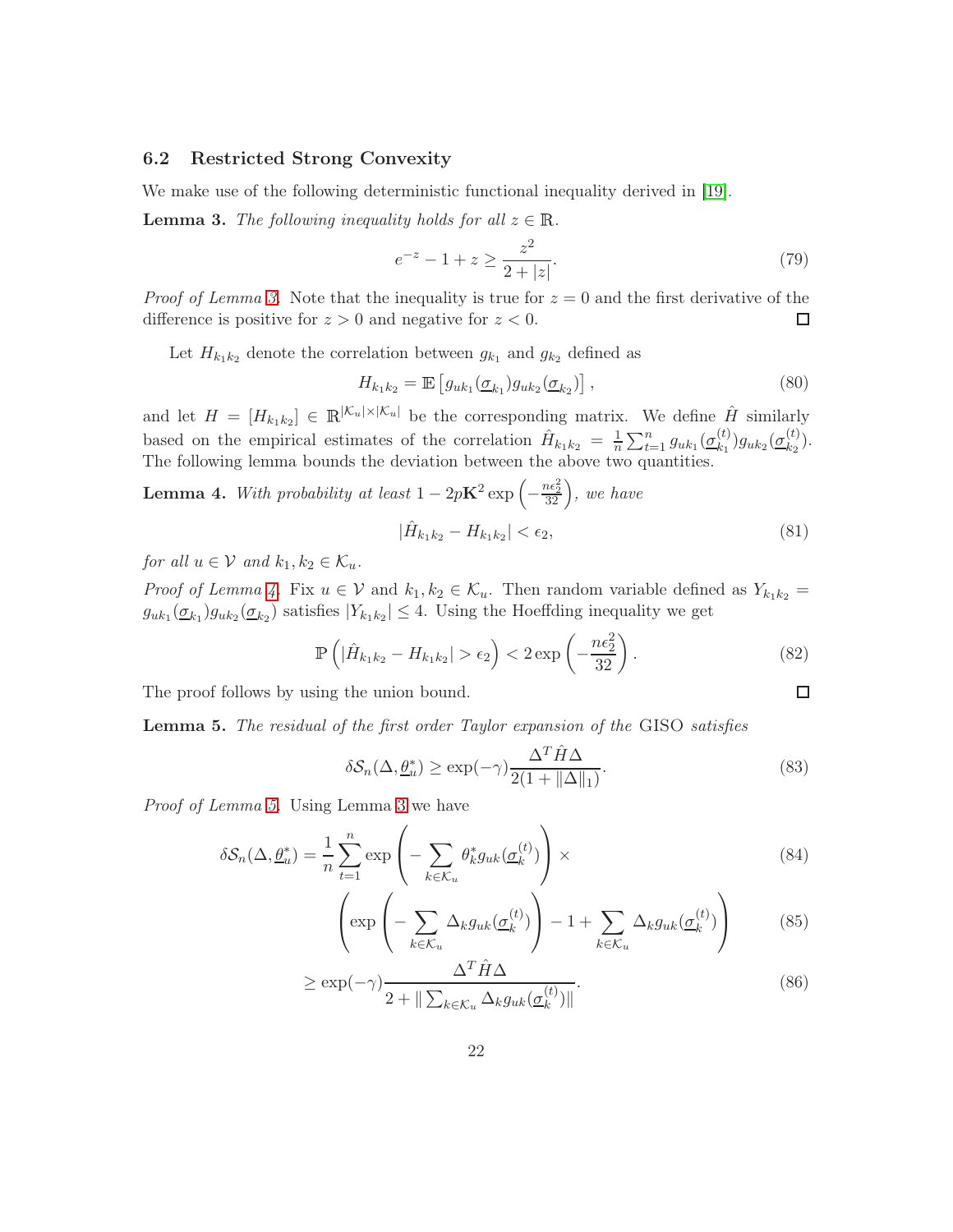The proof follows by observing that  $\| \sum_{k \in \mathcal{K}_u} \Delta_k g_{uk}(\underline{\sigma}_k^{(t)})\|$  $_{k}^{(\iota)})\| \leq 2\|\Delta\|_{1}.$  $\Box$ 

We are now in a position to complete the proof of Proposition [3.](#page-19-1)

Proof of Proposition [3:](#page-19-1) Restricted Strong Convexity for GRISE. Using Lemma [5](#page-21-2) we have

$$
\delta S_n(\Delta, \underline{\theta}_u^*) \ge \exp(-\gamma) \frac{\Delta^T \hat{H} \Delta}{2(1 + \|\Delta\|_1)}
$$
(87)

$$
= \exp(-\gamma) \frac{\Delta^T H \Delta + \Delta^T (\hat{H} - H)\Delta}{2(1 + \|\Delta\|_1)}
$$
(88)

$$
\stackrel{(a)}{\geq} \exp(-\gamma) \frac{\Delta^T H \Delta - \epsilon_2 ||\Delta||_1^2}{2(1 + ||\Delta||_1)}
$$
\n(89)

$$
\stackrel{(b)}{\geq} \exp(-\gamma) \frac{\rho ||\Delta_{D_u}||^2 - \epsilon_2 ||\Delta||_1^2}{2(1 + ||\Delta||_1)}.
$$
\n(90)

where  $(a)$  follows from Lemma [4](#page-21-1) and  $(b)$  follows from Condition [1](#page-4-1) as

$$
\Delta^T H \Delta = \mathbb{E} \left[ \left( \sum_{k \in K_u} \Delta_k g_{uk}(\underline{\sigma}_k) \right)^2 \right]. \tag{91}
$$

# 7 Proofs of Corollaries

The proof of corollaries for the special cases presented in Section [4](#page-9-0) consists in satisfying Condition [1](#page-4-1) for some well-suited norm.

#### 7.1 Ising Models

Proof of Corollary [1:](#page-10-1) Graph reconstruction for Ising models. First notice that we have

$$
\mathbb{E}\left[\left(x_u\sigma_u + \sum_{j\neq u} x_{uj}\sigma_u\sigma_j\right)^2\right] \geq \text{Var}\left[x_u\sigma_u + \sum_{j\neq u} x_{uj}\sigma_u\sigma_j\right].\tag{92}
$$

Let  $i \in \mathcal{V} \setminus \{u\}$  be the vertex such that  $|x_i| = ||x_{D_u}||_{\infty}$  and denote by  $\underline{\sigma}_{\setminus i}$  the ensemble of all variables with  $\sigma_i$  removed. Using the law of total variance and conditioning on  $\underline{\sigma}_{\setminus i}$  we get,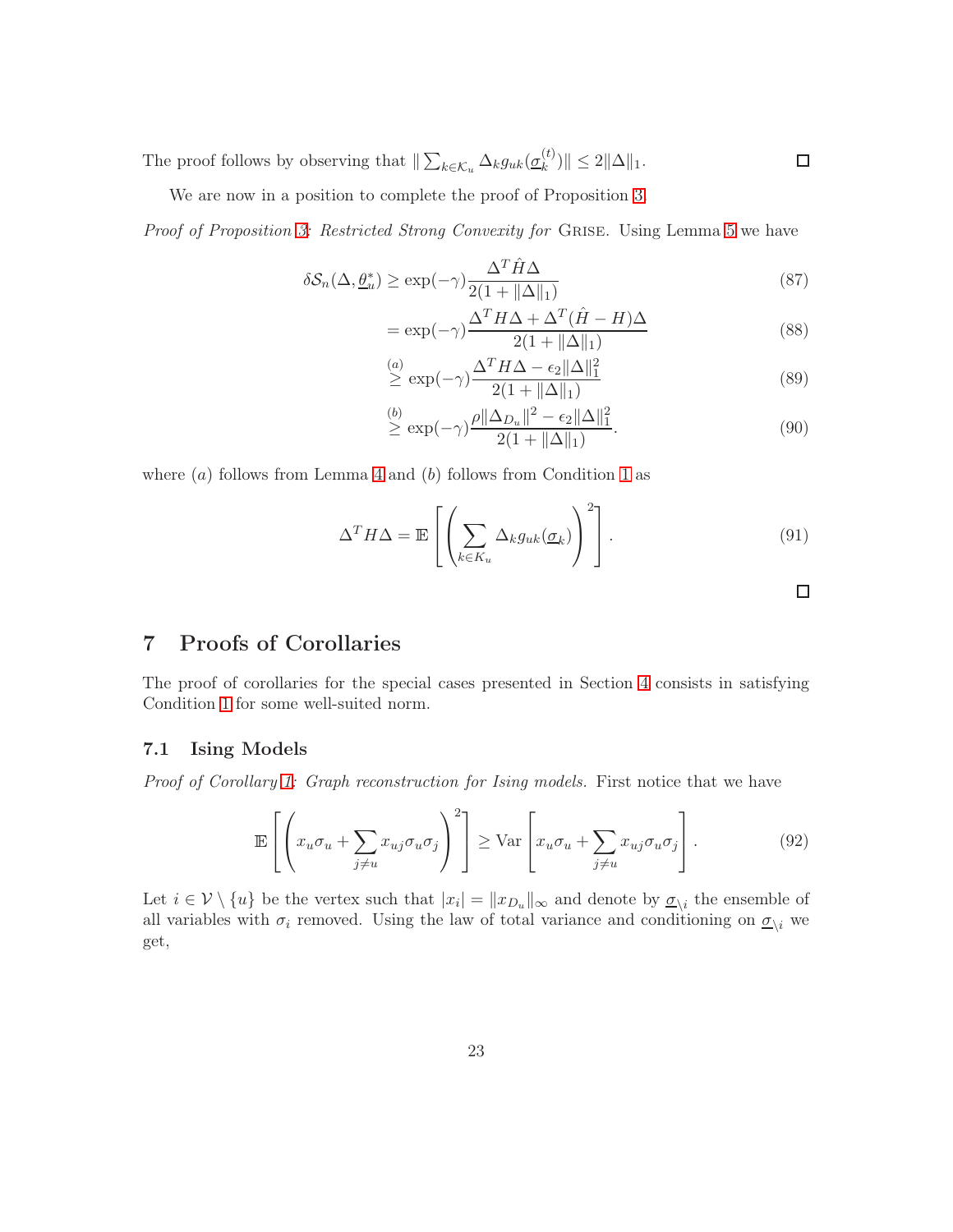$$
\text{Var}\left[x_u \sigma_u + \sum_{j \neq u} x_{uj} \sigma_u \sigma_j\right] \geq \mathbb{E}\left[\text{Var}\left[x_u \sigma_u + \sum_{j \neq u} x_{uj} \sigma_u \sigma_j \middle| \underline{\sigma}_{\setminus i}\right]\right] \tag{93}
$$

$$
= x_i^2 \mathbb{E} \left[ \text{Var} \left[ \sigma_i \mid \underline{\sigma}_{\backslash i} \right] \right]. \tag{94}
$$

Therefore, Condition [1](#page-4-1) is satisfied for the  $\ell_{\infty}$ -norm with  $\rho_{\infty} = e^{-2\gamma}$  as the conditional variance of any variable is bounded by Var  $\left[\sigma_i \mid \underline{\sigma}_{\setminus i}\right] \ge \exp(-2\gamma)$ .  $\Box$ 

*Proof of Corollary [2:](#page-11-0)*  $\ell_2$ -parameter estimation for Ising models. We use a similar proof tech-nique than for Corollary [1.](#page-10-1) Let  $V_c$  be the set of vertices with the same color c. Denote by  $\underline{\sigma}_c$  the set of variables associated with the color c and denote by  $\underline{\sigma}_{\setminus c}$  the ensemble of all variables with  $\underline{\sigma}_c$  removed. Note that variables  $\underline{\sigma}_c$  are independent conditioned on the variables  $\underline{\sigma}_{\backslash c}$ . Therefore we obtain,

$$
\mathbb{E}\left[\text{Var}\left[x_u\sigma_u + \sum_{j\neq u} x_{uj}\sigma_u\sigma_j\middle|\mathcal{Q}_{\setminus c}, \sigma_u\right]\right] = \sum_{j\in\mathcal{V}_c\setminus u} x_j^2 \mathbb{E}\left[\text{Var}\left[\sigma_i\middle|\mathcal{Q}_{\setminus c}, \sigma_u\right]\right] \tag{95}
$$

$$
\geq e^{-2\gamma} \sum_{j \in \mathcal{V}_c \backslash u} x_j^2. \tag{96}
$$

It remains to average the total variance lower-bound over the  $\chi$  possible colors to get,

$$
\mathbb{E}\left[\left(x_u\sigma_u + \sum_{j\neq u} x_{uj}\sigma_u\sigma_j\right)^2\right] \ge \frac{e^{-2\gamma}}{\chi} \sum_c \sum_{j\in\mathcal{V}_c\backslash u} x_j^2 \tag{97}
$$

$$
=\frac{e^{-2\gamma}}{\chi}||\underline{x}_{D_u}||_2^2.
$$
\n(98)

We see that Condition [1](#page-4-1) is satisfied for the  $\ell_2$ -norm with  $\rho_2 = e^{-2\gamma}/\chi$ , and the bounds on the  $\ell_2$ -estimates [\(30\)](#page-11-1) follow using Theorem [1.](#page-6-0)  $\Box$ 

### 7.2 Arbitrary Binary Models on the Monomial Basis

Proof of Corollary [3:](#page-13-2) Structure reconstruction of binary graphical models. For each t in the range  $1, \ldots, L-1$ , we observe that by construction the target factors in  $D_u^t$  are maximal monomials. Therefore, we can apply [\[12,](#page-31-7) Lemma 6.1] to obtain

$$
\mathbb{P}\left[\left|\sum_{k\in D_u^t \cup C_u^t} x_k \prod_{j\in k} \sigma_j\right| \ge \|\underline{x}_{D_u^t}\|_{\infty}\right] \ge \left(\frac{e^{-2\gamma}}{2}\right)^L. \tag{99}
$$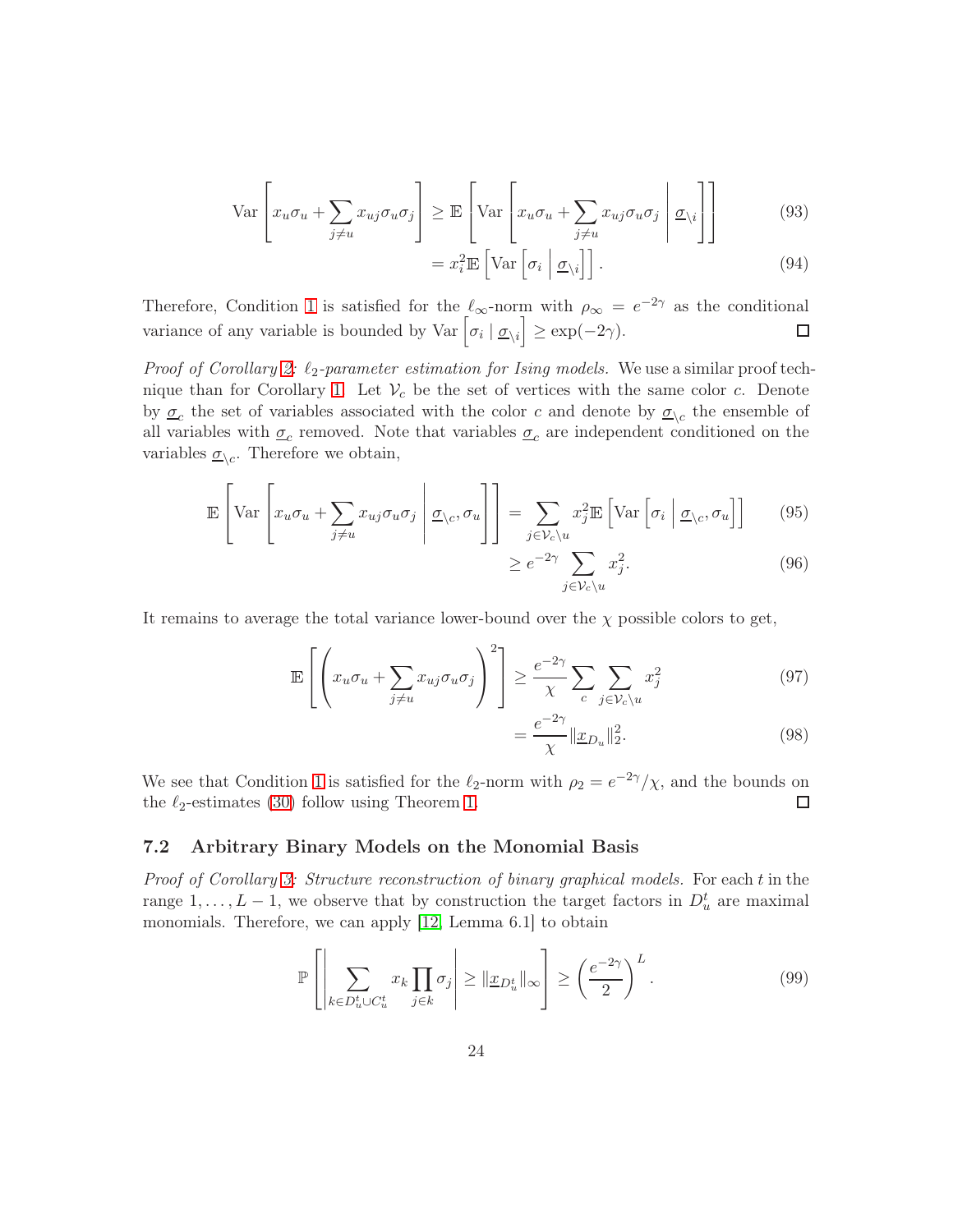As a result for each  $t = 1, ..., L - 1$  we have that  $\rho_{\infty} = e^{-2\gamma L}/2^{L}$ . Using the bound on n in [\(36\)](#page-13-3) and using Theorem [1,](#page-6-0) we have that for any given  $t = 1, \ldots, L - 1$ ,

$$
\Pr\left(\|\widehat{\underline{\theta}}_{Du} - \underline{\theta}_{Du}^*\|_{\infty} < \frac{\alpha}{2}\right) \ge 1 - \frac{\delta}{L-1} \quad \forall u \in \mathcal{V}.\tag{100}
$$

The proof for the sample complexity follows by using the union bound for all  $t = 1, \ldots, L-1$ .

From Theorem [2](#page-8-2) and as the number of local factor is upper-bounded by  $\mathbf{K} \leq p^{L-1}$ , we see that the total computational complexity scales as  $\widetilde{\mathcal{O}}(p^L)$ . □

#### 7.3 Pairwise Models with Arbitrary Alphabets

<span id="page-24-4"></span>**Lemma 6.** For  $r > 0$ , consider the following minimization in  $\mathbb{R}^q$ ,

$$
\nu = \min_{\underline{x} \in \mathbb{R}^q} \sum_{a=1}^q p_a x_a^2 - \left(\sum_{a=1}^q p_a x_a\right)^2, \tag{101}
$$

s.t. 
$$
\sum_{a=1}^{q} x_a = 0,
$$
 (102)

<span id="page-24-3"></span><span id="page-24-2"></span><span id="page-24-1"></span><span id="page-24-0"></span>
$$
\sum_{a=1}^{q} x_a^2 \ge r^2. \tag{103}
$$

If  $p_a$  form a positive probability distribution, i.e.  $p_a > 0$  and  $\sum_{a=1}^{q} p_a = 1$ , then the minimum is bounded from below by  $\nu \geq pr^2$  where  $p_{min} = \min_a p_a$ .

*Proof.* For all  $b = 1, \ldots, q$ , the stationary condition of the KKT conditions implies that,

$$
2p_bx_b - 2p_b\sum_{a=1}^q p_a x_a + \lambda x_b - 2\eta x_b = 0, \qquad (104)
$$

where  $\lambda$  and  $\eta$  are the KKT multipliers for the constraints described in Eq. [\(102\)](#page-24-0) and in Eq. [\(103\)](#page-24-1) respectively. Summing Eq. [\(104\)](#page-24-2) over  $b = 1, \ldots, q$  and using Eq. [\(102\)](#page-24-0) implies that  $\lambda = 0$ . Therefore, Eq. [\(104\)](#page-24-2) becomes

$$
x_b(p_b - \eta) = p_b \sum_{a=1}^{q} p_a x_a.
$$
 (105)

Notice that if there exists b such that either  $x_b = 0$  or  $\eta = p_b$  then  $\sum_{a=1}^{q} p_a x_a = 0$ . This implies in turn that  $\nu = \sum_{a=1}^{q} p_a x_a^2 \ge p_{\min} r^2$  and the lemma is proven. In what follows we assume that  $\sum_{a=1}^{q} p_a x_a \neq 0$  and that for all  $b = 1, \ldots, q$  both  $x_b \neq 0$  and  $\eta \neq p_b$ . Therefore, we can invert Eq.  $(104)$  and after suming over b and using Eq.  $(102)$  we obtain,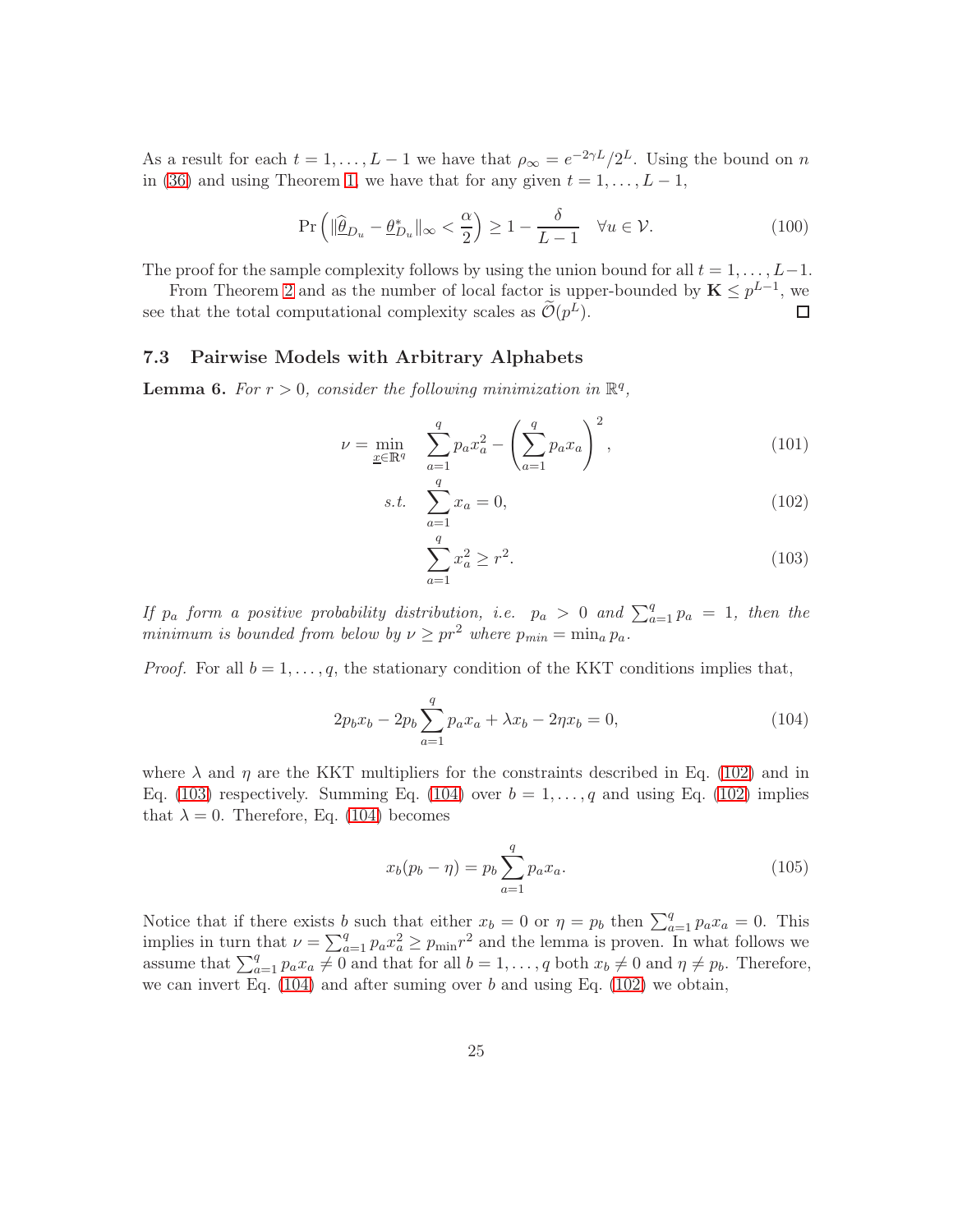<span id="page-25-0"></span>
$$
\sum_{b=1}^{q} \frac{p_b}{p_b - \eta} = \frac{\sum_{b=1}^{q} x_b}{\sum_{a=1}^{q} p_a x_a} = 0.
$$
 (106)

In order for the left hand side of Eq. [\(106\)](#page-25-0) to sum to zero, we need to have our KKT multiplier to be bounded from below by  $\eta > p_{\text{min}}$ . We are now in position to evaluate the objective in Eq. [\(101\)](#page-24-3) at a KKT point, and we find that

$$
\nu = \sum_{b=1}^{q} p_b x_b^2 - \left(\sum_{a=1}^{q} p_a x_a\right)^2,\tag{107}
$$

$$
\stackrel{(i)}{=} \sum_{b=1}^{q} \left( p_b x_b^2 - p_b \left( \sum_{a=1}^{q} p_a x_a \right)^2 \right), \tag{108}
$$

$$
\stackrel{(ii)}{=} \sum_{b=1}^{q} \left( p_b x_b^2 - p_b \left( x_b \frac{p_b - \eta}{p_b} \right)^2 \right),\tag{109}
$$

$$
= \eta \sum_{b=1}^{q} \left( x_b^2 + x_b^2 \frac{p_b - \eta}{p_b} \right), \tag{110}
$$

$$
\stackrel{(iii)}{=} \eta \sum_{b=1}^{q} \left( x_b^2 + x_b \left( \sum_{a=1}^{q} p_a x_a \right) \right),\tag{111}
$$

$$
\stackrel{(iv)}{=} \eta \sum_{b=1}^{q} x_b^2,\tag{112}
$$

<span id="page-25-1"></span>
$$
> p_{\min} r^2,\tag{113}
$$

where (i) follows from  $\sum_{a=1}^{q} p_a = 1$ , (ii) and (iii) follows from Eq. [\(104\)](#page-24-2), and (iv) from Eq. [\(102\)](#page-24-0).

Proof of Corollary [5:](#page-15-0)  $\ell_2$ -parameter estimation for pairwise models with arbitrary alphabets. In this case Condition [1](#page-4-1) should be satisfied only for vectors that lie in the Minkowski difference of the constraint set  $\mathcal{Y}_u$ . As the constraints in Eq. [\(39\)](#page-14-0) are homogenenous linear constraints, the Minkowski difference of  $\mathcal{Y}_u$  is equal to itself i.e.  $\mathcal{X}_u = \mathcal{Y}_u$ . For vectors  $\underline{x} \in \mathcal{Y}_u \subseteq \mathbb{R}^{\mathcal{K}_u}$ , notice that the sum over centered indicator functions in Eq. [\(37\)](#page-13-1) can be simply rewritten as  $\sum_{s_u} x_{s_u} \Phi_{s_u}(\sigma_u) = x_{\sigma_u} - \frac{1}{q} \sum_{s_u} x_{s_u} = x_{\sigma_u}$ . Similar identity holds as well for sums of centered indicator functions over edges. Therefore Condition [1](#page-4-1) reduces to the following expression,

$$
\mathbb{E}\left[\left(x_{\sigma_u} + \sum_{j \in \mathcal{V}\backslash u} x_{\sigma_u, \sigma_j}\right)^2\right] \ge \text{Var}\left[x_{\sigma_u} + \sum_{j \in \mathcal{V}\backslash u} x_{\sigma_u, \sigma_j}\right],\tag{114}
$$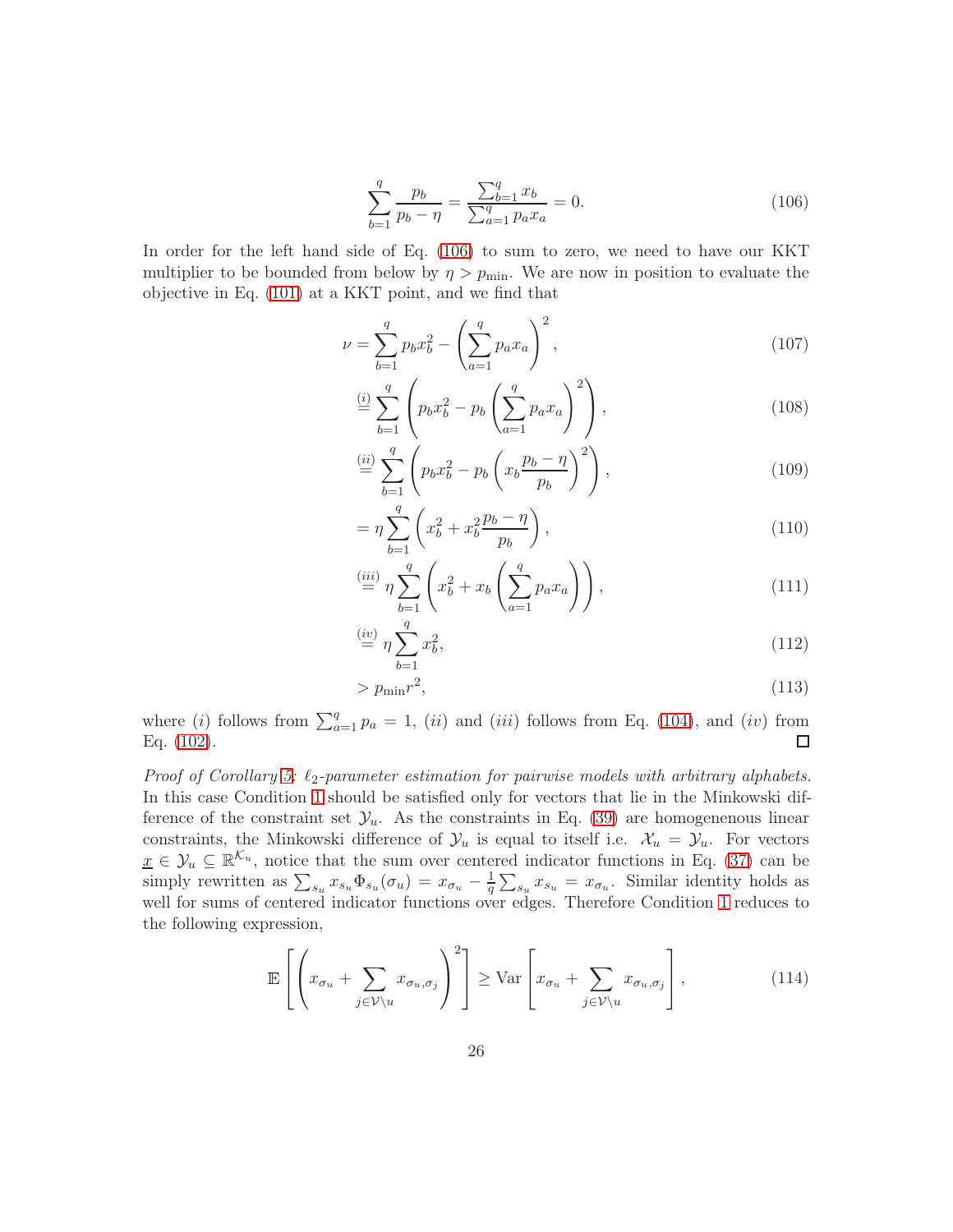that we lower bound by the variance. For a coloring of the graph with edge set  $\{(i,j) \in$  $\mathcal{V} \times \mathcal{V} \mid \max_{s_i, s_j} |\theta^*_{s_i, s_j}| \neq 0$ , let  $\mathcal{V}_c$  be the set of vertices with the same color c. Denote by  $\underline{\sigma}_c$  the set of variables associated with the color c and denote by  $\underline{\sigma}_{\setminus c}$  the ensemble of all variables with  $\underline{\sigma}_c$  removed. Note that variables  $\underline{\sigma}_c$  are independent conditioned on the variables  $\underline{\sigma}_{\backslash c}$ . Therefore, using the law of total variance with Eq. [\(114\)](#page-25-1) we obtain,

$$
\operatorname{Var}\left[x_{\sigma_u} + \sum_{j \in \mathcal{V} \setminus u} x_{\sigma_u, \sigma_j}\right] \ge \mathbb{E}\left[\operatorname{Var}\left[x_{\sigma_u} + \sum_{j \in \mathcal{V} \setminus u} x_{\sigma_u, \sigma_j} \middle| \sigma_u, \underline{\sigma}_{\setminus c}\right]\right],\tag{115}
$$

<span id="page-26-0"></span>
$$
= \sum_{j \in \mathcal{V}_c \setminus u} \mathbb{E}\left[\text{Var}\left[x_{\sigma_u, \sigma_j} \middle| \sigma_u, \underline{\sigma}_c\right]\right]. \tag{116}
$$

Let  $p_{a_j} = \mathbb{P}[\sigma_j = a_j \mid \sigma_u, \underline{\sigma}_{\setminus c}]$  for  $a_j \in \mathcal{A}_j$ . This conditional probability is bounded from below by  $p_{a_j} \geq \exp(-2\gamma)/q_j$ . Therefore, using Lemma [6,](#page-24-4) we can lower-bound the conditional variance appearing in Eq. [\(116\)](#page-26-0) by,

$$
\mathbb{E}\left[\text{Var}\left[x_{\sigma_u,\sigma_j} \middle| \sigma_u, \underline{\sigma}_{\setminus c}\right]\right] = \mathbb{E}\left[\sum_{a_j \in \mathcal{A}_j} p_{a_j} x_{\sigma_u, a_j}^2 - \left(\sum_{a_j \in \mathcal{A}_j} p_{a_j} x_{\sigma_u, a_j}\right)^2\right],\tag{117}
$$

$$
\geq \mathbb{E}\left[\frac{e^{-2\gamma}}{q_j}\sum_{a_j\in\mathcal{A}_j}x_{\sigma_u,a_j}^2\right],\tag{118}
$$

<span id="page-26-1"></span>
$$
\geq \frac{e^{-4\gamma}}{q_j q_u} \sum_{a_u \in \mathcal{A}_u} \sum_{a_j \in \mathcal{A}_j} x_{a_u, a_j}^2,
$$
\n(119)

where in the last line we used that  $\mathbb{P}[\sigma_u = a_u \mid \underline{\sigma}_{\setminus u}] \ge \exp(-2\gamma)/q_u$ . Combining this lower-bound with Equations [\(116\)](#page-26-0) we get,

$$
\mathbb{E}\left[\left(x_{\sigma_u} + \sum_{j\in\mathcal{V}\backslash u} x_{\sigma_u,\sigma_j}\right)^2\right] \ge \frac{e^{-4\gamma}}{q^2} \sum_{j\in\mathcal{V}_{c\backslash u}} \frac{q^2}{q_j q_u} \sum_{a_u \in \mathcal{A}_u} \sum_{a_j \in \mathcal{A}_j} x_{a_u,a_j}^2. \tag{120}
$$

Finally, averaging the above expression over the  $\chi$  possible choice of colors yields the desired result.  $\Box$ 

Proof of Corollary [4:](#page-14-1) Structure estimation for pairwise models with arbitrary alphabets. The proof is almost identical than for the proof of Corollary [5.](#page-15-0) Instead of averaging Eq. [\(120\)](#page-26-1) over possibles colors, one takes the maximum over the vertices of a given color and the maximum over colors. □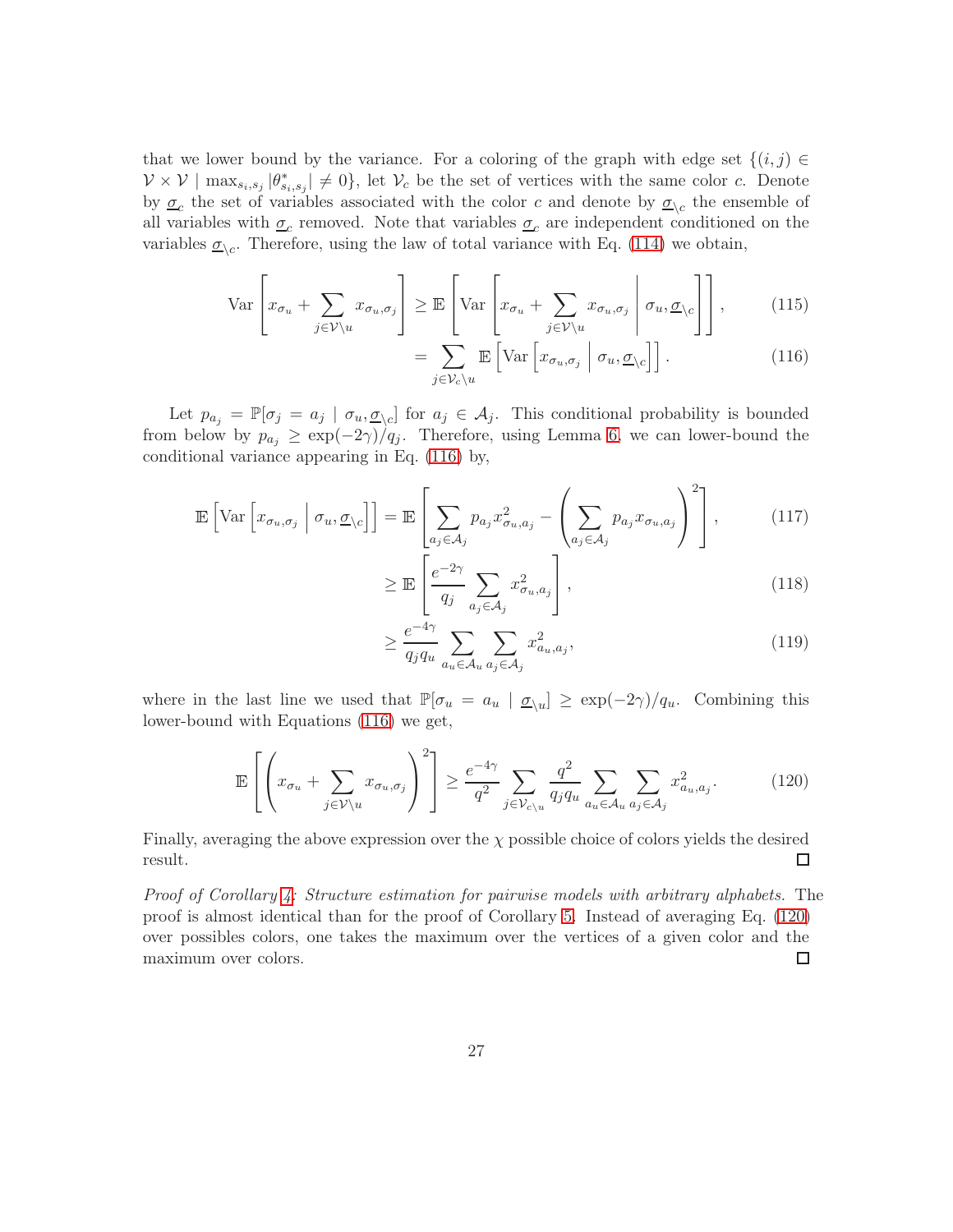#### <span id="page-27-0"></span>7.4 L-wise Models with Arbitrary Alphabets

<span id="page-27-7"></span>**Lemma 7.** Let  $G \subseteq \mathcal{E}$  be any set of hyperdeges over p vertices and consider the coefficients  $x_{\underline{\sigma}_k} \in \mathbb{R}$  indexed by vectors  $\underline{\sigma}_k \in \mathcal{A}_k = \bigotimes_{i \in k} \mathcal{A}_i$ , where  $k \in G$ . If coefficients  $x_{\underline{\sigma}_k}$  satisfies  $\sum_{i \in A} x_{\sigma_i} = 0$  for all  $i \in k$  and all  $k \in G$ , then for each maximal hyperedge  $l \in \mathcal{M$  $\sigma_i \in A_i$   $x_{\sigma_k} = 0$  for all  $i \in k$  and all  $k \in G$ , then for each maximal hyperedge  $l \in \mathcal{M}_{h.e.}(G)$ the following partial maximization over the sum of coefficients is lower-bounded uniformly over  $\underline{\sigma}_{\backslash l}$ ,

<span id="page-27-1"></span>
$$
\max_{\underline{\sigma}_l \in \mathcal{A}_l} \left| \sum_{k \in G} x_{\underline{\sigma}_k} \right| \ge \left( \prod_{i \in l} \frac{q_i}{2(q_i - 1)} \right) \max_{\underline{\sigma}_l \in \mathcal{A}_l} |x_{\underline{\sigma}_l}|,\tag{121}
$$

where  $q_i = |\mathcal{A}_i|$ .

*Proof.* Let  $l \in \mathcal{M}_{h.e.}(G)$  be some maximal hyperedge and call  $s_l \in \mathcal{A}_l$  the configuration that satisfies  $|x_{\underline{s}_l}| = \max_{\underline{\sigma}_l \in \mathcal{A}_l} |x_{\underline{\sigma}_l}|$ . The proof then proceeds iteratively over vertices contained in l. We pick a vertex  $j \in l$  and we define two new hyperdge sets from G. The set of hyperedges from which we remove the vertex j, i.e.  $G_1 = \{k \setminus \{j\} | k \in G \text{ and } j \in k\}$ , and the set of hyperedges that do not contain the vertex j, i.e.  $G_2 = \{k \in G \mid j \notin k\}$ . Using these definition we can rewrite the sum in Eq. [\(121\)](#page-27-1) making explicit the dependence in  $\sigma_j$ ,

<span id="page-27-6"></span><span id="page-27-5"></span>
$$
\sum_{k \in G} x_{\underline{\sigma}_k} = \sum_{k \in G_1} x_{\sigma_j, \underline{\sigma}_k} + \sum_{k \in G_2} x_{\underline{\sigma}_k}.
$$
\n(122)

Denote by  $\nu_j = \max_{\sigma_j} |\sum_{k \in G} x_{\underline{\sigma}_k}|$  the maximum over  $\sigma_j$  of the magnitude of the sum for some fixed  $\underline{\sigma}_{\backslash j}$ . We trivially have the following inequalities for all  $\sigma_j$ ,

$$
\max_{\sigma_j} \left| \sum_{k \in G} x_{\sigma_k} \right| \ge \sum_{k \in G_1} x_{\sigma_j, \sigma_k} + \sum_{k \in G_2} x_{\sigma_k},\tag{123}
$$

<span id="page-27-2"></span>
$$
\max_{\sigma_j} \left| \sum_{k \in G} x_{\underline{\sigma}_k} \right| \ge - \sum_{k \in G_1} x_{\sigma_j, \underline{\sigma}_k} - \sum_{k \in G_2} x_{\underline{\sigma}_k}.
$$
\n(124)

Averaging Inequalities in Eq. [\(124\)](#page-27-2) over  $\sigma_j \in \mathcal{A}_j \setminus \{s_j\}$  yields,

$$
\max_{\sigma_j} \left| \sum_{k \in G} x_{\underline{\sigma}_k} \right| \ge \frac{1}{q_j - 1} \sum_{\sigma_j \in \mathcal{A}_j \setminus \{s_j\}} \left( - \sum_{k \in G_1} x_{\sigma_j, \underline{\sigma}_k} - \sum_{k \in G_2} x_{\underline{\sigma}_k} \right),\tag{125}
$$

$$
\geq \frac{1}{q_j - 1} \sum_{k \in G_1} \left( - \sum_{\sigma_j \in \mathcal{A}_j \setminus \{s_j\}} x_{\sigma_j, \underline{\sigma}_k} \right) - \sum_{k \in G_2} x_{\underline{\sigma}_k},\tag{126}
$$

<span id="page-27-4"></span><span id="page-27-3"></span>
$$
\geq \frac{1}{q_j - 1} \sum_{k \in G_1} x_{s_j, \underline{\sigma}_k} - \sum_{k \in G_2} x_{\underline{\sigma}_k},
$$
\n(127)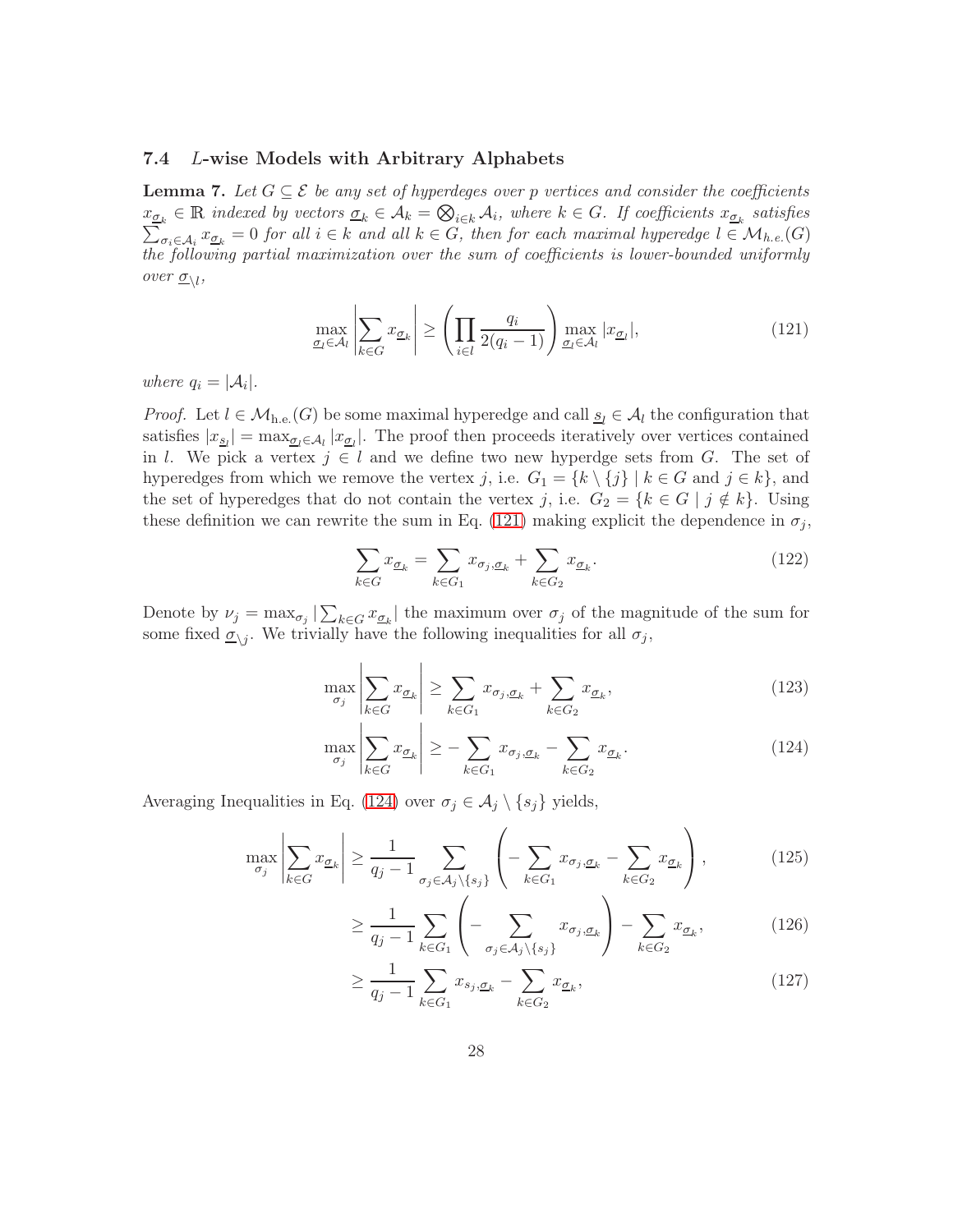where we have used in Eq. [\(126\)](#page-27-3) that  $\sum_{\sigma_j \in A_j} x_{\sigma_j, \sigma_k} = 0$ . Combining Eq. [\(127\)](#page-27-4) with Eq. [\(123\)](#page-27-5) evalutated in  $\sigma_j = s_j$  provides us with the following inequality,

$$
2\max_{\sigma_j} \left| \sum_{k \in G} x_{\underline{\sigma}_k} \right| \ge \frac{q_j}{q_j - 1} \sum_{k \in G_1} x_{s_j, \underline{\sigma}_k}.\tag{128}
$$

Similarily by averaging Eq. [\(123\)](#page-27-5) and combining with Eq. [\(124\)](#page-27-2) we find,

$$
2\max_{\sigma_j} \left| \sum_{k \in G} x_{\underline{\sigma}_k} \right| \ge -\frac{q_j}{q_j - 1} \sum_{k \in G_1} x_{s_j, \underline{\sigma}_k}.\tag{129}
$$

Therefore the partial minimization of Eq. [\(122\)](#page-27-6) is lower-bounded by

<span id="page-28-1"></span>
$$
\max_{\sigma_j} \left| \sum_{k \in G} x_{\underline{\sigma}_k} \right| \ge \frac{1}{2} \frac{q_j}{q_j - 1} \left| \sum_{k \in G_1} x_{s_j, \underline{\sigma}_k} \right|,\tag{130}
$$

where  $G_1$  contains only hyperedge from which j have been removed. We can now repeat iteratively the same procedure on the right-hand side of Eq. [\(130\)](#page-28-1) with the remaining vertices in  $l \setminus j$ . As l is maximal it is the only hyperdege in G that contains all vertices in l. Therefore the only coefficient that will remain is  $x_{\epsilon}$ . l. Therefore the only coefficient that will remain is  $x_{\underline{s}_l}$ .

<span id="page-28-0"></span>**Lemma 8.** Let  $k \subset [p]$  be a subset of vertices and consider vectors  $\underline{\theta} \in \mathbb{R}^{|\mathcal{A}_k|}$ , where  $A_k = \bigotimes_{i \in k} A_i$ . We define the set of constraints,

$$
\mathcal{Y} = \left\{ \underline{\theta} \in \mathbb{R}^{|\mathcal{A}_k|} \; \middle| \; \forall i \in k, \sum_{s_i \in \mathcal{A}_i} \theta_{\underline{s}_k} = 0 \right\},\tag{131}
$$

where the vectors are indexed by  $\underline{s}_k \in A_k$ . Then the following projection operation  $\hat{\theta} = \mathcal{P}_{\mathcal{Y}}(\theta)$ onto Y defined by,

<span id="page-28-2"></span>
$$
\widehat{\theta}_{\underline{s}'_k} := \sum_{s_k \in \mathcal{A}_k} \theta_{\underline{s}_k} \prod_{i \in k} \Phi_{s_i}(s'_i),\tag{132}
$$

is equi-cost in the sense of Defintion [2](#page-6-3) with respect to the centered indicator functions  $\Phi_{s_i}(\sigma_i)$  :

$$
\sum_{s_k \in \mathcal{A}_k} \hat{\theta}_{\underline{s}_k} \prod_{i \in k} \Phi_{s_i}(\sigma_i) = \sum_{s_k \in \mathcal{A}_k} \theta_{\underline{s}_k} \prod_{i \in k} \Phi_{s_i}(\sigma_i). \tag{133}
$$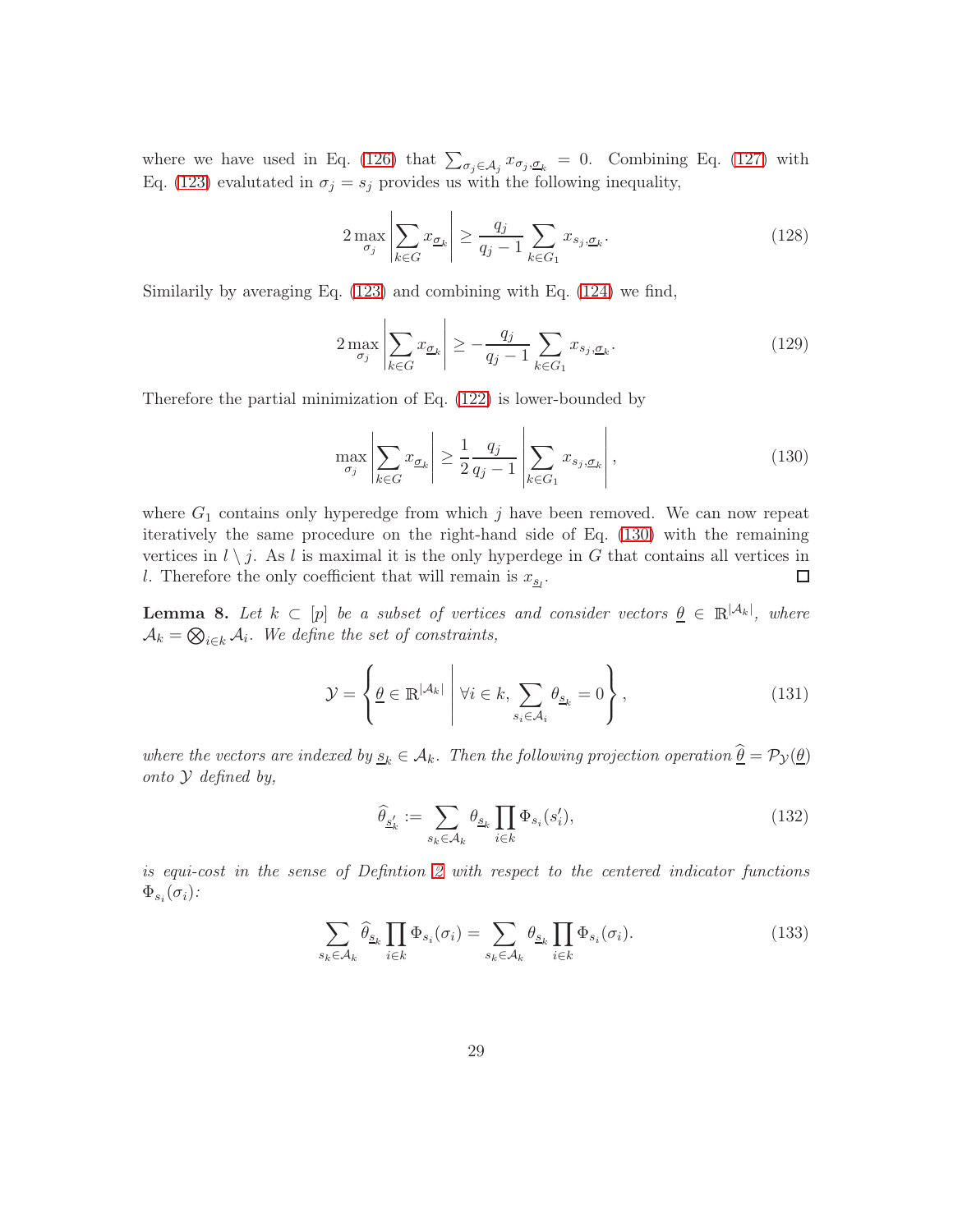*Proof.* First, note that the application in Eq. [\(132\)](#page-28-2) it is indeed a projection as for all  $j \in k$ ,

$$
\sum_{s'_j \in \mathcal{A}_j} \hat{\theta}_{\underline{s}'_k} = \sum_{s_k \in \mathcal{A}_k} \theta_{\underline{s}_k} \prod_{i \in k \backslash j} \Phi_{s_i}(s'_i) \left( \sum_{s'_j \in \mathcal{A}_j} \Phi_{s_j}(s'_j) \right) = 0, \tag{134}
$$

since the functions  $\Phi_{s_i}(s'_i)$  are centered. Second, it is equi-cost as for all  $\underline{\sigma}_k$ ,

$$
\sum_{s'_k \in \mathcal{A}_k} \hat{\theta}_{\underline{s'_k}} \prod_{i \in k} \Phi_{s'_i}(\sigma_i) = \sum_{s_k \in \mathcal{A}_k} \theta_{\underline{s}_k} \prod_{i \in k} \left( \sum_{s'_i \in \mathcal{A}_i} \Phi_{s'_i}(\sigma_i) \Phi_{s_i}(s'_i) \right), \tag{135}
$$

$$
=\sum_{s_k\in\mathcal{A}_k}\theta_{\underline{s}_k}\prod_{i\in k}\Phi_{s_i}(\sigma_i).
$$
\n(136)

Proof of Corollary [6:](#page-17-1) Structure recovery for L-wise models with arbitrary alphabets. We have to demonstrate that for each t in the range  $\{1, \ldots, L-1\}$ , the estimates provided by GRISE with constraints  $\mathcal{Y}_u$  from Eq. [\(52\)](#page-16-2) identifies the couplings around maximal hyperegdes with accuracy  $\|\underline{\theta}_{D_u^t} - \underline{\theta}_{D_u^t}\|_{\infty} < \alpha/2$ . As the constraint set  $\mathcal{Y}_u$  is linear, its difference constraint set is identical  $\mathcal{X}_u = \mathcal{Y}_u$ . For any  $t \in \{1, \ldots, L-1\}$ , let  $\underline{x}_u \in \mathcal{Y}_u$  and chose any maximal hyperedge  $l \in \mathcal{M}_{h,e}(\mathcal{E}_u^t)$ . The linear independence of target basis functions reads,

$$
\mathbb{E}\left[\left(\sum_{(k,\underline{s}_k)\in K_u^t} x_{\underline{s}_k} \prod_{i\in k} \Phi_{s_i}(\sigma_j)\right)^2\right] \stackrel{(i)}{=} \mathbb{E}\left[\left(\sum_{k\in \mathcal{E}_u^t} x_{\underline{\sigma}_k}\right)^2\right],\tag{137}
$$

$$
= \mathbb{E}\left[\sum_{\underline{\sigma}_{l}\in\mathcal{A}_{l}}\mathbb{P}\left[\underline{\sigma}_{l} \mid \underline{\sigma}_{\setminus l}\right]\left(\sum_{k\in\mathcal{E}_{u}^{t}}x_{\underline{\sigma}_{k}}\right)^{2}\middle|\underline{\sigma}_{\setminus l}\right],\qquad(138)
$$

$$
\stackrel{(ii)}{\geq} \left(\frac{e^{-2\gamma}}{q}\right)^L \mathbb{E}\left[\max_{\underline{\sigma}_l} \left(\sum_{k \in \mathcal{E}_u^t} x_{\underline{\sigma}_k}\right)^2 \middle| \underline{\sigma}_{\setminus l} \right],\qquad(139)
$$

$$
\stackrel{(iii)}{\geq} \left(\frac{e^{-2\gamma}}{4q}\right)^L \max_{\underline{\sigma}_l \in \mathcal{A}_l} |x_{\underline{\sigma}_l}|^2. \tag{140}
$$

In (i) we use that  $\sum_{\underline{s}_k \in A_k} x_{\underline{s}_k} \prod_{i \in k} \Phi_{s_i}(\sigma_i) = x_{\underline{\sigma}_k}$  since  $\sum_{s_i} x_{\underline{s}_k} = 0$  for all  $i \in k$ . In (ii) we lower-bound the conditional probability by  $\mathbb{P}\left[\underline{\sigma}_l | \underline{\sigma}_{\setminus l}\right]$  $\geq \left( \prod_{i \in l} \frac{e^{-2\gamma}}{q_i} \right)$ qi  $\overline{ }$ ≥  $\int e^{-2\gamma}$ q  $\Big)^L$ . In (iii) we apply Lemma [7](#page-27-7) and use that  $\frac{q_i}{2(q_i-1)} \geq 1/2$ . Therefore the linear independence of target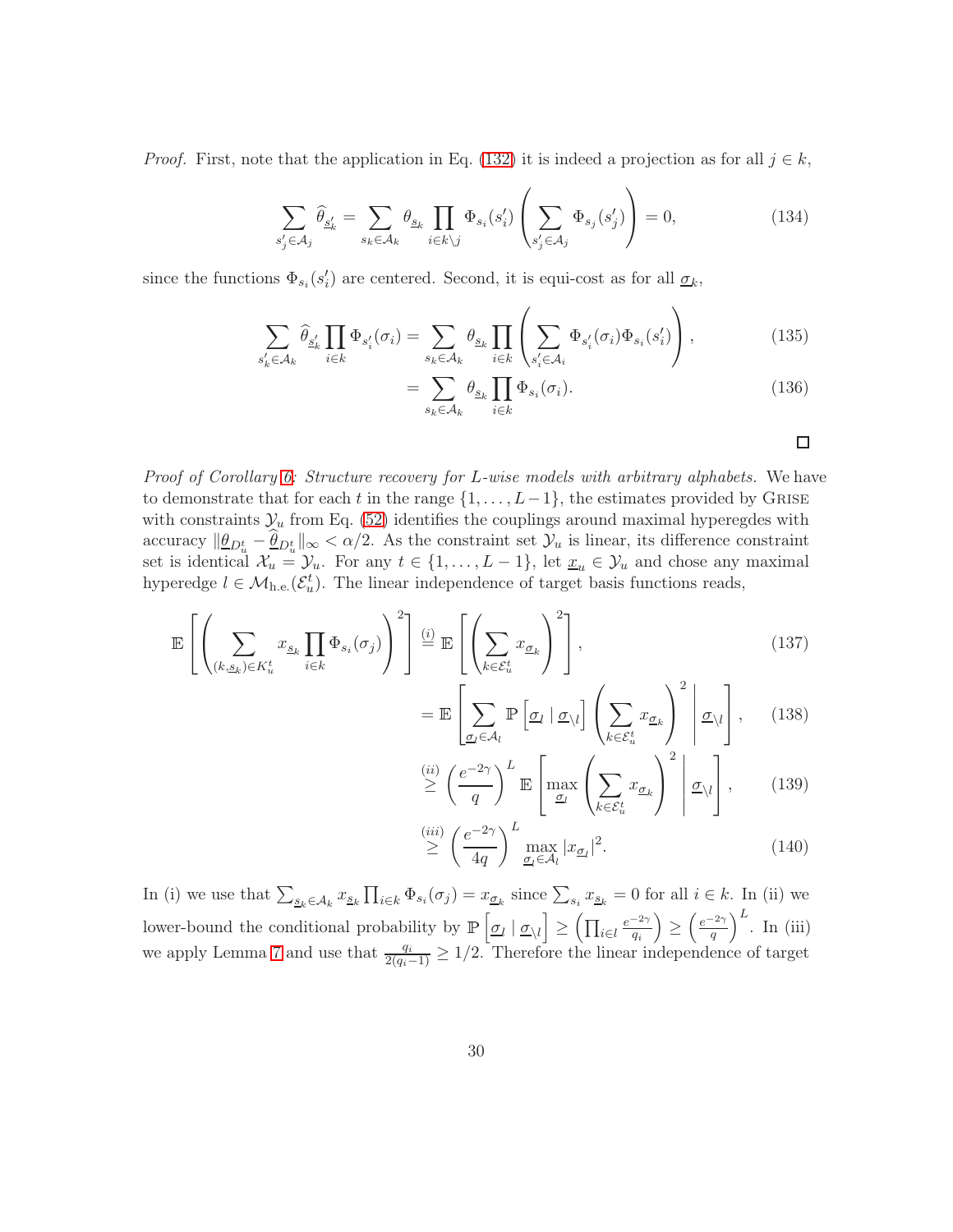basis functions is satisfied,

$$
\mathbb{E}\left[\left(\sum_{(k,\underline{s}_k)\in K_u^t} x_{\underline{s}_k} \prod_{i\in k} \Phi_{s_i}(\sigma_j)\right)^2\right] \ge \rho \max_{k\in \mathcal{M}_{\text{h.e}}(\mathcal{E}_u^t)} \max_{\underline{s}_k \in \mathcal{A}_k} |x_{\underline{s}_k}|^2,\tag{141}
$$

$$
= \rho \| \underline{x}_{D_u^t} \|_{\infty}^2, \tag{142}
$$

with  $\rho = \left(\frac{e^{-2\gamma}}{4a}\right)$  $4q$  $\bigg)^{L}$ . With Theorem [1](#page-6-0) we have for all  $t = 1, \ldots, L - 1$ 

$$
\Pr\left(\|\widehat{\underline{\theta}}_{D_u^t} - \underline{\theta}_{D_u}^*\|_{\infty} < \frac{\alpha}{2}\right) \ge 1 - \frac{\delta}{L-1} \quad \forall u \in \mathcal{V}.\tag{143}
$$

Using the union bound ends the sample-complexity part of the proof.

Thanks to Lemma [8,](#page-28-0) the application in Eq. [\(57\)](#page-16-3) is an equi-cost projection onto  $\mathcal{Y}_u$ . The computational complexity of the projection step being upper-bounded by  $p^{L-1}q^L$ , as it involves a sum over factors  $\mathcal{K}_u$ , and according to Theorem [2](#page-8-2) the total complexity is  $\tilde{O}(p^Lq^{5L})$  operations for fixed L,  $\alpha$ ,  $\gamma$ ,  $\hat{\gamma}$  and  $\delta$ .  $\tilde{O}(p^Lq^{5L})$  operations for fixed L,  $\alpha$ ,  $\gamma$ ,  $\hat{\gamma}$  and  $\delta$ .

## <span id="page-30-5"></span>References

- <span id="page-30-6"></span>[1] Amir Beck and Marc Teboulle. Mirror descent and nonlinear projected subgradient methods for convex optimization. Operations Research Letters, 31(3):167 – 175, 2003.
- [2] A. Ben-Tal, T. Margalit, and A. Nemirovski. The ordered subsets mirror descent optimization method with applications to tomography. SIAM Journal on Optimization, 12(1):79–108, 2001.
- <span id="page-30-4"></span>[3] Guy Bresler. Efficiently learning Ising models on arbitrary graphs. In Proceedings of the Forty-Seventh Annual ACM on Symposium on Theory of Computing, pages 771–782. ACM, 2015.
- <span id="page-30-3"></span>[4] Guy Bresler, Elchanan Mossel, and Allan Sly. Reconstruction of Markov random fields from samples: Some observations and algorithms. SIAM Journal on Computing, 42(2):563–578, 2013.
- <span id="page-30-1"></span>[5] Anna L Buczak and Erhan Guven. A survey of data mining and machine learning methods for cyber security intrusion detection. IEEE Communications Surveys  $\mathcal{C}$ Tutorials, 18(2):1153–1176, 2016.
- <span id="page-30-2"></span><span id="page-30-0"></span>[6] Rafael Chaves, Christian Majenz, and David Gross. Information–theoretic implications of quantum causal structures. Nature communications, 6:5766, 2015.
- [7] C. Chow and C. Liu. Approximating discrete probability distributions with dependence trees. IEEE Transactions on Information Theory, 14(3):462–467, May 1968.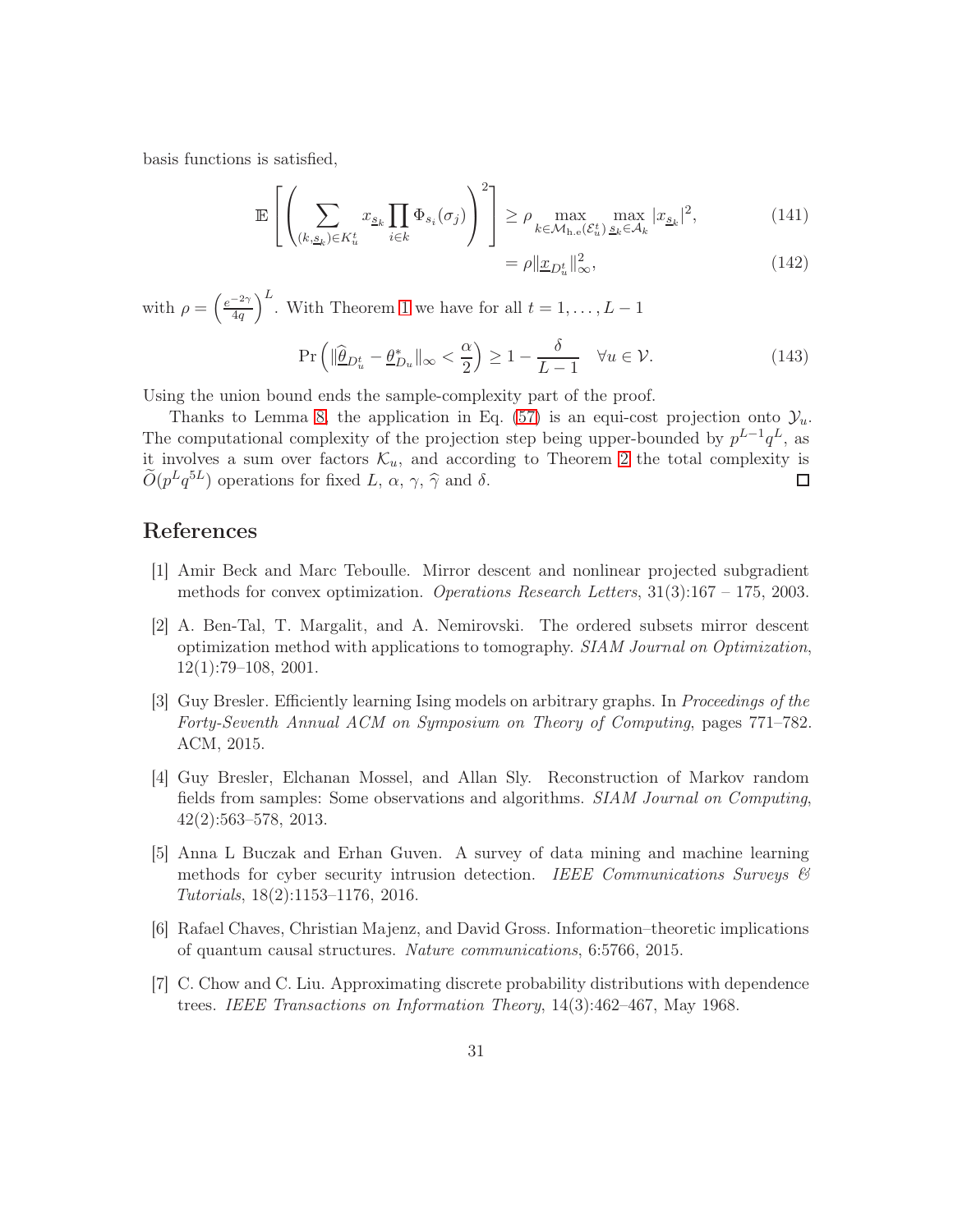- <span id="page-31-1"></span>[8] Anthony Costa Constantinou, Norman Fenton, William Marsh, and Lukasz Radlinski. From complex questionnaire and interviewing data to intelligent bayesian network models for medical decision support. Artificial intelligence in medicine, 67:75–93, 2016.
- <span id="page-31-6"></span>[9] Linus Hamilton, Frederic Koehler, and Ankur Moitra. Information theoretic properties of markov random fields, and their algorithmic applications. In I. Guyon, U. V. Luxburg, S. Bengio, H. Wallach, R. Fergus, S. Vishwanathan, and R. Garnett, editors, Advances in Neural Information Processing Systems 30, pages 2463–2472. Curran Associates, Inc., 2017.
- <span id="page-31-8"></span>[10] Ali Jalali, Pradeep Ravikumar, Vishvas Vasuki, and Sujay Sanghavi. On learning discrete graphical models using group-sparse regularization. In Proceedings of the Fourteenth International Conference on Artificial Intelligence and Statistics, pages 378–387, 2011.
- <span id="page-31-0"></span>[11] Ronald Jansen, Haiyuan Yu, Dov Greenbaum, Yuval Kluger, Nevan J. Krogan, Sambath Chung, Andrew Emili, Michael Snyder, Jack F. Greenblatt, and Mark Gerstein. A bayesian networks approach for predicting protein-protein interactions from genomic data. Science, 302(5644):449–453, 2003.
- <span id="page-31-7"></span>[12] A. Klivans and R. Meka. Learning graphical models using multiplicative weights. In 2017 IEEE 58th Annual Symposium on Foundations of Computer Science (FOCS), pages 343–354, Oct 2017.
- <span id="page-31-5"></span>[13] Andrey Y Lokhov, Marc Vuffray, Sidhant Misra, and Michael Chertkov. Optimal structure and parameter learning of Ising models. Science advances, 4(3):e1700791, 2018.
- <span id="page-31-9"></span><span id="page-31-3"></span>[14] Sidhant Misra, Marc Vuffray, and Andrey Y Lokhov. Information theoretic optimal learning of gaussian graphical models. arXiv preprint arXiv:1703.04886, 2018.
- [15] Andrea Montanari and Jose A. Pereira. Which graphical models are difficult to learn? In Y. Bengio, D. Schuurmans, J. D. Lafferty, C. K. I. Williams, and A. Culotta, editors, Advances in Neural Information Processing Systems 22, pages 1303–1311. Curran Associates, Inc., 2009.
- <span id="page-31-2"></span>[16] Pradeep Ravikumar, Martin J. Wainwright, and John D. Lafferty. High-dimensional Ising model selection using ℓ1-regularized logistic regression. Ann. Statist., 38(3):1287– 1319, 06 2010.
- <span id="page-31-4"></span>[17] N. P. Santhanam and M. J. Wainwright. Information-theoretic limits of selecting binary graphical models in high dimensions. IEEE Transactions on Information Theory, 58(7):4117–4134, July 2012.